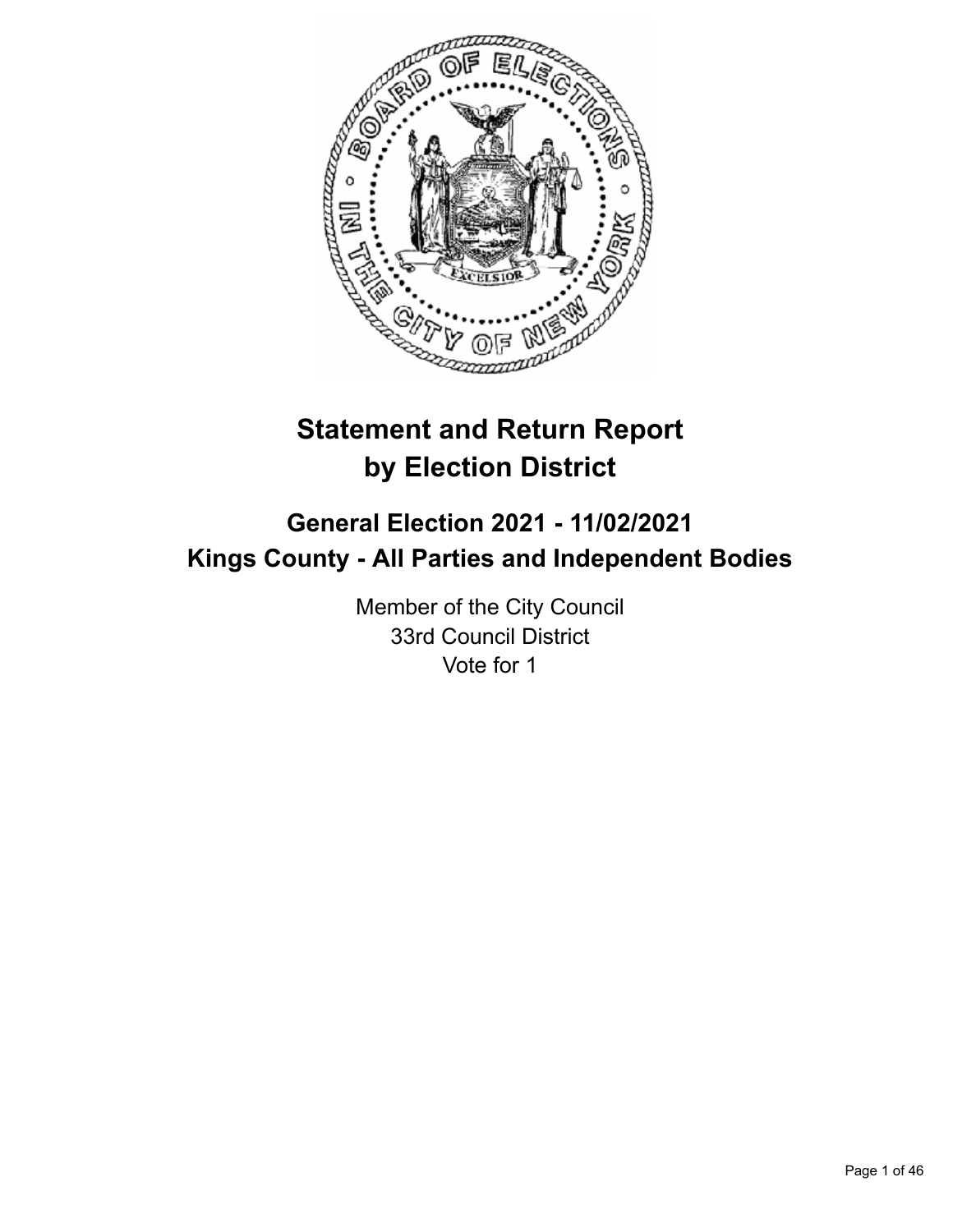

| PUBLIC COUNTER                                           | 63       |
|----------------------------------------------------------|----------|
| MANUALLY COUNTED EMERGENCY                               | 0        |
| ABSENTEE / MILITARY                                      | 8        |
| AFFIDAVIT                                                |          |
| <b>Total Ballots</b>                                     | 72       |
| Less - Inapplicable Federal/Special Presidential Ballots | $\Omega$ |
| <b>Total Applicable Ballots</b>                          | 72       |
| LINCOLN RESTLER (DEMOCRATIC)                             | 54       |
| DONALD TRUMP (WRITE-IN)                                  |          |
| UNATTRIBUTABLE WRITE-IN (WRITE-IN)                       | 2        |
| <b>Total Votes</b>                                       | 57       |
| Unrecorded                                               | 15       |

#### **002/50**

| PUBLIC COUNTER                                           | 176      |
|----------------------------------------------------------|----------|
| <b>MANUALLY COUNTED EMERGENCY</b>                        | 0        |
| <b>ABSENTEE / MILITARY</b>                               | 17       |
| <b>AFFIDAVIT</b>                                         | 2        |
| <b>Total Ballots</b>                                     | 195      |
| Less - Inapplicable Federal/Special Presidential Ballots | $\Omega$ |
| <b>Total Applicable Ballots</b>                          | 195      |
| LINCOLN RESTLER (DEMOCRATIC)                             | 161      |
| ELIZABETH ADAMS (WRITE-IN)                               |          |
| WILLIAM A PEPITONE (WRITE-IN)                            |          |
| <b>Total Votes</b>                                       | 163      |
| Unrecorded                                               | 32       |

| PUBLIC COUNTER                                           | 368 |
|----------------------------------------------------------|-----|
| MANUALLY COUNTED EMERGENCY                               | 0   |
| ABSENTEE / MILITARY                                      | 21  |
| AFFIDAVIT                                                | 7   |
| <b>Total Ballots</b>                                     | 396 |
| Less - Inapplicable Federal/Special Presidential Ballots | 0   |
| <b>Total Applicable Ballots</b>                          | 396 |
| LINCOLN RESTLER (DEMOCRATIC)                             | 339 |
| MIVHAEL BLOOMBERG (WRITE-IN)                             |     |
| SEBASTAN MAJCHER (WRITE-IN)                              |     |
| UNATTRIBUTABLE WRITE-IN (WRITE-IN)                       |     |
| <b>Total Votes</b>                                       | 342 |
| Unrecorded                                               | 54  |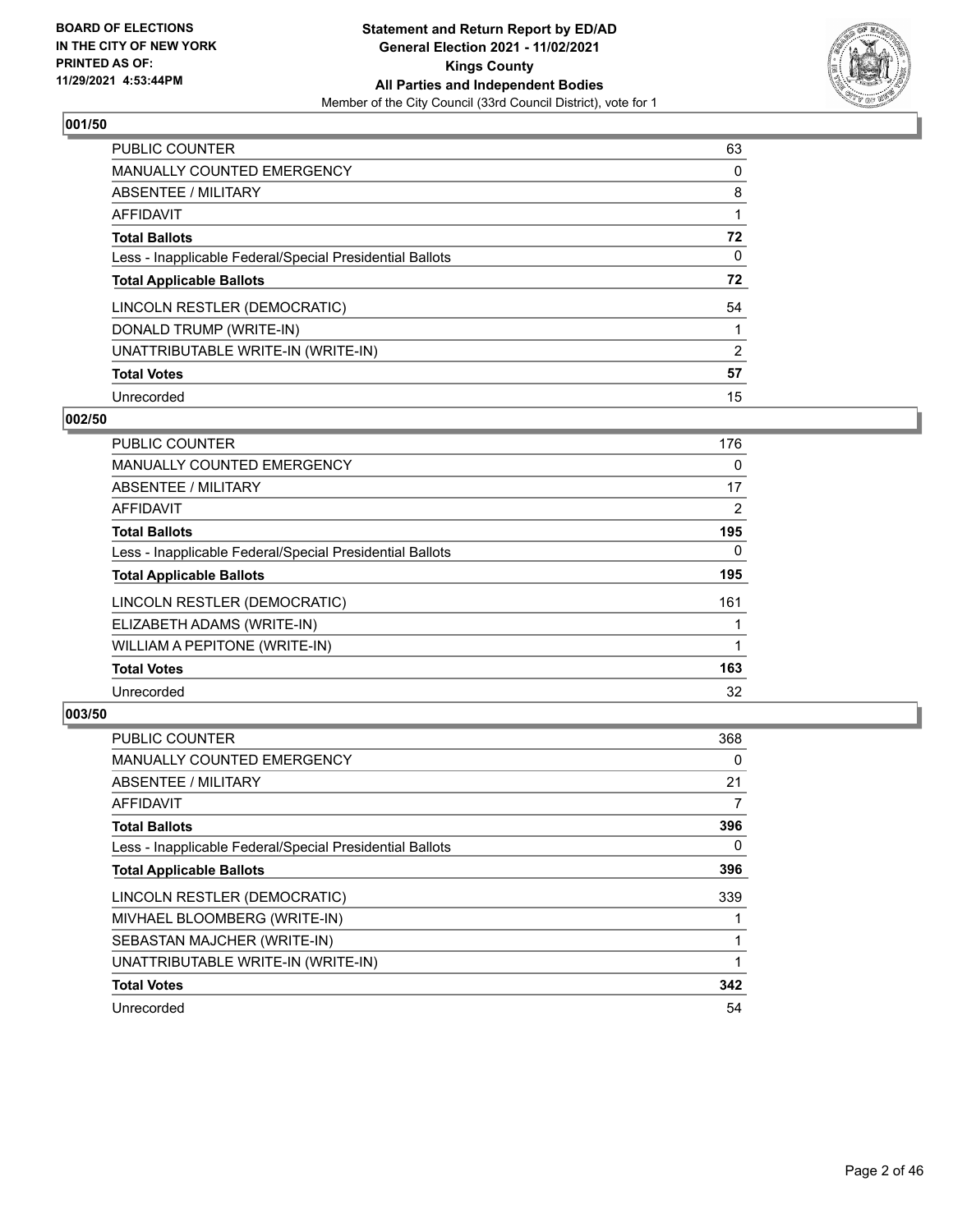

| PUBLIC COUNTER                                           | 132            |
|----------------------------------------------------------|----------------|
| MANUALLY COUNTED EMERGENCY                               | 0              |
| ABSENTEE / MILITARY                                      | 9              |
| AFFIDAVIT                                                | $\overline{2}$ |
| Total Ballots                                            | 143            |
| Less - Inapplicable Federal/Special Presidential Ballots | 0              |
| <b>Total Applicable Ballots</b>                          | 143            |
| LINCOLN RESTLER (DEMOCRATIC)                             | 123            |
| KERRY FLORES (WRITE-IN)                                  |                |
| <b>Total Votes</b>                                       | 124            |
| Unrecorded                                               | 19             |

## **005/50**

| <b>PUBLIC COUNTER</b>                                    | 281 |
|----------------------------------------------------------|-----|
| <b>MANUALLY COUNTED EMERGENCY</b>                        | 0   |
| <b>ABSENTEE / MILITARY</b>                               | 5   |
| AFFIDAVIT                                                | 6   |
| <b>Total Ballots</b>                                     | 292 |
| Less - Inapplicable Federal/Special Presidential Ballots | 0   |
| <b>Total Applicable Ballots</b>                          | 292 |
| LINCOLN RESTLER (DEMOCRATIC)                             | 232 |
| STEVE FOX (WRITE-IN)                                     | 2   |
| <b>Total Votes</b>                                       | 234 |
| Unrecorded                                               | 58  |

| PUBLIC COUNTER                                           | 227 |
|----------------------------------------------------------|-----|
| <b>MANUALLY COUNTED EMERGENCY</b>                        | 0   |
| ABSENTEE / MILITARY                                      |     |
| AFFIDAVIT                                                | 4   |
| <b>Total Ballots</b>                                     | 238 |
| Less - Inapplicable Federal/Special Presidential Ballots | 0   |
| <b>Total Applicable Ballots</b>                          | 238 |
| LINCOLN RESTLER (DEMOCRATIC)                             | 190 |
| MICHELE CAOMER1 (WRITE-IN)                               |     |
| UNATTRIBUTABLE WRITE-IN (WRITE-IN)                       |     |
| <b>Total Votes</b>                                       | 192 |
| Unrecorded                                               | 46  |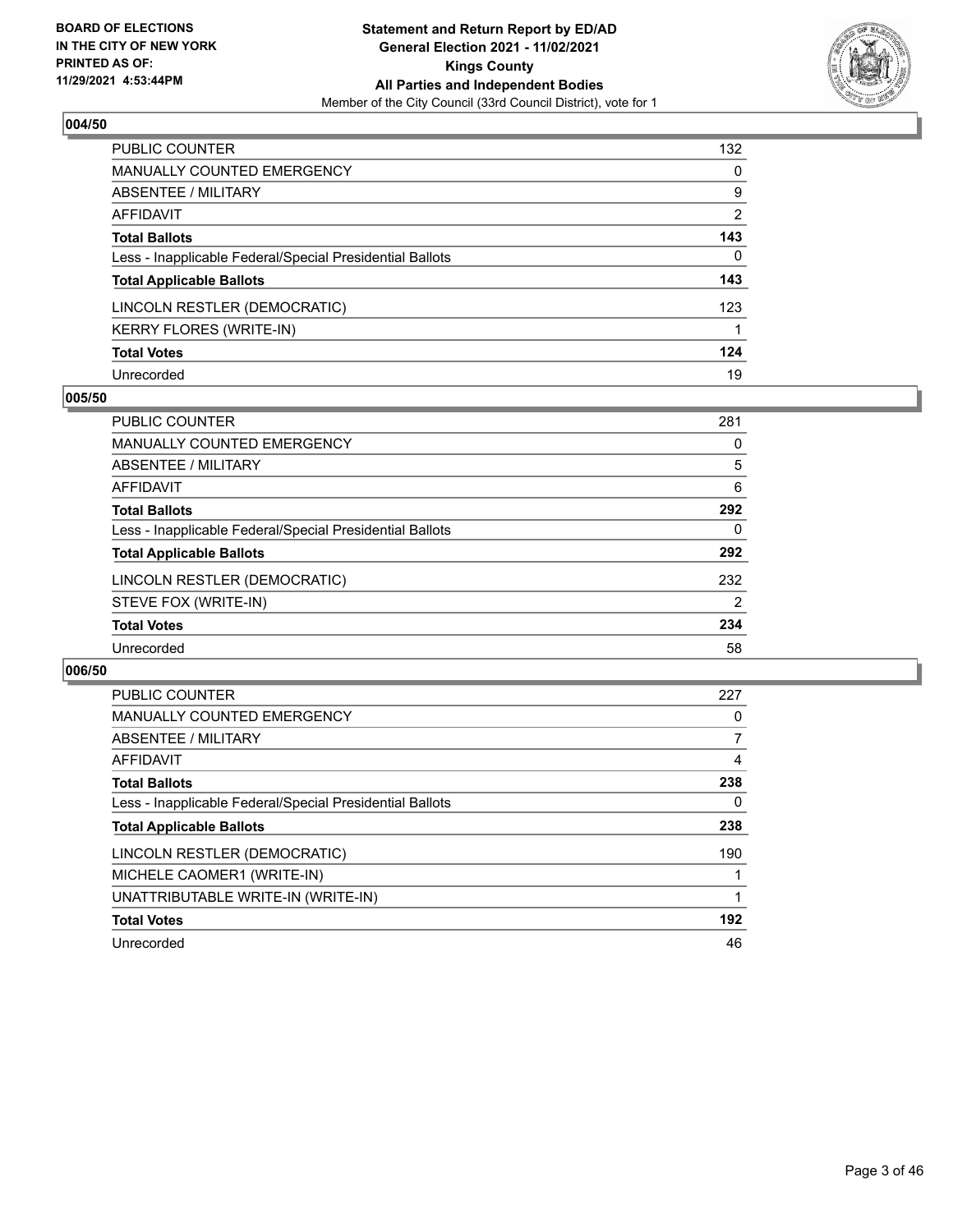

| PUBLIC COUNTER                                           | 161           |
|----------------------------------------------------------|---------------|
| MANUALLY COUNTED EMERGENCY                               | 0             |
| <b>ABSENTEE / MILITARY</b>                               | 2             |
| AFFIDAVIT                                                | $\mathcal{P}$ |
| <b>Total Ballots</b>                                     | 165           |
| Less - Inapplicable Federal/Special Presidential Ballots | $\Omega$      |
| <b>Total Applicable Ballots</b>                          | 165           |
| LINCOLN RESTLER (DEMOCRATIC)                             | 133           |
| <b>Total Votes</b>                                       | 133           |
| Unrecorded                                               | 32            |

## **008/50**

| PUBLIC COUNTER                                           | 262            |
|----------------------------------------------------------|----------------|
| <b>MANUALLY COUNTED EMERGENCY</b>                        | 0              |
| <b>ABSENTEE / MILITARY</b>                               | 8              |
| <b>AFFIDAVIT</b>                                         | $\overline{2}$ |
| <b>Total Ballots</b>                                     | 272            |
| Less - Inapplicable Federal/Special Presidential Ballots | 0              |
| <b>Total Applicable Ballots</b>                          | 272            |
| LINCOLN RESTLER (DEMOCRATIC)                             | 214            |
| ELIZABETH ADAMS (WRITE-IN)                               | 2              |
| <b>JORDAN STERN (WRITE-IN)</b>                           | 1              |
| TOBA POTOSKY (WRITE-IN)                                  |                |
| UNATTRIBUTABLE WRITE-IN (WRITE-IN)                       |                |
| VICTORIA CAMBRANES (WRITE-IN)                            | 1              |
| <b>Total Votes</b>                                       | 220            |
| Unrecorded                                               | 52             |
|                                                          |                |

| <b>PUBLIC COUNTER</b>                                    | 254            |
|----------------------------------------------------------|----------------|
| <b>MANUALLY COUNTED EMERGENCY</b>                        | 0              |
| ABSENTEE / MILITARY                                      | 11             |
| <b>AFFIDAVIT</b>                                         | 3              |
| <b>Total Ballots</b>                                     | 268            |
| Less - Inapplicable Federal/Special Presidential Ballots | 0              |
| <b>Total Applicable Ballots</b>                          | 268            |
| LINCOLN RESTLER (DEMOCRATIC)                             | 197            |
| JAMES HERNANDEZ (WRITE-IN)                               | 1              |
| JOSEPH LENTOL (WRITE-IN)                                 | 1              |
| LACY DAVENPORT (WRITE-IN)                                | 1              |
| TOBA POTOSKY (WRITE-IN)                                  | 1              |
| UNATTRIBUTABLE WRITE-IN (WRITE-IN)                       | $\overline{2}$ |
| VICTORIA CAMRANEA (WRITE-IN)                             | 1              |
| <b>Total Votes</b>                                       | 204            |
| Unrecorded                                               | 64             |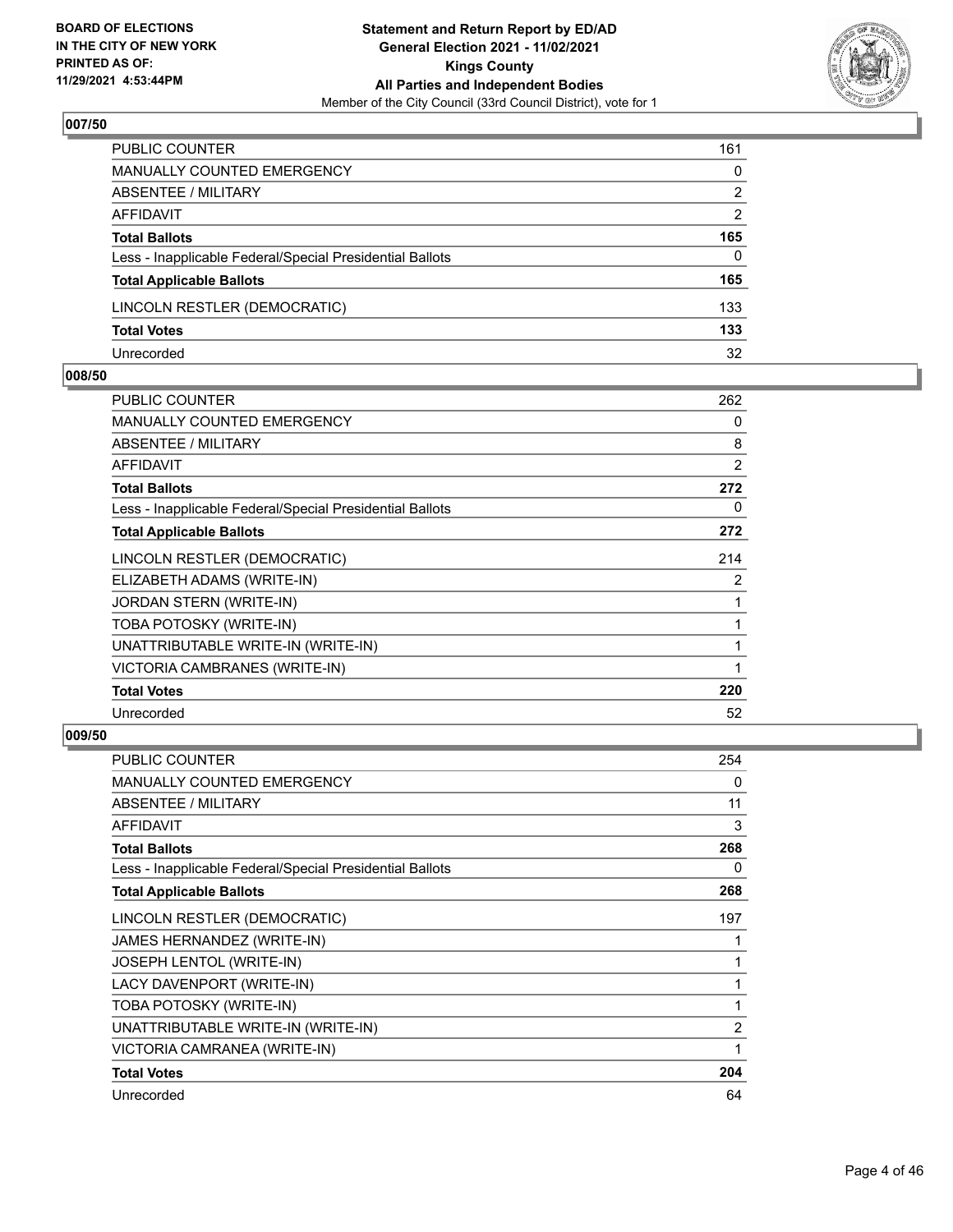

| <b>PUBLIC COUNTER</b>                                    | 260 |
|----------------------------------------------------------|-----|
| <b>MANUALLY COUNTED EMERGENCY</b>                        | 0   |
| ABSENTEE / MILITARY                                      | 13  |
| AFFIDAVIT                                                | 1   |
| <b>Total Ballots</b>                                     | 274 |
| Less - Inapplicable Federal/Special Presidential Ballots | 0   |
| <b>Total Applicable Ballots</b>                          | 274 |
| LINCOLN RESTLER (DEMOCRATIC)                             | 207 |
| MICHAEL BLOOMBERG (WRITE-IN)                             |     |
| UNATTRIBUTABLE WRITE-IN (WRITE-IN)                       | 2   |
| VICTORIA CAMBRASES (WRITE-IN)                            |     |
| <b>Total Votes</b>                                       | 211 |
| Unrecorded                                               | 63  |

## **011/50**

| <b>PUBLIC COUNTER</b>                                    | 111 |
|----------------------------------------------------------|-----|
| <b>MANUALLY COUNTED EMERGENCY</b>                        | 0   |
| ABSENTEE / MILITARY                                      | 0   |
| <b>AFFIDAVIT</b>                                         | 0   |
| <b>Total Ballots</b>                                     | 111 |
| Less - Inapplicable Federal/Special Presidential Ballots | 0   |
| <b>Total Applicable Ballots</b>                          | 111 |
| LINCOLN RESTLER (DEMOCRATIC)                             | 82  |
| UNATTRIBUTABLE WRITE-IN (WRITE-IN)                       |     |
| <b>Total Votes</b>                                       | 83  |
| Unrecorded                                               | 28  |
|                                                          |     |

| <b>PUBLIC COUNTER</b>                                    | 231 |
|----------------------------------------------------------|-----|
| <b>MANUALLY COUNTED EMERGENCY</b>                        | 0   |
| ABSENTEE / MILITARY                                      | 10  |
| AFFIDAVIT                                                |     |
| <b>Total Ballots</b>                                     | 242 |
| Less - Inapplicable Federal/Special Presidential Ballots | 0   |
| <b>Total Applicable Ballots</b>                          | 242 |
| LINCOLN RESTLER (DEMOCRATIC)                             | 167 |
| CHRISTINE HOLOVACZ (WRITE-IN)                            |     |
| CURTIS SLIWA (WRITE-IN)                                  |     |
| ELIZABTH ADAMS (WRITE-IN)                                | 1   |
| JOSEPH R. LAMTOL (WRITE-IN)                              | 1   |
| UNATTRIBUTABLE WRITE-IN (WRITE-IN)                       | 3   |
| <b>Total Votes</b>                                       | 174 |
| Unrecorded                                               | 68  |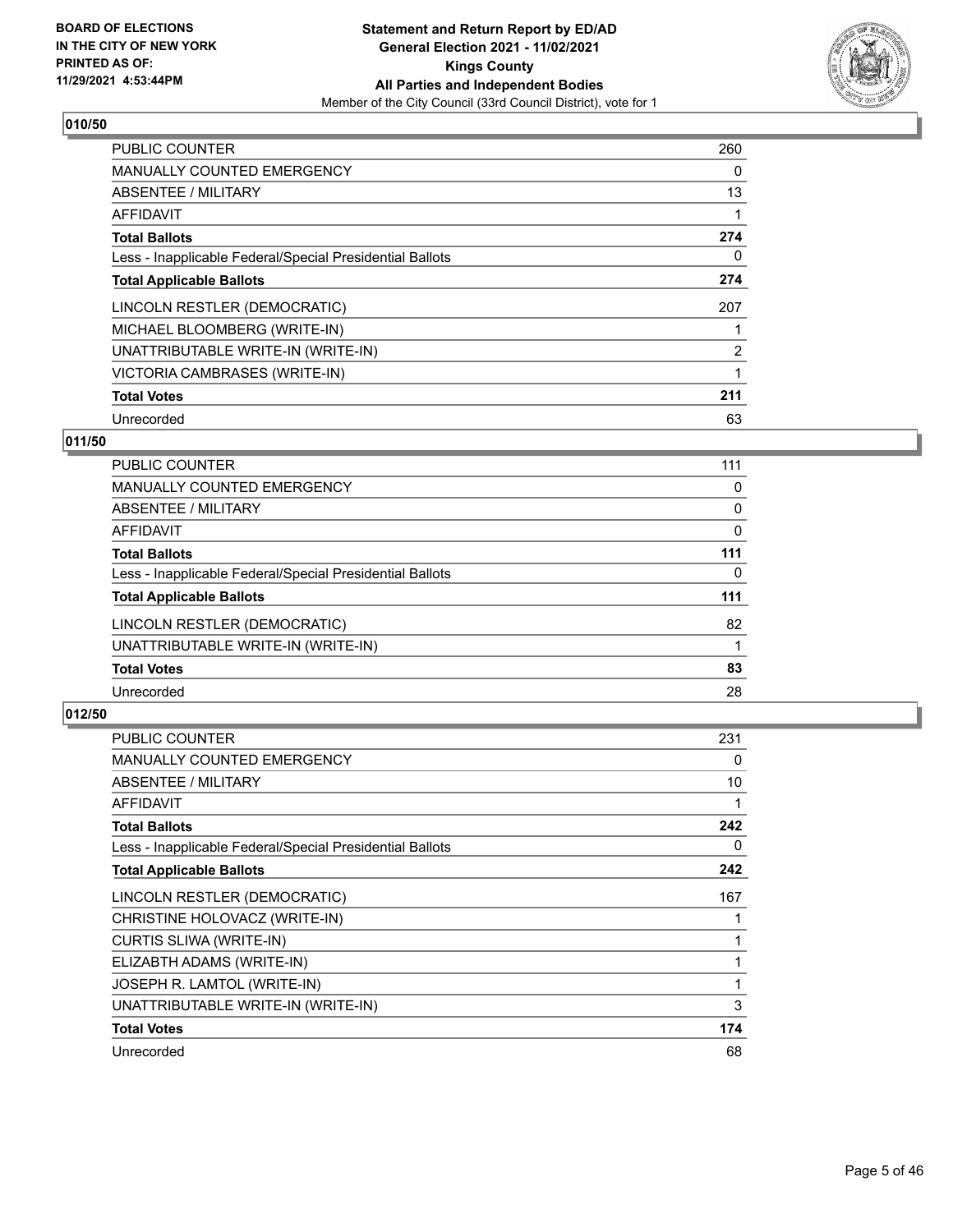

| PUBLIC COUNTER                                           |          |
|----------------------------------------------------------|----------|
| MANUALLY COUNTED EMERGENCY                               | 0        |
| ABSENTEE / MILITARY                                      | 0        |
| AFFIDAVIT                                                | $\Omega$ |
| <b>Total Ballots</b>                                     |          |
| Less - Inapplicable Federal/Special Presidential Ballots | $\Omega$ |
| <b>Total Applicable Ballots</b>                          |          |
| LINCOLN RESTLER (DEMOCRATIC)                             |          |
| <b>Total Votes</b>                                       |          |

## **026/50**

| <b>PUBLIC COUNTER</b>                                    | 296            |
|----------------------------------------------------------|----------------|
| MANUALLY COUNTED EMERGENCY                               | 0              |
| ABSENTEE / MILITARY                                      | 13             |
| AFFIDAVIT                                                | 2              |
| <b>Total Ballots</b>                                     | 311            |
| Less - Inapplicable Federal/Special Presidential Ballots | 0              |
| <b>Total Applicable Ballots</b>                          | 311            |
| LINCOLN RESTLER (DEMOCRATIC)                             | 263            |
| UNATTRIBUTABLE WRITE-IN (WRITE-IN)                       | 1              |
| VICTORIA CAMBRANES (WRITE-IN)                            | $\overline{4}$ |
| <b>Total Votes</b>                                       | 268            |
| Unrecorded                                               | 43             |

| <b>PUBLIC COUNTER</b>                                    | 302 |
|----------------------------------------------------------|-----|
| <b>MANUALLY COUNTED EMERGENCY</b>                        | 0   |
| ABSENTEE / MILITARY                                      | 25  |
| AFFIDAVIT                                                | 0   |
| <b>Total Ballots</b>                                     | 327 |
| Less - Inapplicable Federal/Special Presidential Ballots | 0   |
| <b>Total Applicable Ballots</b>                          | 327 |
| LINCOLN RESTLER (DEMOCRATIC)                             | 247 |
| ELIZABETH ADAMS (WRITE-IN)                               |     |
| <b>GREG FILIPOVICH (WRITE-IN)</b>                        |     |
| UNATTRIBUTABLE WRITE-IN (WRITE-IN)                       | 3   |
| VICTORIA CAMBRANES (WRITE-IN)                            | 1   |
| <b>Total Votes</b>                                       | 253 |
| Unrecorded                                               | 74  |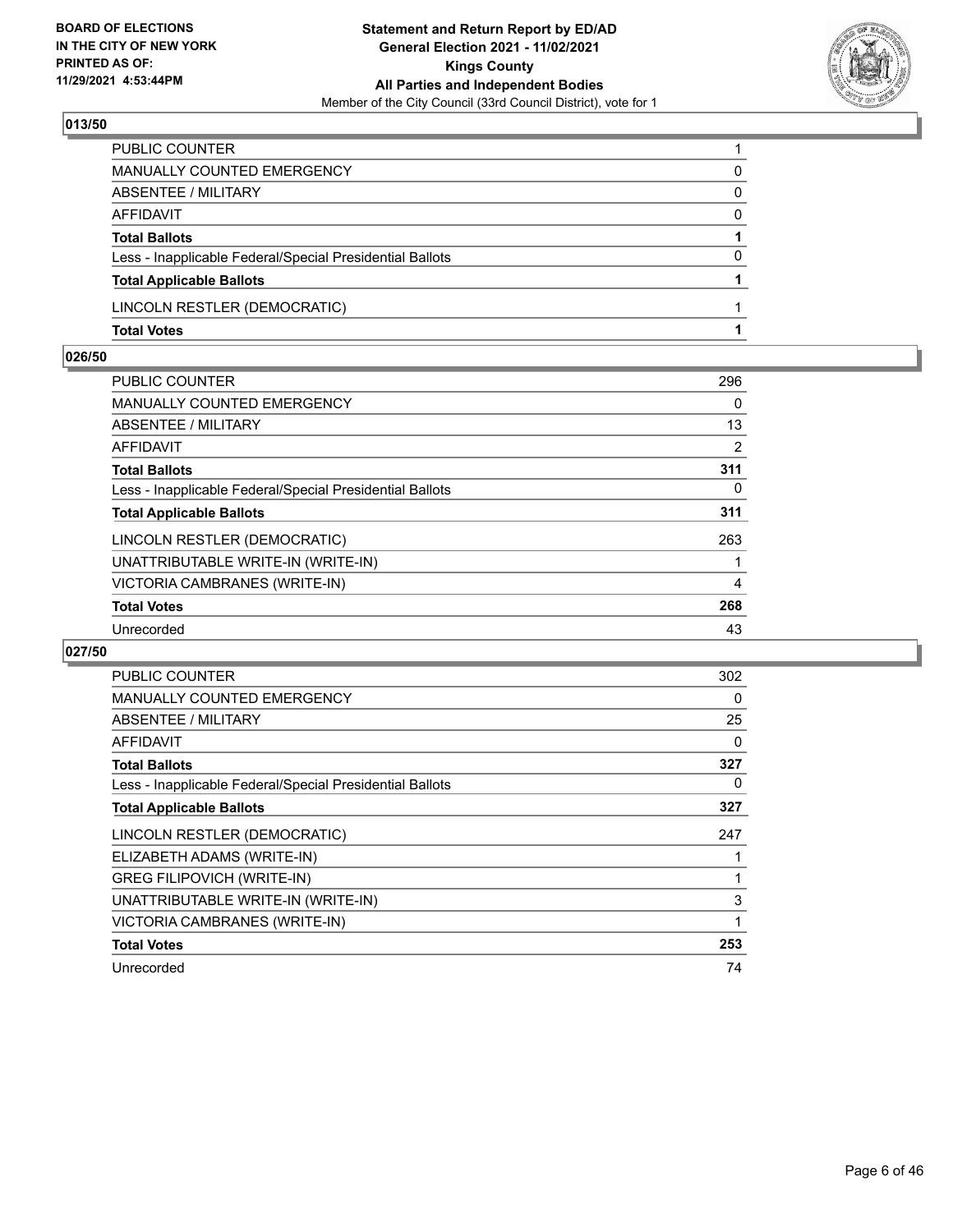

| <b>PUBLIC COUNTER</b>                                    | 274 |
|----------------------------------------------------------|-----|
| <b>MANUALLY COUNTED EMERGENCY</b>                        | 0   |
| ABSENTEE / MILITARY                                      | 13  |
| AFFIDAVIT                                                | 5   |
| <b>Total Ballots</b>                                     | 292 |
| Less - Inapplicable Federal/Special Presidential Ballots | 0   |
| <b>Total Applicable Ballots</b>                          | 292 |
| LINCOLN RESTLER (DEMOCRATIC)                             | 224 |
| PETER THIEL (WRITE-IN)                                   |     |
| UNATTRIBUTABLE WRITE-IN (WRITE-IN)                       |     |
| <b>Total Votes</b>                                       | 226 |
| Unrecorded                                               | 66  |

#### **029/50**

| <b>PUBLIC COUNTER</b>                                    | 197            |
|----------------------------------------------------------|----------------|
| <b>MANUALLY COUNTED EMERGENCY</b>                        | 0              |
| ABSENTEE / MILITARY                                      | 15             |
| AFFIDAVIT                                                | 2              |
| <b>Total Ballots</b>                                     | 214            |
| Less - Inapplicable Federal/Special Presidential Ballots | $\Omega$       |
| <b>Total Applicable Ballots</b>                          | 214            |
| LINCOLN RESTLER (DEMOCRATIC)                             | 169            |
| UNATTRIBUTABLE WRITE-IN (WRITE-IN)                       | $\overline{2}$ |
| <b>Total Votes</b>                                       | 171            |
| Unrecorded                                               | 43             |

| <b>PUBLIC COUNTER</b>                                    | 288      |
|----------------------------------------------------------|----------|
| <b>MANUALLY COUNTED EMERGENCY</b>                        | $\Omega$ |
| ABSENTEE / MILITARY                                      | 11       |
| AFFIDAVIT                                                | 2        |
| <b>Total Ballots</b>                                     | 301      |
| Less - Inapplicable Federal/Special Presidential Ballots | 0        |
| <b>Total Applicable Ballots</b>                          | 301      |
| LINCOLN RESTLER (DEMOCRATIC)                             | 234      |
| UNATTRIBUTABLE WRITE-IN (WRITE-IN)                       | 2        |
| <b>Total Votes</b>                                       | 236      |
| Unrecorded                                               | 65       |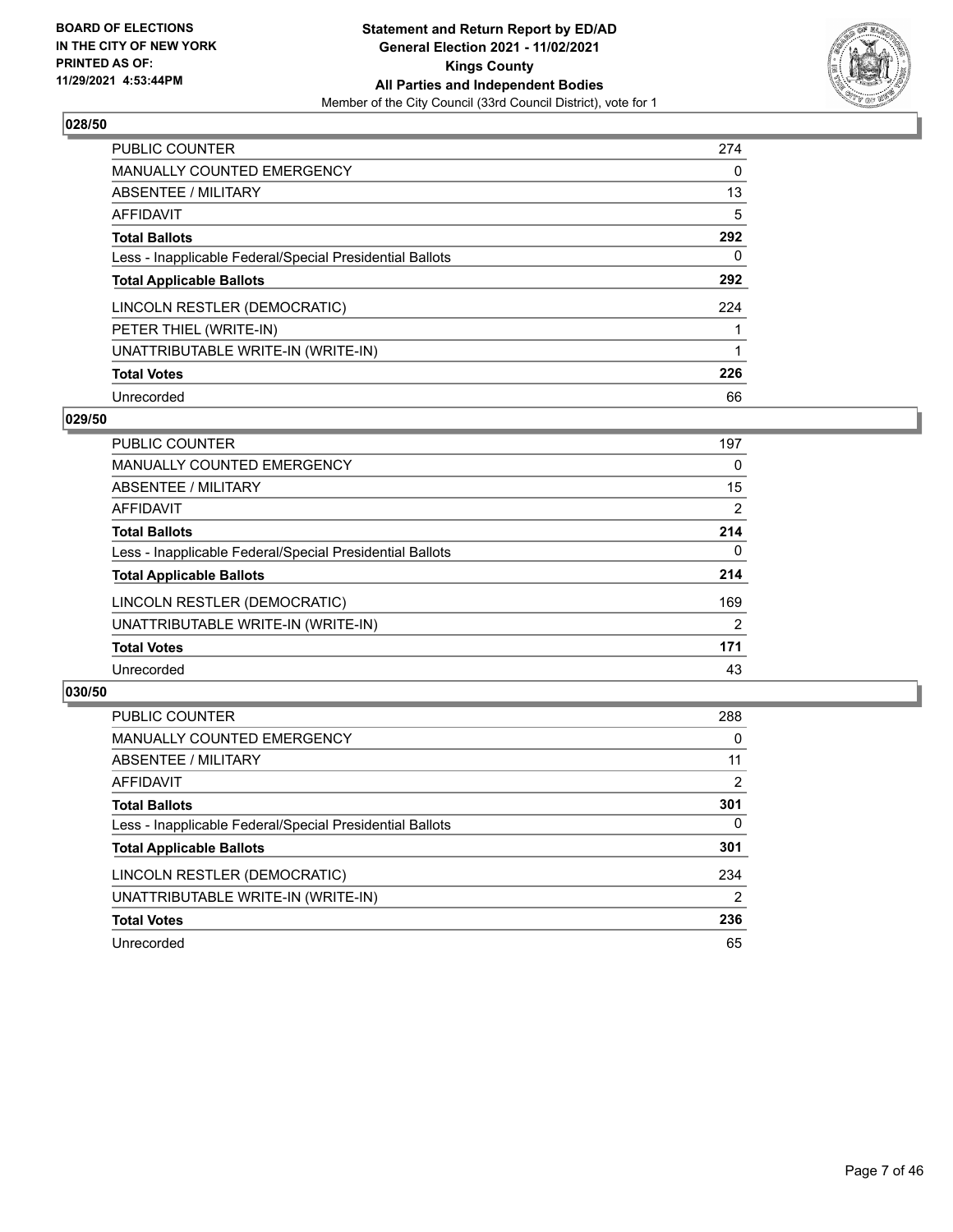

| PUBLIC COUNTER                                           | 244 |
|----------------------------------------------------------|-----|
| <b>MANUALLY COUNTED EMERGENCY</b>                        | 0   |
| ABSENTEE / MILITARY                                      | 28  |
| <b>AFFIDAVIT</b>                                         | 1   |
| <b>Total Ballots</b>                                     | 273 |
| Less - Inapplicable Federal/Special Presidential Ballots | 0   |
| <b>Total Applicable Ballots</b>                          | 273 |
| LINCOLN RESTLER (DEMOCRATIC)                             | 206 |
| SANDY NURSE (WRITE-IN)                                   |     |
| UNATTRIBUTABLE WRITE-IN (WRITE-IN)                       | 4   |
| VICTORIA CAMBRANES (WRITE-IN)                            | 1   |
| <b>Total Votes</b>                                       | 212 |
| Unrecorded                                               | 61  |

| PUBLIC COUNTER                                           | 256 |
|----------------------------------------------------------|-----|
| <b>MANUALLY COUNTED EMERGENCY</b>                        | 0   |
| ABSENTEE / MILITARY                                      | 16  |
| <b>AFFIDAVIT</b>                                         | 1   |
| <b>Total Ballots</b>                                     | 273 |
| Less - Inapplicable Federal/Special Presidential Ballots | 0   |
| <b>Total Applicable Ballots</b>                          | 273 |
| LINCOLN RESTLER (DEMOCRATIC)                             | 211 |
| CARA SEYMOUR (WRITE-IN)                                  |     |
| ERIC ADAMS (WRITE-IN)                                    |     |
| EUGENE ABRAMSHE (WRITE-IN)                               | 1   |
| STEPHEN LEVINE (WRITE-IN)                                |     |
| <b>Total Votes</b>                                       | 215 |
| Unrecorded                                               | 58  |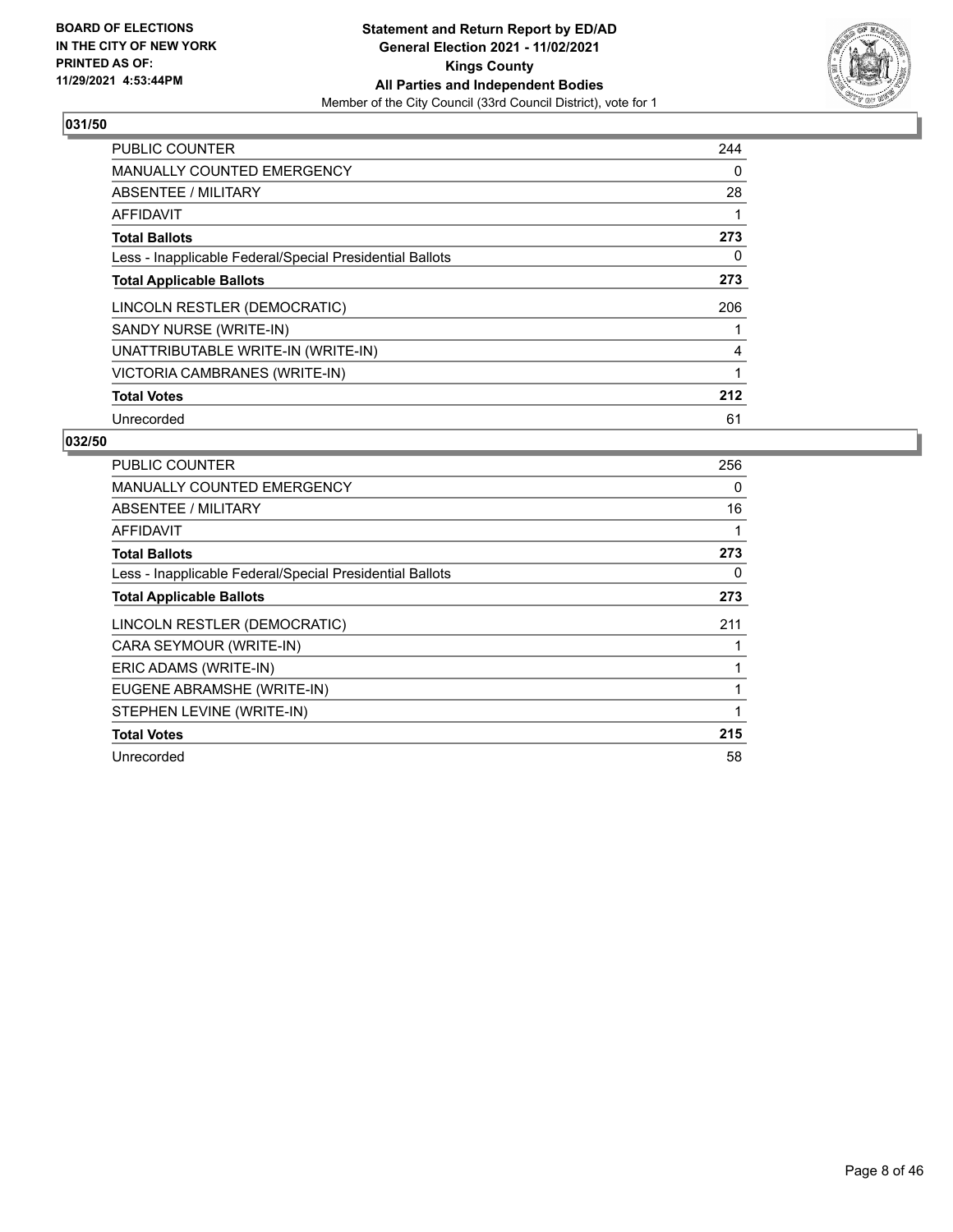

| PUBLIC COUNTER                                           | 313 |
|----------------------------------------------------------|-----|
| MANUALLY COUNTED EMERGENCY                               | 0   |
| <b>ABSENTEE / MILITARY</b>                               | 14  |
| <b>AFFIDAVIT</b>                                         | 1   |
| <b>Total Ballots</b>                                     | 328 |
| Less - Inapplicable Federal/Special Presidential Ballots | 0   |
| <b>Total Applicable Ballots</b>                          | 328 |
| LINCOLN RESTLER (DEMOCRATIC)                             | 249 |
| DABY BENJAMIN CARRERAI (WRITE-IN)                        | 1   |
| DAVID DUANE (WRITE-IN)                                   | 1   |
| ELIZABETH ADAMS (WRITE-IN)                               | 1   |
| EMILY GALLACHER (WRITE-IN)                               | 1   |
| MICHAEL CARDEN (WRITE-IN)                                | 1   |
| RICKY CARIAS (WRITE-IN)                                  | 1   |
| UNATTRIBUTABLE WRITE-IN (WRITE-IN)                       | 2   |
| <b>Total Votes</b>                                       | 257 |
| Unrecorded                                               | 71  |

## **034/50**

| PUBLIC COUNTER                                           | 226 |
|----------------------------------------------------------|-----|
| <b>MANUALLY COUNTED EMERGENCY</b>                        | 0   |
| ABSENTEE / MILITARY                                      | 14  |
| AFFIDAVIT                                                | 4   |
| <b>Total Ballots</b>                                     | 244 |
| Less - Inapplicable Federal/Special Presidential Ballots | 0   |
| <b>Total Applicable Ballots</b>                          | 244 |
| LINCOLN RESTLER (DEMOCRATIC)                             | 200 |
| ERIC ADAMS (WRITE-IN)                                    |     |
| MICHAEL KENNETH WILLIAMS (WRITE-IN)                      |     |
| <b>Total Votes</b>                                       | 202 |
| Unrecorded                                               | 42  |

| PUBLIC COUNTER                                           | 271 |
|----------------------------------------------------------|-----|
| <b>MANUALLY COUNTED EMERGENCY</b>                        | 0   |
| ABSENTEE / MILITARY                                      | 7   |
| AFFIDAVIT                                                | 3   |
| <b>Total Ballots</b>                                     | 281 |
| Less - Inapplicable Federal/Special Presidential Ballots | 0   |
| <b>Total Applicable Ballots</b>                          | 281 |
| LINCOLN RESTLER (DEMOCRATIC)                             | 228 |
| ARTHUR SADOWSKI (WRITE-IN)                               |     |
| <b>CRYSTAL HUDSON (WRITE-IN)</b>                         | 1   |
| TERESA IODICE DADIN (WRITE-IN)                           | 1   |
| UNATTRIBUTABLE WRITE-IN (WRITE-IN)                       | 4   |
| <b>Total Votes</b>                                       | 235 |
| Unrecorded                                               | 46  |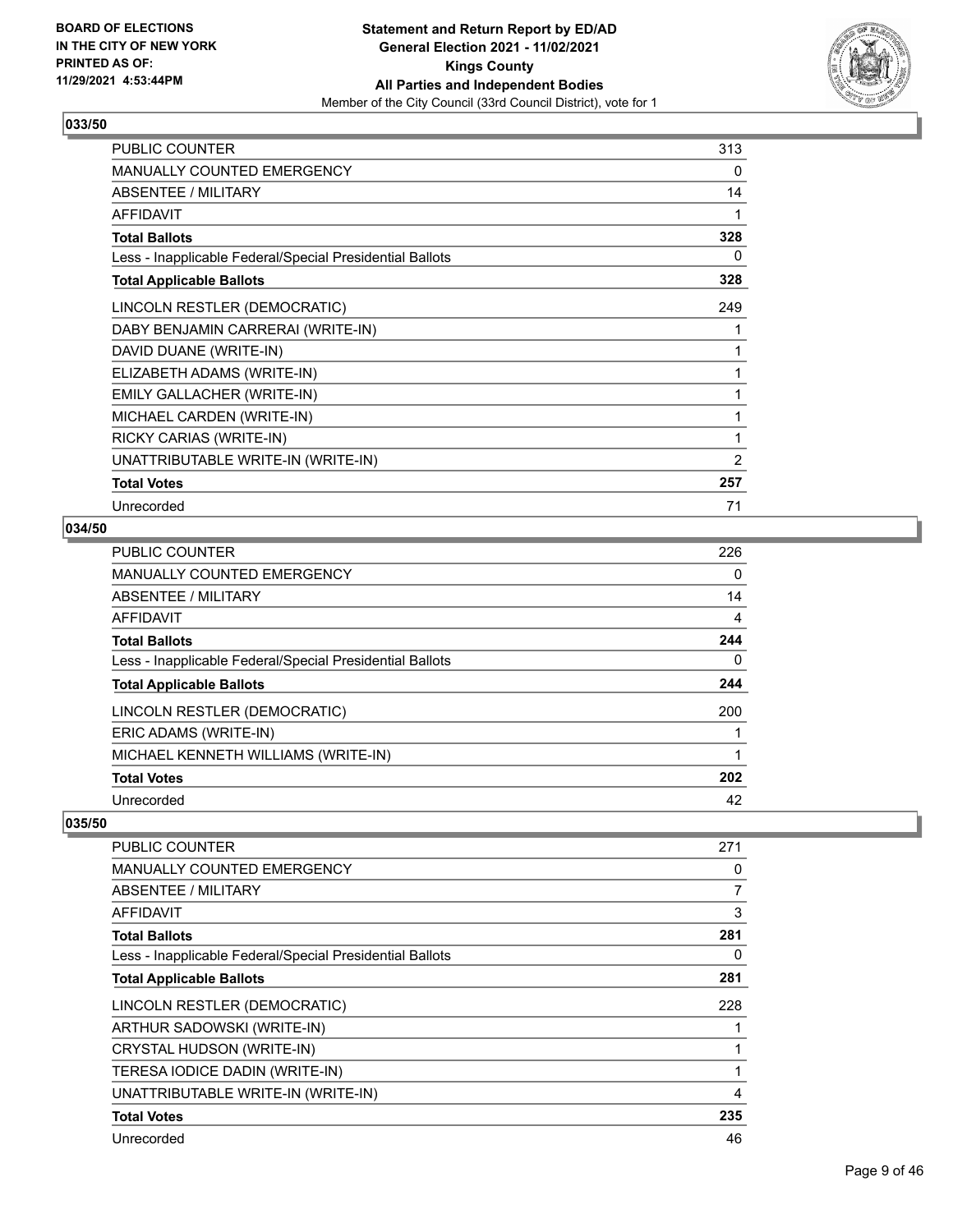

| PUBLIC COUNTER                                           | 171          |
|----------------------------------------------------------|--------------|
| MANUALLY COUNTED EMERGENCY                               | $\Omega$     |
| <b>ABSENTEE / MILITARY</b>                               | 13           |
| AFFIDAVIT                                                | $\mathbf{0}$ |
| <b>Total Ballots</b>                                     | 184          |
| Less - Inapplicable Federal/Special Presidential Ballots | $\mathbf{0}$ |
| <b>Total Applicable Ballots</b>                          | 184          |
| LINCOLN RESTLER (DEMOCRATIC)                             | 157          |
| <b>Total Votes</b>                                       | 157          |
| Unrecorded                                               | 27           |

#### **037/50**

| PUBLIC COUNTER                                           | 233            |
|----------------------------------------------------------|----------------|
| <b>MANUALLY COUNTED EMERGENCY</b>                        | 0              |
| ABSENTEE / MILITARY                                      | 20             |
| AFFIDAVIT                                                | $\overline{4}$ |
| <b>Total Ballots</b>                                     | 257            |
| Less - Inapplicable Federal/Special Presidential Ballots | 0              |
| <b>Total Applicable Ballots</b>                          | 257            |
| LINCOLN RESTLER (DEMOCRATIC)                             | 206            |
| UNATTRIBUTABLE WRITE-IN (WRITE-IN)                       |                |
| <b>Total Votes</b>                                       | 207            |
| Unrecorded                                               | 50             |
|                                                          |                |

| PUBLIC COUNTER                                           | 192 |
|----------------------------------------------------------|-----|
| <b>MANUALLY COUNTED EMERGENCY</b>                        | 0   |
| ABSENTEE / MILITARY                                      | 10  |
| AFFIDAVIT                                                |     |
| <b>Total Ballots</b>                                     | 203 |
| Less - Inapplicable Federal/Special Presidential Ballots | 0   |
| <b>Total Applicable Ballots</b>                          | 203 |
| LINCOLN RESTLER (DEMOCRATIC)                             | 162 |
| GREG LEBEDOWICZ (WRITE-IN)                               |     |
| VICTORIA CABRANES (WRITE-IN)                             | 2   |
| <b>Total Votes</b>                                       | 165 |
| Unrecorded                                               | 38  |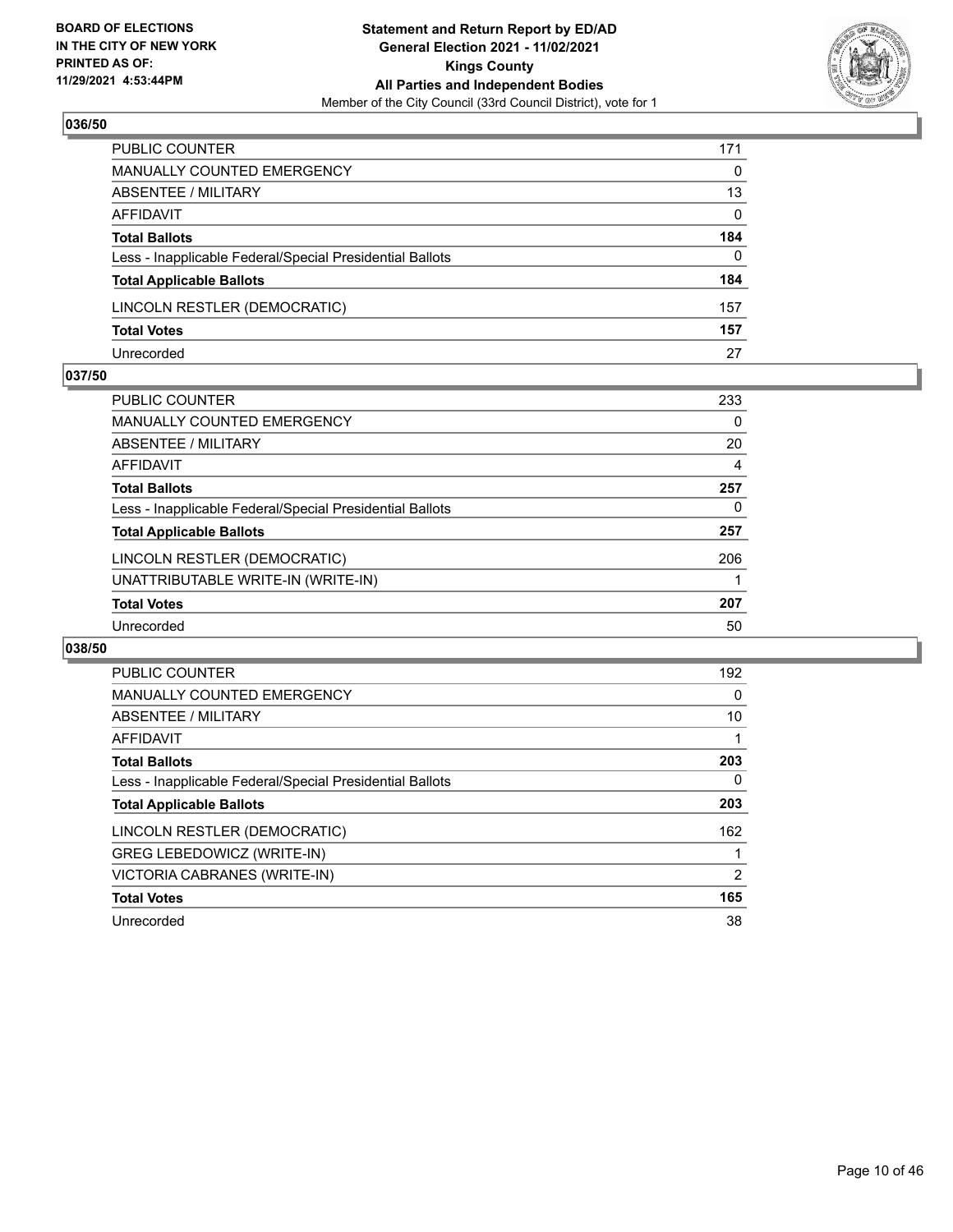

| PUBLIC COUNTER                                           | 168      |
|----------------------------------------------------------|----------|
| <b>MANUALLY COUNTED EMERGENCY</b>                        | $\Omega$ |
| <b>ABSENTEE / MILITARY</b>                               | 10       |
| AFFIDAVIT                                                | 5        |
| <b>Total Ballots</b>                                     | 183      |
| Less - Inapplicable Federal/Special Presidential Ballots | $\Omega$ |
| <b>Total Applicable Ballots</b>                          | 183      |
| LINCOLN RESTLER (DEMOCRATIC)                             | 171      |
| <b>Total Votes</b>                                       | 171      |
| Unrecorded                                               | 12       |

#### **040/50**

| PUBLIC COUNTER                                           | 197 |
|----------------------------------------------------------|-----|
| <b>MANUALLY COUNTED EMERGENCY</b>                        | 0   |
| ABSENTEE / MILITARY                                      | 8   |
| AFFIDAVIT                                                | 2   |
| <b>Total Ballots</b>                                     | 207 |
| Less - Inapplicable Federal/Special Presidential Ballots | 0   |
| <b>Total Applicable Ballots</b>                          | 207 |
| LINCOLN RESTLER (DEMOCRATIC)                             | 175 |
| VERONICA ANCONA (WRITE-IN)                               |     |
| <b>Total Votes</b>                                       | 176 |
| Unrecorded                                               | 31  |
|                                                          |     |

| <b>PUBLIC COUNTER</b>                                    | 238 |
|----------------------------------------------------------|-----|
| <b>MANUALLY COUNTED EMERGENCY</b>                        | 0   |
| ABSENTEE / MILITARY                                      | 23  |
| AFFIDAVIT                                                | 1   |
| <b>Total Ballots</b>                                     | 262 |
| Less - Inapplicable Federal/Special Presidential Ballots | 0   |
| <b>Total Applicable Ballots</b>                          | 262 |
| LINCOLN RESTLER (DEMOCRATIC)                             | 207 |
| DONALD TRUMP (WRITE-IN)                                  | 2   |
| MIKE HUNT (WRITE-IN)                                     | 1   |
| PATRICK BATEMAN (WRITE-IN)                               | 1   |
| UNATTRIBUTABLE WRITE-IN (WRITE-IN)                       | 4   |
|                                                          |     |
| <b>Total Votes</b>                                       | 215 |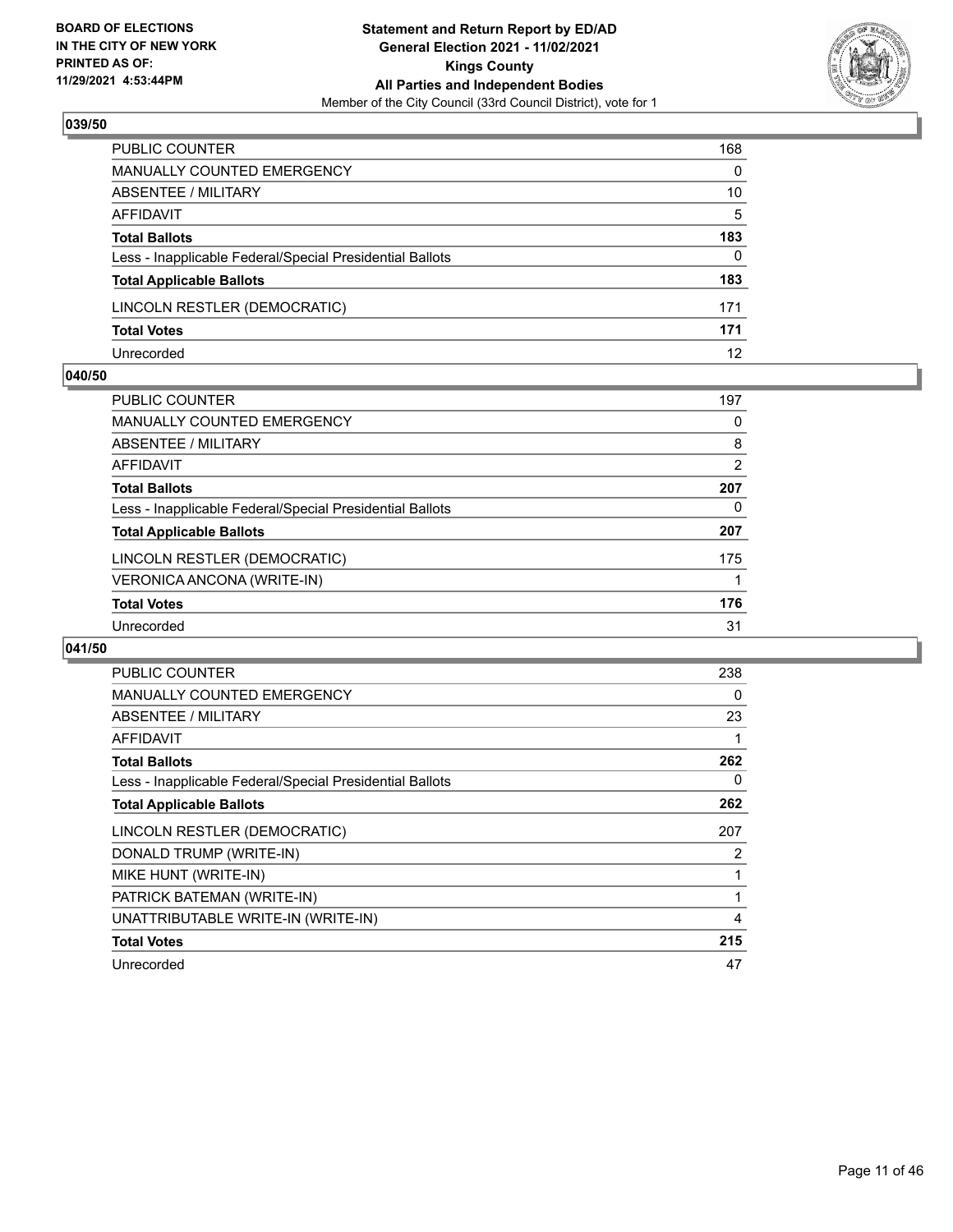

| <b>PUBLIC COUNTER</b>                                    | 263 |
|----------------------------------------------------------|-----|
| MANUALLY COUNTED EMERGENCY                               | 0   |
| ABSENTEE / MILITARY                                      | 16  |
| <b>AFFIDAVIT</b>                                         | 6   |
| <b>Total Ballots</b>                                     | 285 |
| Less - Inapplicable Federal/Special Presidential Ballots | 0   |
| <b>Total Applicable Ballots</b>                          | 285 |
| LINCOLN RESTLER (DEMOCRATIC)                             | 215 |
| JOHN LENTEL (WRITE-IN)                                   |     |
| JOSEPH LENTOL (WRITE-IN)                                 |     |
| UNATTRIBUTABLE WRITE-IN (WRITE-IN)                       |     |
| <b>Total Votes</b>                                       | 218 |
| Unrecorded                                               | 67  |

## **043/50**

| 146 |
|-----|
| 0   |
| 8   |
| 4   |
| 158 |
| 0   |
| 158 |
| 139 |
|     |
| 140 |
| 18  |
|     |

| <b>PUBLIC COUNTER</b>                                    | 170 |
|----------------------------------------------------------|-----|
| <b>MANUALLY COUNTED EMERGENCY</b>                        | 0   |
| ABSENTEE / MILITARY                                      | 6   |
| AFFIDAVIT                                                | 2   |
| <b>Total Ballots</b>                                     | 178 |
| Less - Inapplicable Federal/Special Presidential Ballots | 0   |
| <b>Total Applicable Ballots</b>                          | 178 |
| LINCOLN RESTLER (DEMOCRATIC)                             | 146 |
| FLO KUDOR (WRITE-IN)                                     | 2   |
| NEWMAN DUBE (WRITE-IN)                                   |     |
| ROBERT REFFIN (WRITE-IN)                                 | 1   |
| UNATTRIBUTABLE WRITE-IN (WRITE-IN)                       | 1   |
| <b>Total Votes</b>                                       | 151 |
| Unrecorded                                               | 27  |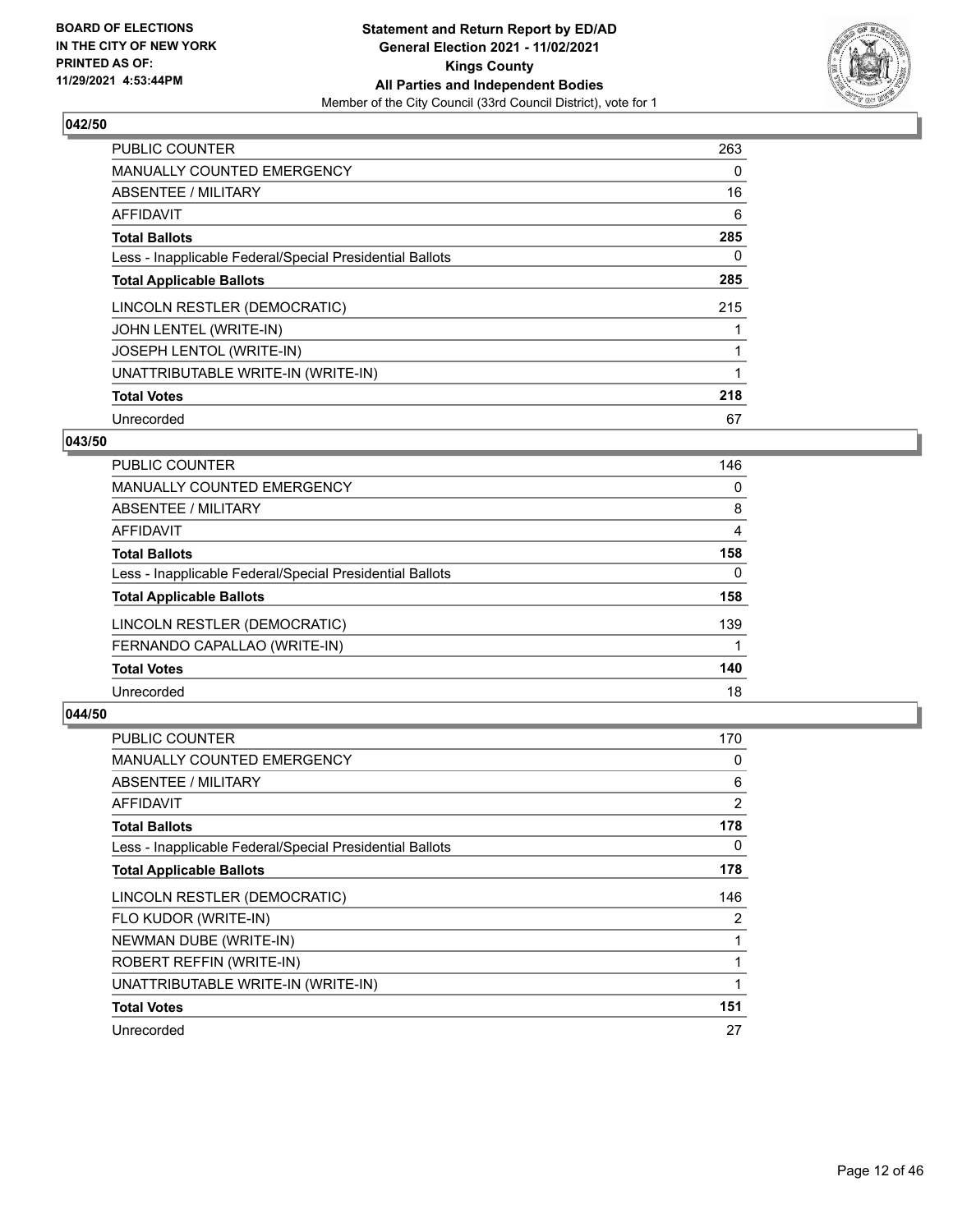

| PUBLIC COUNTER                                           | 36           |
|----------------------------------------------------------|--------------|
| <b>MANUALLY COUNTED EMERGENCY</b>                        | $\Omega$     |
| <b>ABSENTEE / MILITARY</b>                               | 4            |
| AFFIDAVIT                                                | $\mathbf{0}$ |
| <b>Total Ballots</b>                                     | 40           |
| Less - Inapplicable Federal/Special Presidential Ballots | $\Omega$     |
| <b>Total Applicable Ballots</b>                          | 40           |
| LINCOLN RESTLER (DEMOCRATIC)                             | 33           |
| <b>Total Votes</b>                                       | 33           |
| Unrecorded                                               |              |

#### **047/50**

| <b>PUBLIC COUNTER</b>                                    | 167 |
|----------------------------------------------------------|-----|
| <b>MANUALLY COUNTED EMERGENCY</b>                        | 0   |
| ABSENTEE / MILITARY                                      | 5   |
| AFFIDAVIT                                                | 3   |
| <b>Total Ballots</b>                                     | 175 |
| Less - Inapplicable Federal/Special Presidential Ballots | 0   |
| <b>Total Applicable Ballots</b>                          | 175 |
| LINCOLN RESTLER (DEMOCRATIC)                             | 157 |
| BRENDA RILEY (WRITE-IN)                                  |     |
| <b>Total Votes</b>                                       | 158 |
| Unrecorded                                               | 17  |
|                                                          |     |

| <b>PUBLIC COUNTER</b>                                    | 270 |
|----------------------------------------------------------|-----|
| MANUALLY COUNTED EMERGENCY                               | 0   |
| ABSENTEE / MILITARY                                      | 12  |
| <b>AFFIDAVIT</b>                                         | 4   |
| <b>Total Ballots</b>                                     | 286 |
| Less - Inapplicable Federal/Special Presidential Ballots | 0   |
| <b>Total Applicable Ballots</b>                          | 286 |
| LINCOLN RESTLER (DEMOCRATIC)                             | 225 |
| ELIZABETH ADAMS (WRITE-IN)                               |     |
| <b>GEROGE PATAKI (WRITE-IN)</b>                          | 1   |
| JENNIFER DEJESUS (WRITE-IN)                              | 1   |
| JOSEPH R LENTOR (WRITE-IN)                               | 1   |
| RUDY GIULIANI (WRITE-IN)                                 | 1   |
| UNATTRIBUTABLE WRITE-IN (WRITE-IN)                       | 3   |
| <b>Total Votes</b>                                       | 233 |
| Unrecorded                                               | 53  |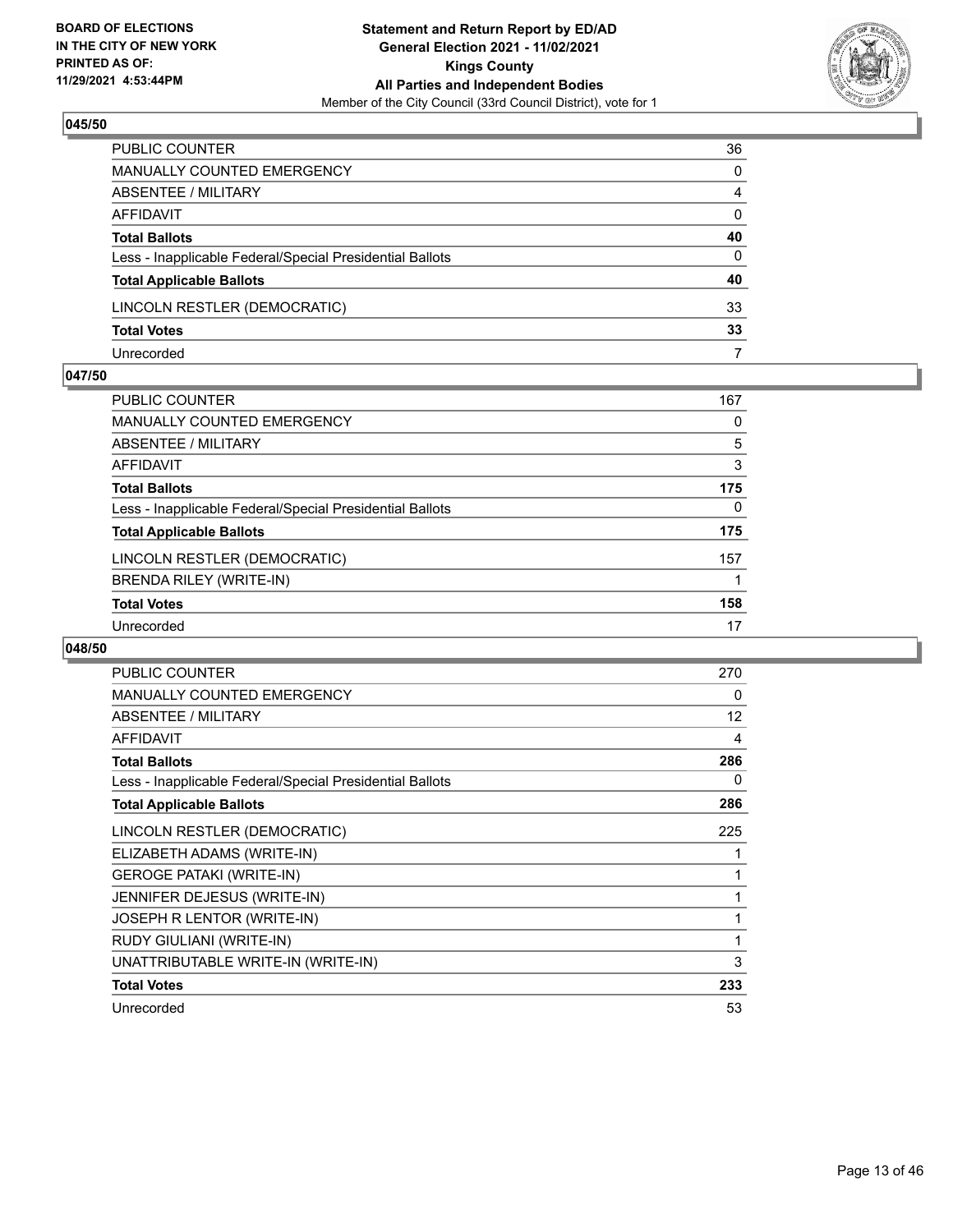

| PUBLIC COUNTER                                           | 112            |
|----------------------------------------------------------|----------------|
| MANUALLY COUNTED EMERGENCY                               | $\mathbf{0}$   |
| ABSENTEE / MILITARY                                      | 3              |
| <b>AFFIDAVIT</b>                                         | $\overline{2}$ |
| <b>Total Ballots</b>                                     | 117            |
| Less - Inapplicable Federal/Special Presidential Ballots | 0              |
| <b>Total Applicable Ballots</b>                          | 117            |
| LINCOLN RESTLER (DEMOCRATIC)                             | 80             |
| UNATTRIBUTABLE WRITE-IN (WRITE-IN)                       |                |
| <b>Total Votes</b>                                       | 81             |
| Unrecorded                                               | 36             |

#### **058/50**

| <b>PUBLIC COUNTER</b>                                    | 103      |
|----------------------------------------------------------|----------|
| MANUALLY COUNTED EMERGENCY                               | $\Omega$ |
| ABSENTEE / MILITARY                                      | 5        |
| AFFIDAVIT                                                | $\Omega$ |
| <b>Total Ballots</b>                                     | 108      |
| Less - Inapplicable Federal/Special Presidential Ballots | 0        |
| <b>Total Applicable Ballots</b>                          | 108      |
| LINCOLN RESTLER (DEMOCRATIC)                             | 71       |
| UNATTRIBUTABLE WRITE-IN (WRITE-IN)                       |          |
| <b>Total Votes</b>                                       | 72       |
| Unrecorded                                               | 36       |

| PUBLIC COUNTER                                           | 137      |
|----------------------------------------------------------|----------|
| <b>MANUALLY COUNTED EMERGENCY</b>                        | 0        |
| ABSENTEE / MILITARY                                      | 9        |
| AFFIDAVIT                                                | $\Omega$ |
| <b>Total Ballots</b>                                     | 146      |
| Less - Inapplicable Federal/Special Presidential Ballots | 0        |
| <b>Total Applicable Ballots</b>                          | 146      |
| LINCOLN RESTLER (DEMOCRATIC)                             | 98       |
| <b>BRUCE FISCH (WRITE-IN)</b>                            |          |
| UNATTRIBUTABLE WRITE-IN (WRITE-IN)                       |          |
| <b>Total Votes</b>                                       | 100      |
| Unrecorded                                               | 46       |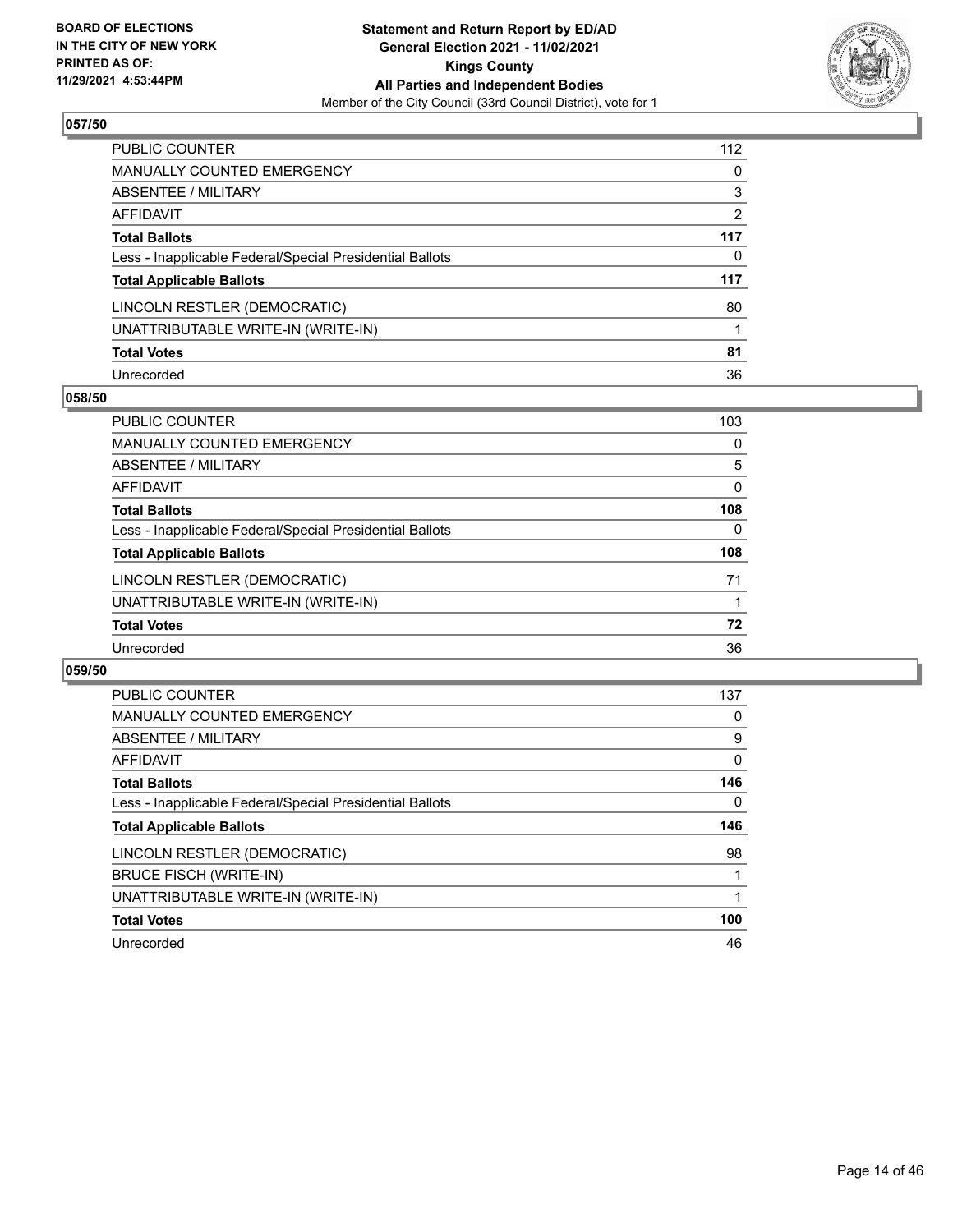

| PUBLIC COUNTER                                           | 87       |
|----------------------------------------------------------|----------|
| MANUALLY COUNTED EMERGENCY                               | 0        |
| ABSENTEE / MILITARY                                      | 4        |
| AFFIDAVIT                                                | $\Omega$ |
| <b>Total Ballots</b>                                     | 91       |
| Less - Inapplicable Federal/Special Presidential Ballots | $\Omega$ |
| <b>Total Applicable Ballots</b>                          | 91       |
| LINCOLN RESTLER (DEMOCRATIC)                             | 56       |
| BLUIN MOSCHE (WRITE-IN)                                  |          |
| UNATTRIBUTABLE WRITE-IN (WRITE-IN)                       | 2        |
| <b>Total Votes</b>                                       | 59       |
| Unrecorded                                               | 32       |

#### **061/50**

| PUBLIC COUNTER                                           | 159 |
|----------------------------------------------------------|-----|
| <b>MANUALLY COUNTED EMERGENCY</b>                        | 0   |
| ABSENTEE / MILITARY                                      | 3   |
| <b>AFFIDAVIT</b>                                         | 0   |
| <b>Total Ballots</b>                                     | 162 |
| Less - Inapplicable Federal/Special Presidential Ballots | 0   |
| <b>Total Applicable Ballots</b>                          | 162 |
| LINCOLN RESTLER (DEMOCRATIC)                             | 93  |
| UNATTRIBUTABLE WRITE-IN (WRITE-IN)                       | 2   |
| <b>Total Votes</b>                                       | 95  |
| Unrecorded                                               | 67  |

| PUBLIC COUNTER                                           | 88       |
|----------------------------------------------------------|----------|
| <b>MANUALLY COUNTED EMERGENCY</b>                        | 0        |
| ABSENTEE / MILITARY                                      | 6        |
| AFFIDAVIT                                                | $\Omega$ |
| <b>Total Ballots</b>                                     | 94       |
| Less - Inapplicable Federal/Special Presidential Ballots | $\Omega$ |
| <b>Total Applicable Ballots</b>                          | 94       |
| LINCOLN RESTLER (DEMOCRATIC)                             | 61       |
| UNATTRIBUTABLE WRITE-IN (WRITE-IN)                       | 2        |
| <b>Total Votes</b>                                       | 63       |
| Unrecorded                                               | 31       |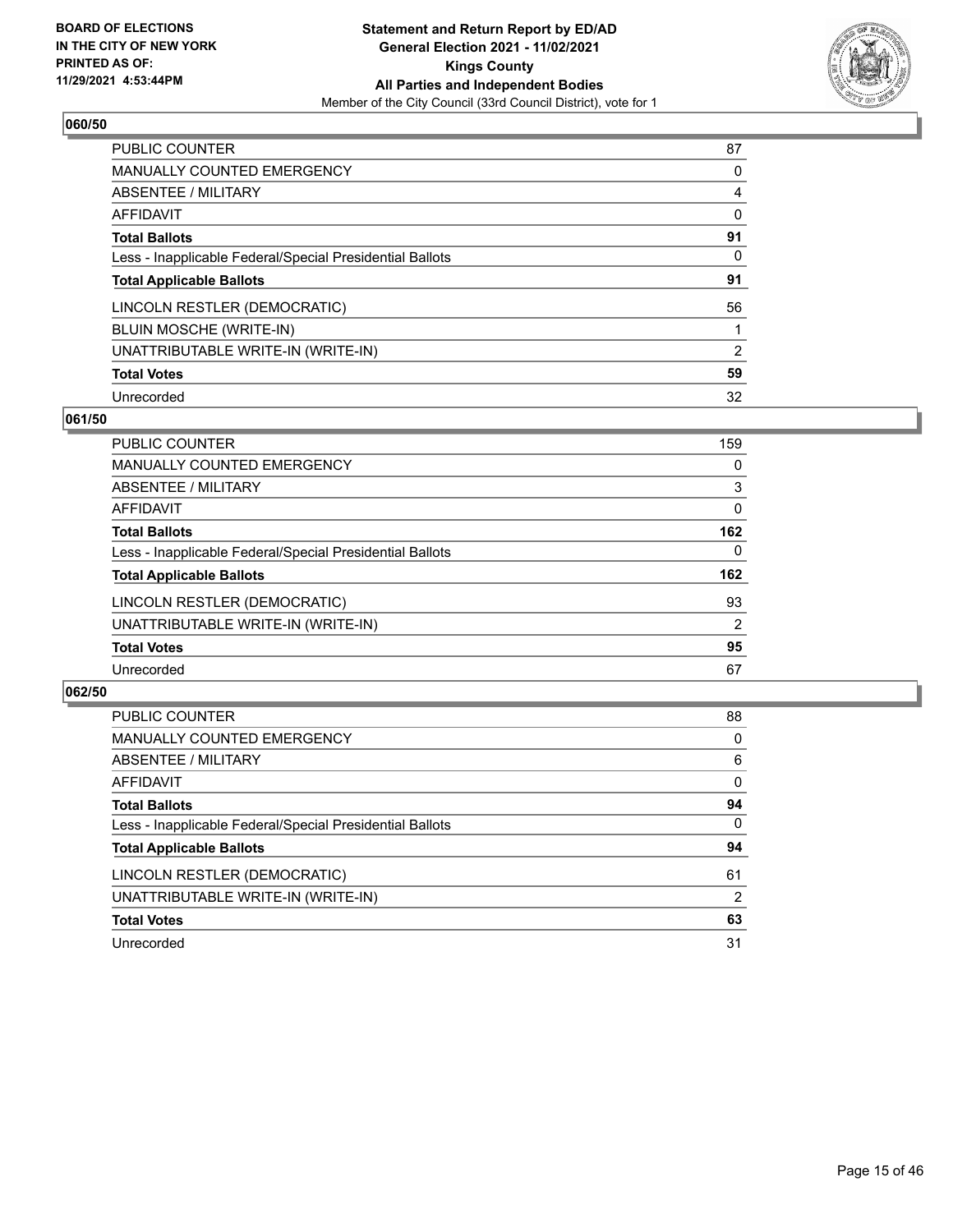

| PUBLIC COUNTER                                           | 147          |
|----------------------------------------------------------|--------------|
| MANUALLY COUNTED EMERGENCY                               | $\mathbf{0}$ |
| ABSENTEE / MILITARY                                      | 5            |
| AFFIDAVIT                                                | 0            |
| Total Ballots                                            | 152          |
| Less - Inapplicable Federal/Special Presidential Ballots | $\Omega$     |
| <b>Total Applicable Ballots</b>                          | 152          |
| LINCOLN RESTLER (DEMOCRATIC)                             | 82           |
| JOEL MANDEL (WRITE-IN)                                   |              |
| <b>Total Votes</b>                                       | 83           |
| Unrecorded                                               | 69           |

#### **064/50**

| <b>PUBLIC COUNTER</b>                                    | 43       |
|----------------------------------------------------------|----------|
| MANUALLY COUNTED EMERGENCY                               | 0        |
| ABSENTEE / MILITARY                                      |          |
| AFFIDAVIT                                                | $\Omega$ |
| <b>Total Ballots</b>                                     | 44       |
| Less - Inapplicable Federal/Special Presidential Ballots | $\Omega$ |
| <b>Total Applicable Ballots</b>                          | 44       |
| LINCOLN RESTLER (DEMOCRATIC)                             | 28       |
| UNATTRIBUTABLE WRITE-IN (WRITE-IN)                       | 2        |
| <b>Total Votes</b>                                       | 30       |
| Unrecorded                                               | 14       |

| PUBLIC COUNTER                                           | 40       |
|----------------------------------------------------------|----------|
| <b>MANUALLY COUNTED EMERGENCY</b>                        | $\Omega$ |
| ABSENTEE / MILITARY                                      | $\Omega$ |
| AFFIDAVIT                                                | $\Omega$ |
| <b>Total Ballots</b>                                     | 40       |
| Less - Inapplicable Federal/Special Presidential Ballots | $\Omega$ |
| <b>Total Applicable Ballots</b>                          | 40       |
| LINCOLN RESTLER (DEMOCRATIC)                             | 23       |
| UNATTRIBUTABLE WRITE-IN (WRITE-IN)                       |          |
|                                                          |          |
| <b>Total Votes</b>                                       | 24       |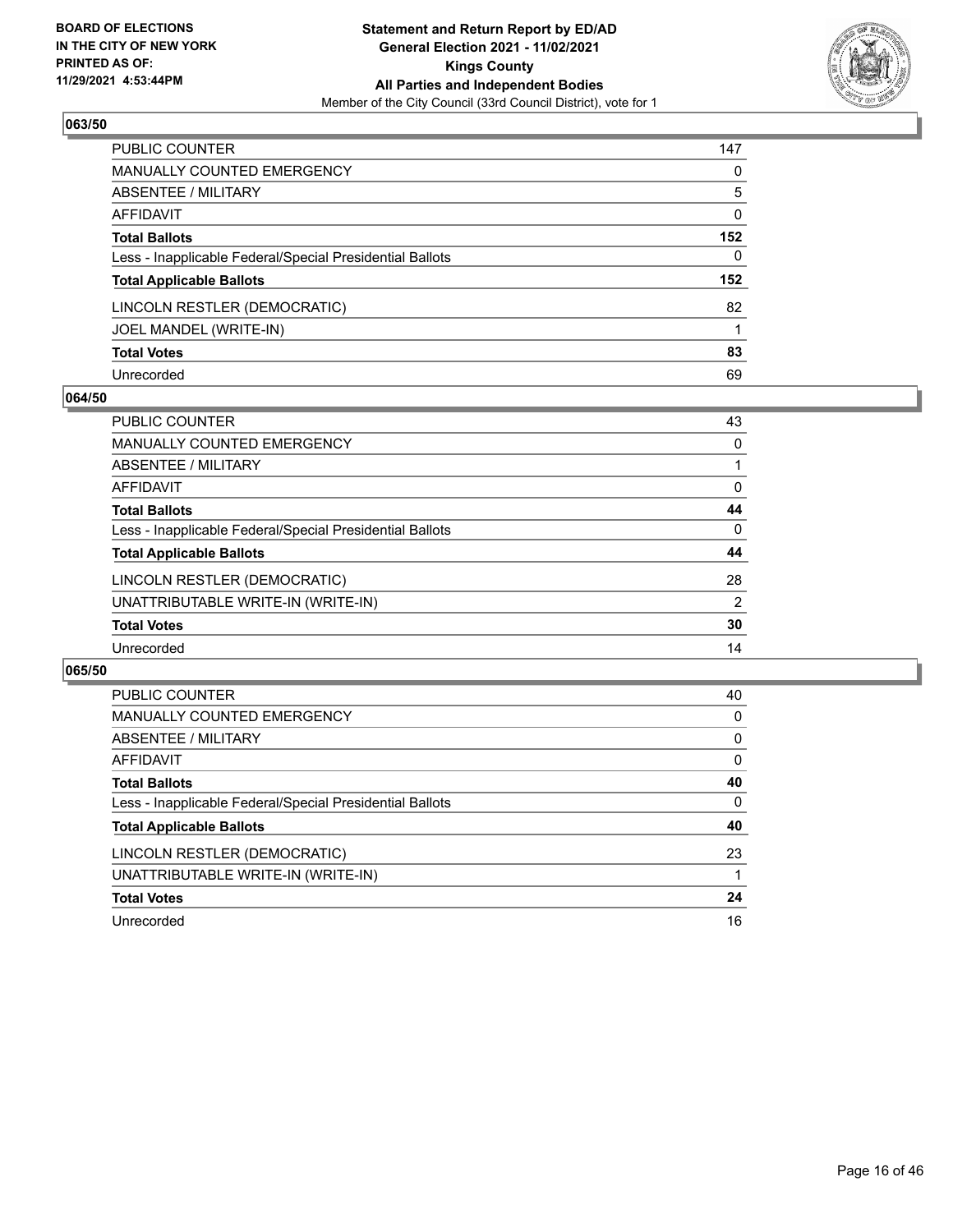

| PUBLIC COUNTER                                           | 66       |
|----------------------------------------------------------|----------|
| MANUALLY COUNTED EMERGENCY                               | $\Omega$ |
| ABSENTEE / MILITARY                                      |          |
| <b>AFFIDAVIT</b>                                         | 0        |
| <b>Total Ballots</b>                                     | 67       |
| Less - Inapplicable Federal/Special Presidential Ballots | 0        |
| <b>Total Applicable Ballots</b>                          | 67       |
| LINCOLN RESTLER (DEMOCRATIC)                             | 39       |
| UNATTRIBUTABLE WRITE-IN (WRITE-IN)                       |          |
| <b>Total Votes</b>                                       | 40       |
| Unrecorded                                               | 27       |

## **067/50**

| <b>PUBLIC COUNTER</b>                                    | 49       |
|----------------------------------------------------------|----------|
| <b>MANUALLY COUNTED EMERGENCY</b>                        | 0        |
| ABSENTEE / MILITARY                                      | 0        |
| AFFIDAVIT                                                | $\Omega$ |
| <b>Total Ballots</b>                                     | 49       |
| Less - Inapplicable Federal/Special Presidential Ballots | 0        |
| <b>Total Applicable Ballots</b>                          | 49       |
| LINCOLN RESTLER (DEMOCRATIC)                             | 33       |
| REFUEL BLEM (WRITE-IN)                                   |          |
| UNATTRIBUTABLE WRITE-IN (WRITE-IN)                       |          |
| <b>Total Votes</b>                                       | 35       |
| Unrecorded                                               | 14       |

| <b>PUBLIC COUNTER</b>                                    | 78       |
|----------------------------------------------------------|----------|
| MANUALLY COUNTED EMERGENCY                               | $\Omega$ |
| ABSENTEE / MILITARY                                      | 2        |
| AFFIDAVIT                                                | $\Omega$ |
| <b>Total Ballots</b>                                     | 80       |
| Less - Inapplicable Federal/Special Presidential Ballots | $\Omega$ |
| <b>Total Applicable Ballots</b>                          | 80       |
| LINCOLN RESTLER (DEMOCRATIC)                             | 53       |
| <b>Total Votes</b>                                       | 53       |
| Unrecorded                                               | 27       |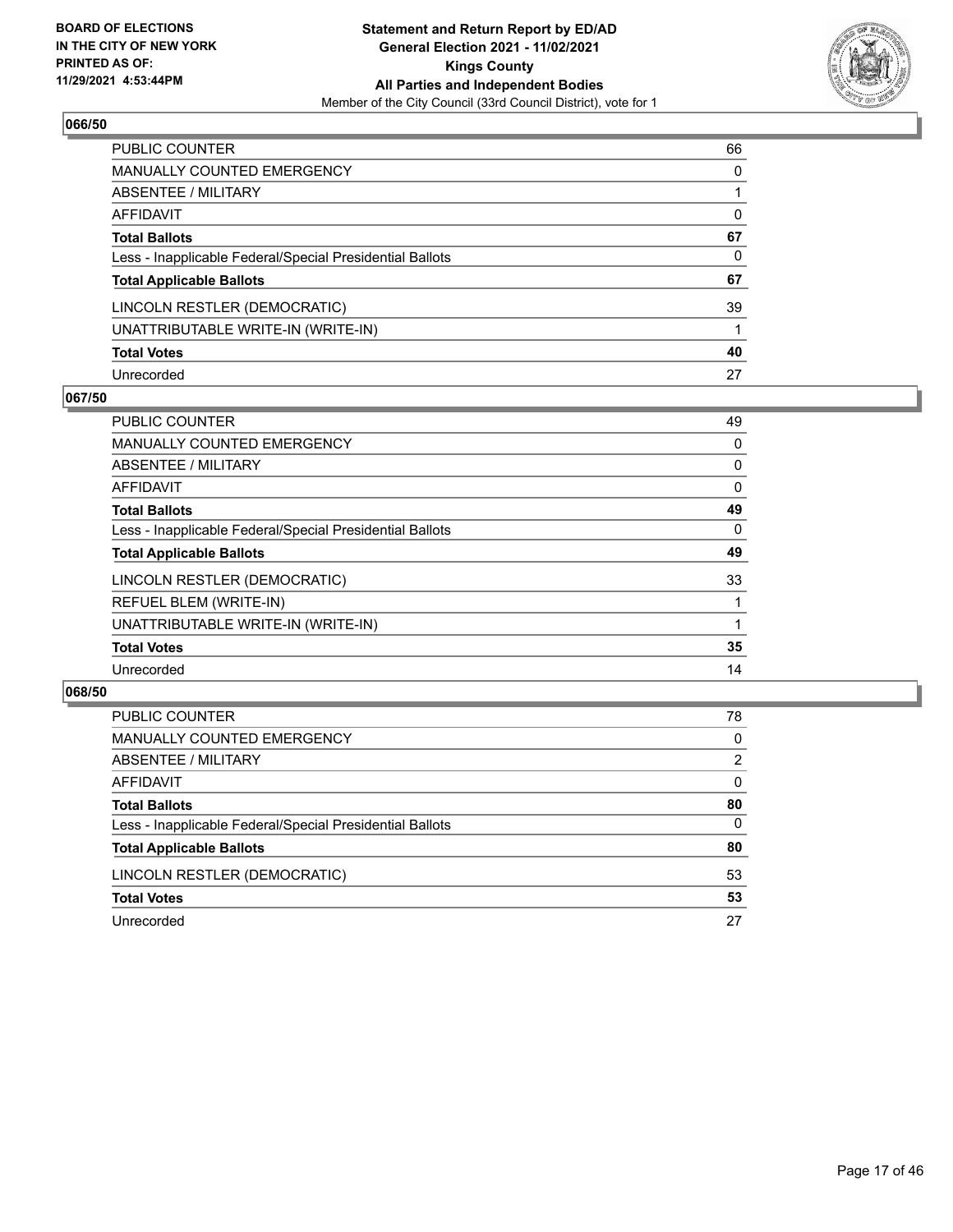

| PUBLIC COUNTER                                           | 71       |
|----------------------------------------------------------|----------|
| MANUALLY COUNTED EMERGENCY                               | 0        |
| ABSENTEE / MILITARY                                      | 2        |
| AFFIDAVIT                                                | $\Omega$ |
| <b>Total Ballots</b>                                     | 73       |
| Less - Inapplicable Federal/Special Presidential Ballots | 0        |
| <b>Total Applicable Ballots</b>                          | 73       |
| LINCOLN RESTLER (DEMOCRATIC)                             | 47       |
| <b>Total Votes</b>                                       | 47       |
| Unrecorded                                               | 26       |

## **070/50**

| 49             |
|----------------|
| 0              |
| 0              |
| 0              |
| 49             |
| $\Omega$       |
| 49             |
| 33             |
|                |
| $\overline{2}$ |
| 36             |
| 13             |
|                |

| PUBLIC COUNTER                                           | 33       |
|----------------------------------------------------------|----------|
| <b>MANUALLY COUNTED EMERGENCY</b>                        | 0        |
| ABSENTEE / MILITARY                                      |          |
| AFFIDAVIT                                                | 0        |
| <b>Total Ballots</b>                                     | 34       |
| Less - Inapplicable Federal/Special Presidential Ballots | $\Omega$ |
| <b>Total Applicable Ballots</b>                          | 34       |
| LINCOLN RESTLER (DEMOCRATIC)                             | 11       |
| <b>Total Votes</b>                                       | 11       |
| Unrecorded                                               | 23       |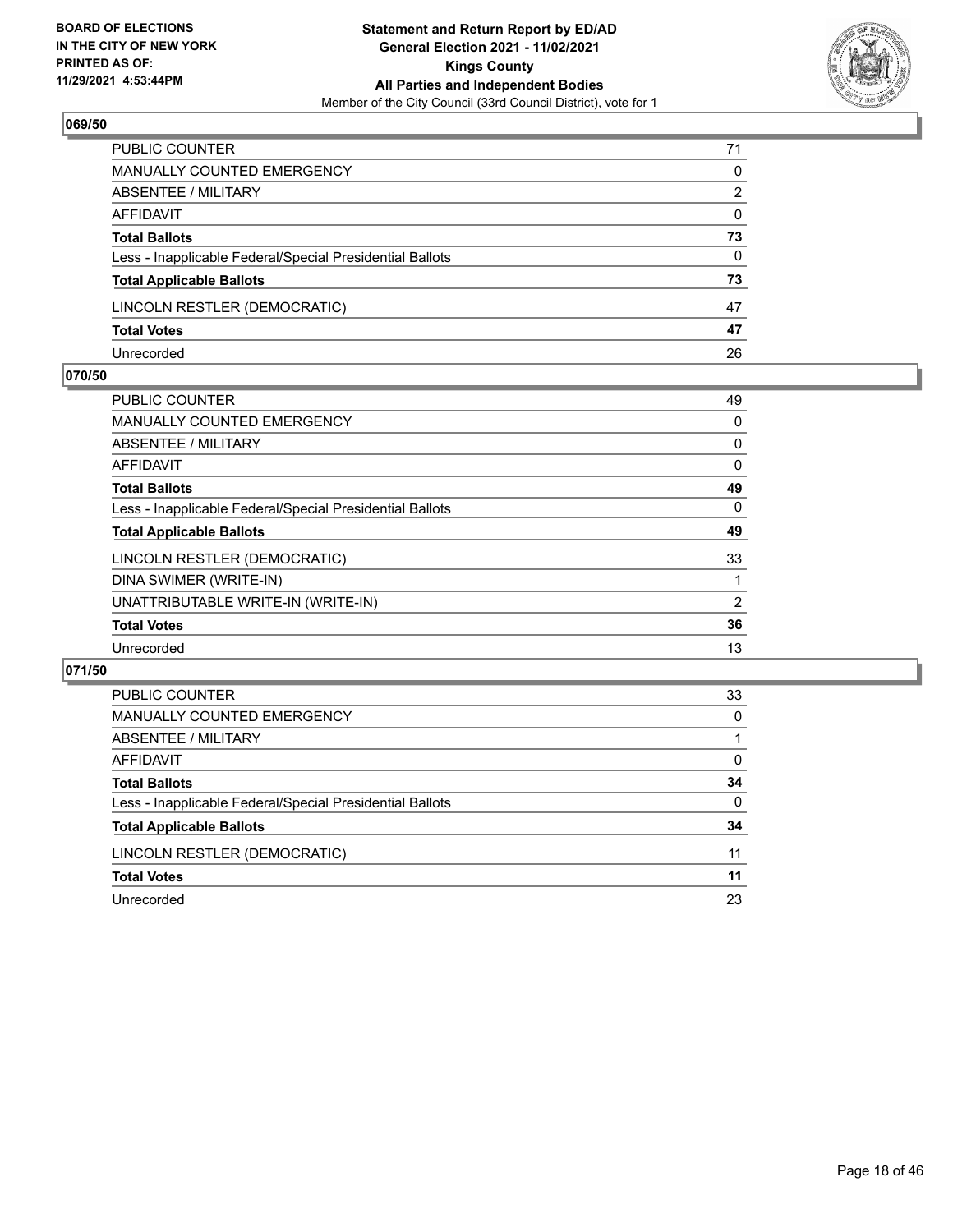

| <b>PUBLIC COUNTER</b>                                    | 62 |
|----------------------------------------------------------|----|
| <b>MANUALLY COUNTED EMERGENCY</b>                        | 0  |
| ABSENTEE / MILITARY                                      | 5  |
| AFFIDAVIT                                                | 0  |
| <b>Total Ballots</b>                                     | 67 |
| Less - Inapplicable Federal/Special Presidential Ballots | 0  |
| <b>Total Applicable Ballots</b>                          | 67 |
| LINCOLN RESTLER (DEMOCRATIC)                             | 35 |
| MENDY SALAMAN (WRITE-IN)                                 |    |
| RON DESANTIS (WRITE-IN)                                  |    |
| SHUIEM WIEDER (WRITE-IN)                                 |    |
| TED CRUZ (WRITE-IN)                                      |    |
| <b>Total Votes</b>                                       | 39 |
| Unrecorded                                               | 28 |

## **073/50**

| <b>PUBLIC COUNTER</b>                                    | 63       |
|----------------------------------------------------------|----------|
| <b>MANUALLY COUNTED EMERGENCY</b>                        | 0        |
| ABSENTEE / MILITARY                                      | 6        |
| AFFIDAVIT                                                | $\Omega$ |
| <b>Total Ballots</b>                                     | 69       |
| Less - Inapplicable Federal/Special Presidential Ballots | $\Omega$ |
| <b>Total Applicable Ballots</b>                          | 69       |
| LINCOLN RESTLER (DEMOCRATIC)                             | 33       |
| UNATTRIBUTABLE WRITE-IN (WRITE-IN)                       |          |
| <b>Total Votes</b>                                       | 34       |
| Unrecorded                                               | 35       |

| PUBLIC COUNTER                                           | 54       |
|----------------------------------------------------------|----------|
| <b>MANUALLY COUNTED EMERGENCY</b>                        | $\Omega$ |
| ABSENTEE / MILITARY                                      | 21       |
| AFFIDAVIT                                                | 2        |
| <b>Total Ballots</b>                                     | 77       |
| Less - Inapplicable Federal/Special Presidential Ballots | $\Omega$ |
| <b>Total Applicable Ballots</b>                          | 77       |
| LINCOLN RESTLER (DEMOCRATIC)                             | 45       |
| UNATTRIBUTABLE WRITE-IN (WRITE-IN)                       |          |
| <b>Total Votes</b>                                       | 46       |
| Unrecorded                                               | 31       |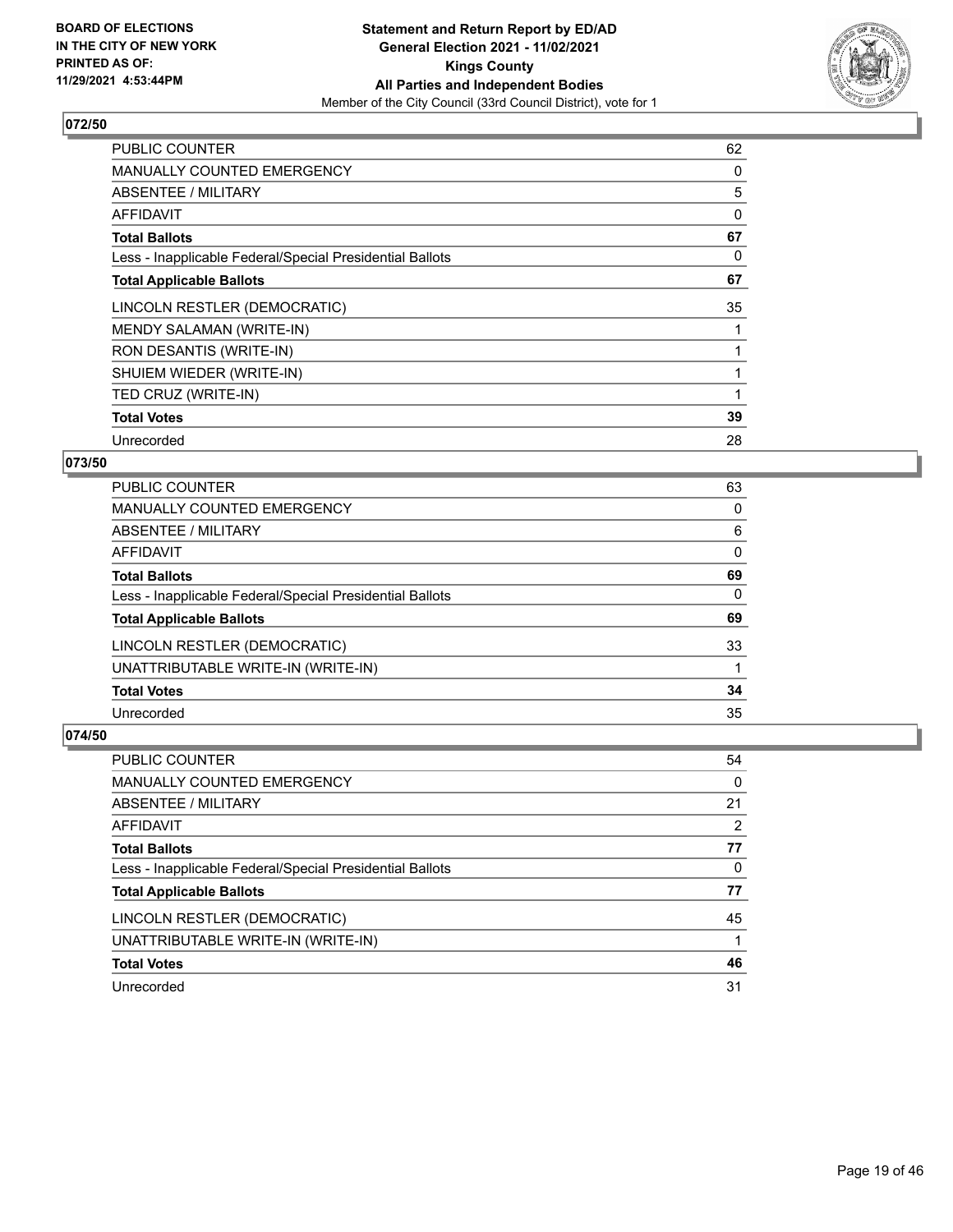

| PUBLIC COUNTER                                           | 71           |
|----------------------------------------------------------|--------------|
| MANUALLY COUNTED EMERGENCY                               | 0            |
| ABSENTEE / MILITARY                                      | 2            |
| AFFIDAVIT                                                |              |
| Total Ballots                                            | 74           |
| Less - Inapplicable Federal/Special Presidential Ballots | $\mathbf{0}$ |
| <b>Total Applicable Ballots</b>                          | 74           |
| LINCOLN RESTLER (DEMOCRATIC)                             | 46           |
| UNATTRIBUTABLE WRITE-IN (WRITE-IN)                       |              |
| <b>Total Votes</b>                                       | 47           |
| Unrecorded                                               | 27           |

## **076/50**

| PUBLIC COUNTER                                           | 114 |
|----------------------------------------------------------|-----|
| <b>MANUALLY COUNTED EMERGENCY</b>                        | 0   |
| ABSENTEE / MILITARY                                      | 4   |
| AFFIDAVIT                                                |     |
| <b>Total Ballots</b>                                     | 119 |
| Less - Inapplicable Federal/Special Presidential Ballots | 0   |
| <b>Total Applicable Ballots</b>                          | 119 |
| LINCOLN RESTLER (DEMOCRATIC)                             | 84  |
| DAVID OBERKINDER (WRITE-IN)                              |     |
| RON DESANTIS (WRITE-IN)                                  |     |
| UNATTRIBUTABLE WRITE-IN (WRITE-IN)                       | 3   |
| <b>Total Votes</b>                                       | 89  |
| Unrecorded                                               | 30  |

| <b>PUBLIC COUNTER</b>                                    | 96 |
|----------------------------------------------------------|----|
| <b>MANUALLY COUNTED EMERGENCY</b>                        | 0  |
| ABSENTEE / MILITARY                                      |    |
| AFFIDAVIT                                                | 1  |
| <b>Total Ballots</b>                                     | 98 |
| Less - Inapplicable Federal/Special Presidential Ballots | 0  |
| <b>Total Applicable Ballots</b>                          | 98 |
| LINCOLN RESTLER (DEMOCRATIC)                             | 45 |
| ARI BRODER SHAMES (WRITE-IN)                             |    |
| HERSHEL NEIMAN (WRITE-IN)                                |    |
| UNATTRIBUTABLE WRITE-IN (WRITE-IN)                       |    |
| <b>Total Votes</b>                                       | 48 |
| Unrecorded                                               | 50 |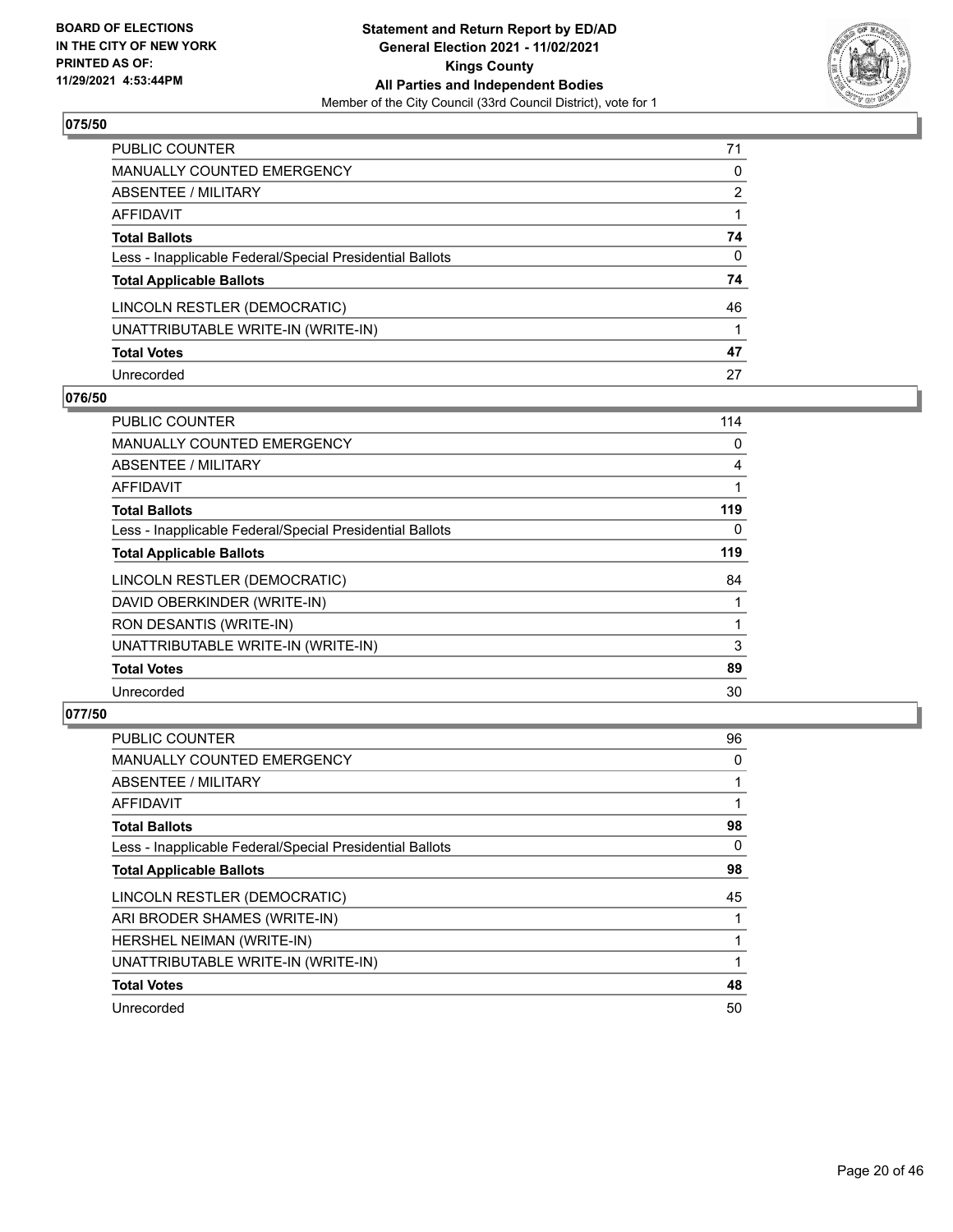

| PUBLIC COUNTER                                           | 80             |
|----------------------------------------------------------|----------------|
| MANUALLY COUNTED EMERGENCY                               | 0              |
| ABSENTEE / MILITARY                                      | 4              |
| AFFIDAVIT                                                | $\overline{2}$ |
| <b>Total Ballots</b>                                     | 86             |
| Less - Inapplicable Federal/Special Presidential Ballots | $\Omega$       |
| <b>Total Applicable Ballots</b>                          | 86             |
| LINCOLN RESTLER (DEMOCRATIC)                             | 46             |
| JOE HARRIS (WRITE-IN)                                    |                |
| UNATTRIBUTABLE WRITE-IN (WRITE-IN)                       |                |
| <b>Total Votes</b>                                       | 48             |
| Unrecorded                                               | 38             |

#### **079/50**

| <b>PUBLIC COUNTER</b>                                    | 57       |
|----------------------------------------------------------|----------|
| MANUALLY COUNTED EMERGENCY                               | 0        |
| ABSENTEE / MILITARY                                      | 5        |
| AFFIDAVIT                                                | $\Omega$ |
| <b>Total Ballots</b>                                     | 62       |
| Less - Inapplicable Federal/Special Presidential Ballots | $\Omega$ |
| <b>Total Applicable Ballots</b>                          | 62       |
| LINCOLN RESTLER (DEMOCRATIC)                             | 41       |
| UNATTRIBUTABLE WRITE-IN (WRITE-IN)                       | 2        |
| <b>Total Votes</b>                                       | 43       |
| Unrecorded                                               | 19       |

| <b>PUBLIC COUNTER</b>                                    | 59       |
|----------------------------------------------------------|----------|
| <b>MANUALLY COUNTED EMERGENCY</b>                        | $\Omega$ |
| ABSENTEE / MILITARY                                      | 6        |
| AFFIDAVIT                                                | $\Omega$ |
| <b>Total Ballots</b>                                     | 65       |
| Less - Inapplicable Federal/Special Presidential Ballots | $\Omega$ |
| <b>Total Applicable Ballots</b>                          | 65       |
| LINCOLN RESTLER (DEMOCRATIC)                             | 44       |
| UNATTRIBUTABLE WRITE-IN (WRITE-IN)                       |          |
| <b>Total Votes</b>                                       | 45       |
| Unrecorded                                               | 20       |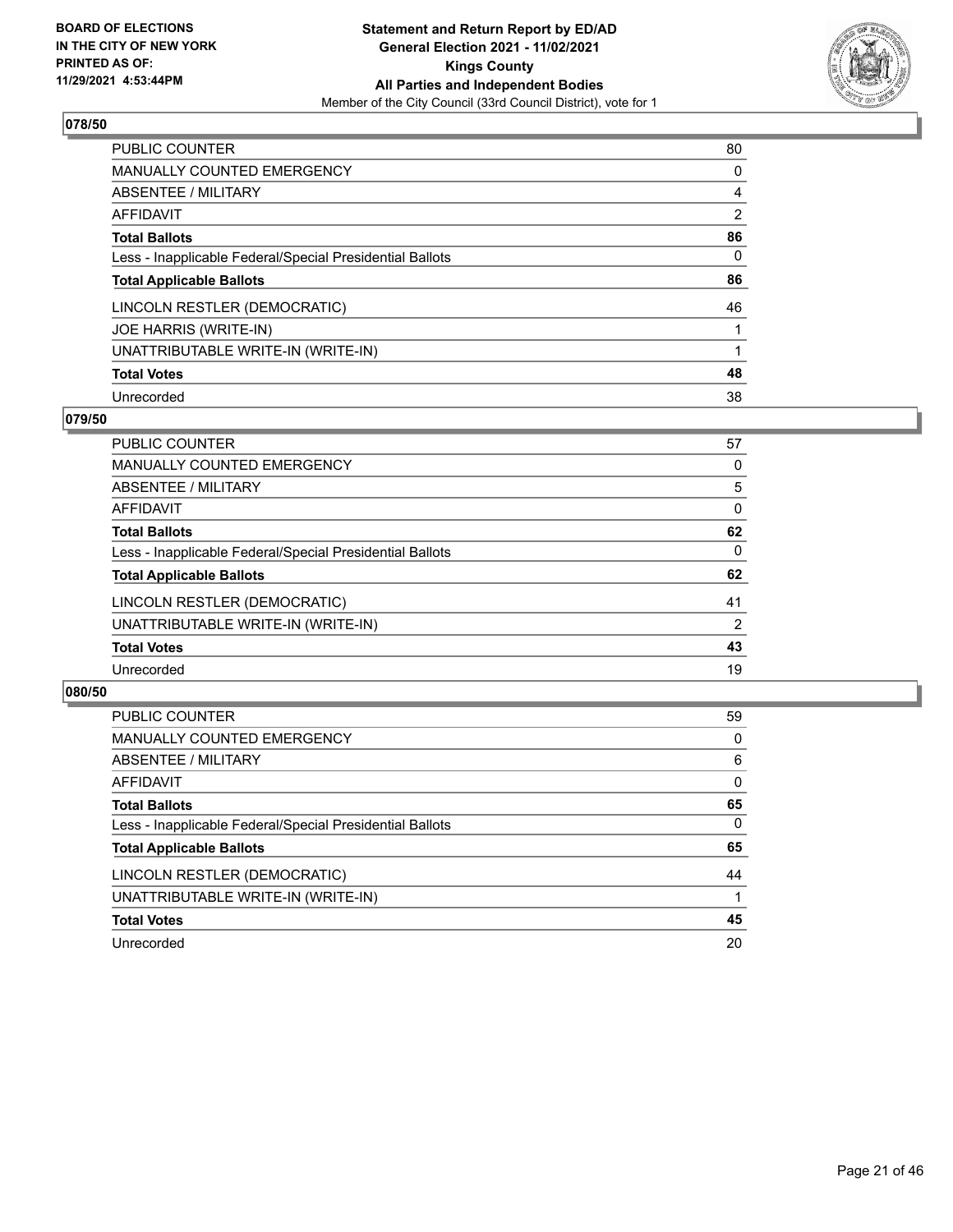

| PUBLIC COUNTER                                           | 20           |
|----------------------------------------------------------|--------------|
| MANUALLY COUNTED EMERGENCY                               | $\mathbf{0}$ |
| ABSENTEE / MILITARY                                      | 0            |
| AFFIDAVIT                                                | $\mathbf{0}$ |
| Total Ballots                                            | 20           |
| Less - Inapplicable Federal/Special Presidential Ballots | $\mathbf{0}$ |
| <b>Total Applicable Ballots</b>                          | 20           |
| LINCOLN RESTLER (DEMOCRATIC)                             | 16           |
| UNATTRIBUTABLE WRITE-IN (WRITE-IN)                       |              |
| <b>Total Votes</b>                                       | 17           |
| Unrecorded                                               | 3            |

## **082/50**

| PUBLIC COUNTER                                           | 52       |
|----------------------------------------------------------|----------|
| MANUALLY COUNTED EMERGENCY                               | 0        |
| ABSENTEE / MILITARY                                      | 1        |
| AFFIDAVIT                                                | $\Omega$ |
| <b>Total Ballots</b>                                     | 53       |
| Less - Inapplicable Federal/Special Presidential Ballots | 0        |
| <b>Total Applicable Ballots</b>                          | 53       |
| LINCOLN RESTLER (DEMOCRATIC)                             | 22       |
| ABRAHAM SERHOLI (WRITE-IN)                               |          |
| DONALD TRUMP (WRITE-IN)                                  |          |
| HENRY TABAK (WRITE-IN)                                   |          |
| LIPI KNOFPLER (WRITE-IN)                                 |          |
| <b>Total Votes</b>                                       | 26       |
| Unrecorded                                               | 27       |

| <b>PUBLIC COUNTER</b>                                    | 118 |
|----------------------------------------------------------|-----|
| MANUALLY COUNTED EMERGENCY                               | 0   |
| ABSENTEE / MILITARY                                      | 3   |
| AFFIDAVIT                                                | 2   |
| <b>Total Ballots</b>                                     | 123 |
| Less - Inapplicable Federal/Special Presidential Ballots | 0   |
| <b>Total Applicable Ballots</b>                          | 123 |
| LINCOLN RESTLER (DEMOCRATIC)                             | 87  |
| <b>MENACHEN RAITPORT (WRITE-IN)</b>                      |     |
| TERRELL LYNN FINNER (WRITE-IN)                           |     |
| UNATTRIBUTABLE WRITE-IN (WRITE-IN)                       |     |
| <b>Total Votes</b>                                       | 90  |
| Unrecorded                                               | 33  |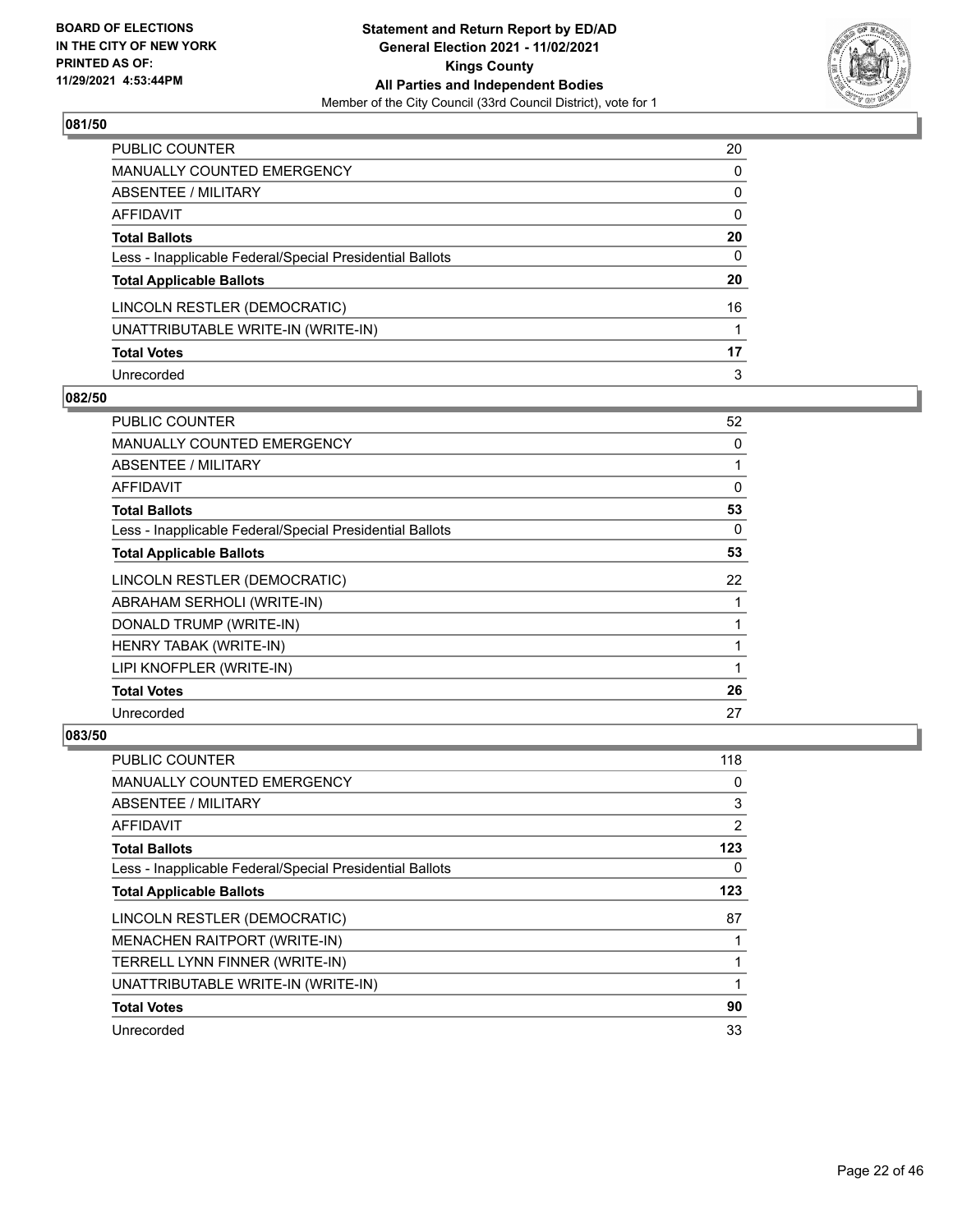

| PUBLIC COUNTER                                           | 35           |
|----------------------------------------------------------|--------------|
| <b>MANUALLY COUNTED EMERGENCY</b>                        | $\Omega$     |
| ABSENTEE / MILITARY                                      | $\mathbf{0}$ |
| AFFIDAVIT                                                | $\mathbf{0}$ |
| <b>Total Ballots</b>                                     | 35           |
| Less - Inapplicable Federal/Special Presidential Ballots | $\Omega$     |
| <b>Total Applicable Ballots</b>                          | 35           |
| LINCOLN RESTLER (DEMOCRATIC)                             | 27           |
| <b>Total Votes</b>                                       | 27           |
| Unrecorded                                               | 8            |

#### **085/50**

| <b>PUBLIC COUNTER</b>                                    | 35       |
|----------------------------------------------------------|----------|
| <b>MANUALLY COUNTED EMERGENCY</b>                        | 0        |
| ABSENTEE / MILITARY                                      |          |
| <b>AFFIDAVIT</b>                                         | $\Omega$ |
| <b>Total Ballots</b>                                     | 36       |
| Less - Inapplicable Federal/Special Presidential Ballots | $\Omega$ |
| <b>Total Applicable Ballots</b>                          | 36       |
| LINCOLN RESTLER (DEMOCRATIC)                             | 34       |
| MILAN POWELL (WRITE-IN)                                  |          |
| <b>Total Votes</b>                                       | 35       |
| Unrecorded                                               |          |
| 086/50 COMBINED into: 084/50                             |          |

| PUBLIC COUNTER                                           | 234            |
|----------------------------------------------------------|----------------|
| <b>MANUALLY COUNTED EMERGENCY</b>                        | 0              |
| ABSENTEE / MILITARY                                      | 12             |
| <b>AFFIDAVIT</b>                                         | 5              |
| <b>Total Ballots</b>                                     | 251            |
| Less - Inapplicable Federal/Special Presidential Ballots | 0              |
| <b>Total Applicable Ballots</b>                          | 251            |
| LINCOLN RESTLER (DEMOCRATIC)                             | 209            |
| CURTIS SLIWA (WRITE-IN)                                  |                |
| LUKE LORETI (WRITE-IN)                                   |                |
| NEIL GUDOVITZ (WRITE-IN)                                 |                |
| STEPHEN IPPOLITO (WRITE-IN)                              | 1              |
| UNATTRIBUTABLE WRITE-IN (WRITE-IN)                       | $\overline{2}$ |
| <b>Total Votes</b>                                       | 215            |
| Unrecorded                                               | 36             |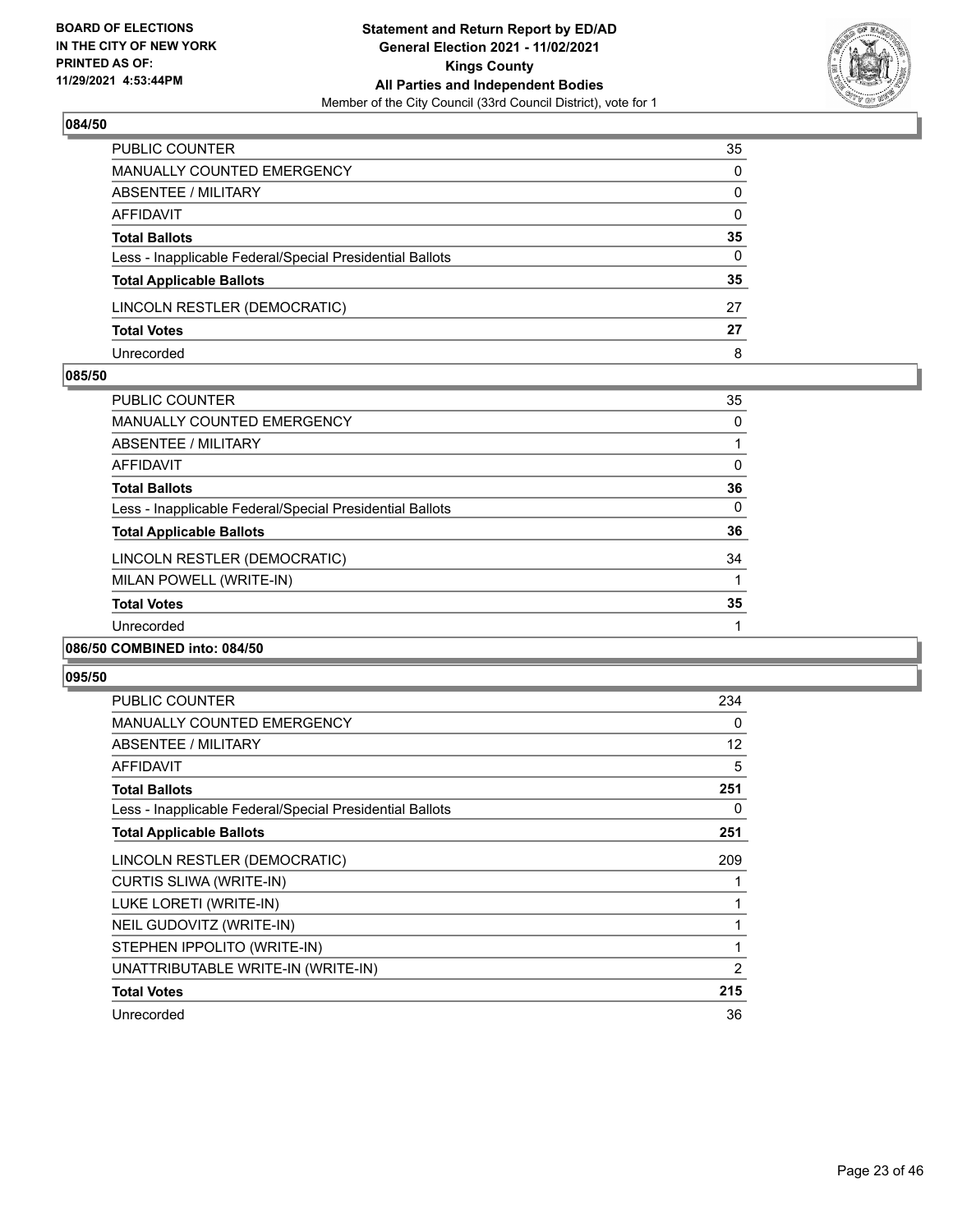

| <b>PUBLIC COUNTER</b>                                    | 213 |
|----------------------------------------------------------|-----|
| <b>MANUALLY COUNTED EMERGENCY</b>                        | 0   |
| <b>ABSENTEE / MILITARY</b>                               | 14  |
| <b>AFFIDAVIT</b>                                         | 5   |
| <b>Total Ballots</b>                                     | 232 |
| Less - Inapplicable Federal/Special Presidential Ballots | 0   |
| <b>Total Applicable Ballots</b>                          | 232 |
| LINCOLN RESTLER (DEMOCRATIC)                             | 197 |
| ELIZABETH ADAMS (WRITE-IN)                               |     |
| MICHAEL MALICE (WRITE-IN)                                |     |
| UNATTRIBUTABLE WRITE-IN (WRITE-IN)                       |     |
| <b>Total Votes</b>                                       | 200 |
| Unrecorded                                               | 32  |

## **097/50**

| 184      |
|----------|
| 0        |
| 8        |
| 3        |
| 195      |
| $\Omega$ |
| 195      |
| 178      |
|          |
| 179      |
| 16       |
|          |

| <b>PUBLIC COUNTER</b>                                    | 38 |
|----------------------------------------------------------|----|
| <b>MANUALLY COUNTED EMERGENCY</b>                        | 0  |
| ABSENTEE / MILITARY                                      | 4  |
| <b>AFFIDAVIT</b>                                         | 0  |
| <b>Total Ballots</b>                                     | 42 |
| Less - Inapplicable Federal/Special Presidential Ballots | 0  |
| <b>Total Applicable Ballots</b>                          | 42 |
| LINCOLN RESTLER (DEMOCRATIC)                             | 17 |
| DAVID OBERLANDER (WRITE-IN)                              |    |
| MYRNA FRIEDMAN (WRITE-IN)                                |    |
| UNATTRIBUTABLE WRITE-IN (WRITE-IN)                       | 5  |
| <b>Total Votes</b>                                       | 24 |
| Unrecorded                                               | 18 |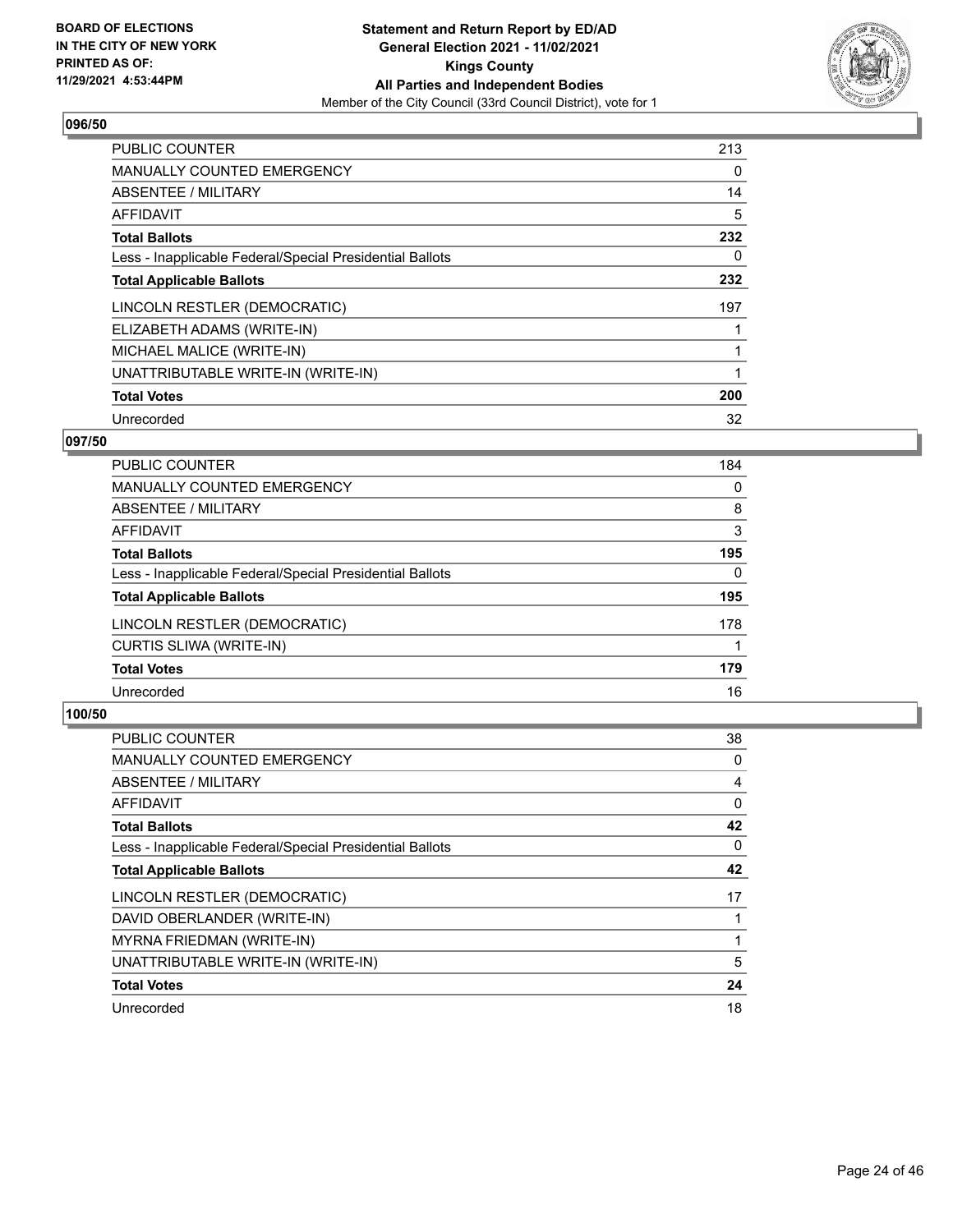

| <b>PUBLIC COUNTER</b>                                    | 143 |
|----------------------------------------------------------|-----|
| <b>MANUALLY COUNTED EMERGENCY</b>                        | 0   |
| ABSENTEE / MILITARY                                      | 12  |
| AFFIDAVIT                                                | 2   |
| <b>Total Ballots</b>                                     | 157 |
| Less - Inapplicable Federal/Special Presidential Ballots | 0   |
| <b>Total Applicable Ballots</b>                          | 157 |
| LINCOLN RESTLER (DEMOCRATIC)                             | 137 |
| TOBA PERESKY (WRITE-IN)                                  |     |
| VICTORIA CAMBRANES (WRITE-IN)                            |     |
| <b>Total Votes</b>                                       | 139 |
| Unrecorded                                               | 18  |

#### **102/50**

| <b>PUBLIC COUNTER</b>                                    | 118      |
|----------------------------------------------------------|----------|
| <b>MANUALLY COUNTED EMERGENCY</b>                        | $\Omega$ |
| ABSENTEE / MILITARY                                      | 3        |
| AFFIDAVIT                                                | 3        |
| Total Ballots                                            | 124      |
| Less - Inapplicable Federal/Special Presidential Ballots | 0        |
| <b>Total Applicable Ballots</b>                          | 124      |
| LINCOLN RESTLER (DEMOCRATIC)                             | 91       |
| UNATTRIBUTABLE WRITE-IN (WRITE-IN)                       | 3        |
| VICTORIA CAMBRANES (WRITE-IN)                            | 1        |
| <b>Total Votes</b>                                       | 95       |
| Unrecorded                                               | 29       |
| 105/50 COMBINED into: 071/50                             |          |

**106/50 COMBINED into: 084/50**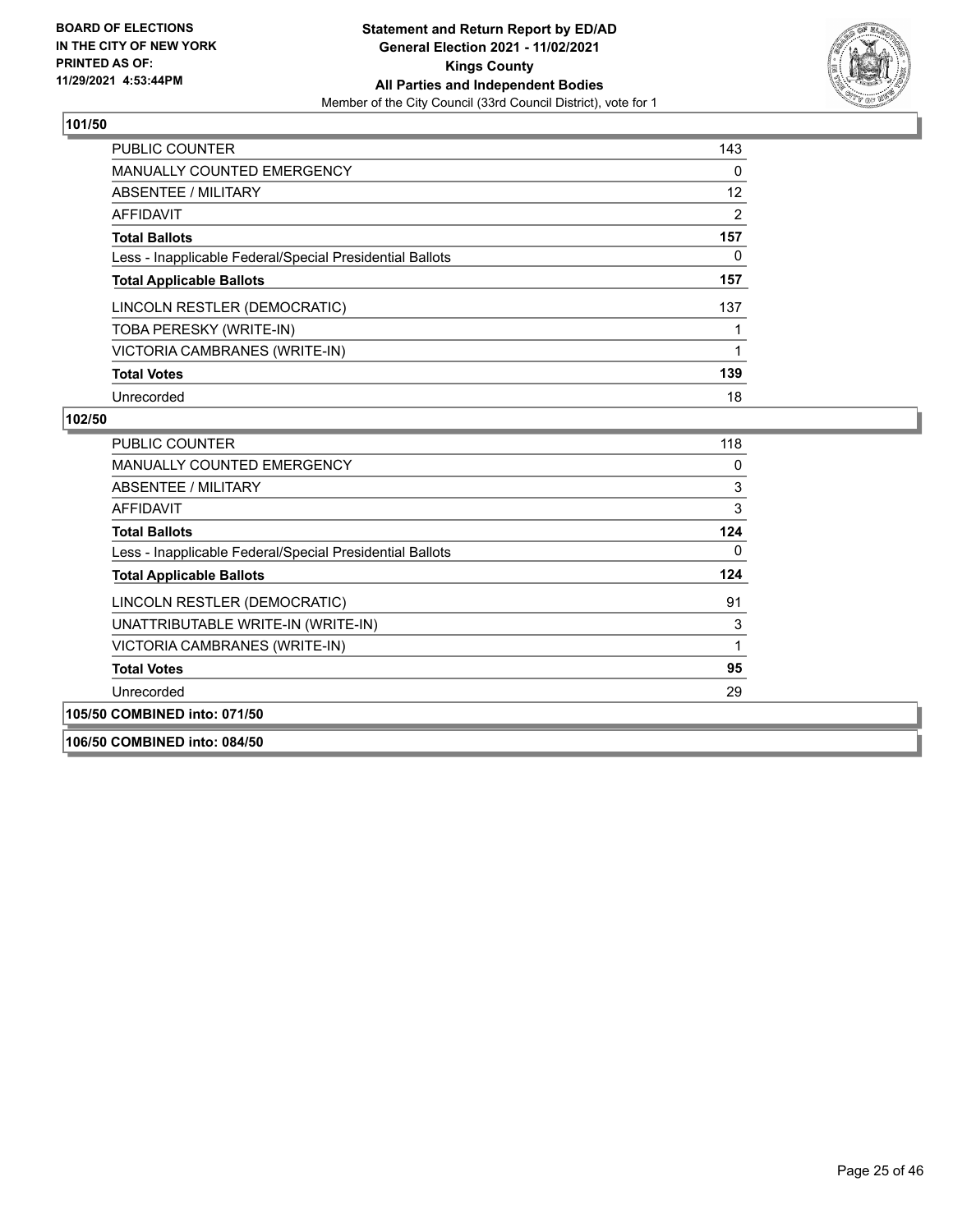

| PUBLIC COUNTER                                           | 154          |
|----------------------------------------------------------|--------------|
| MANUALLY COUNTED EMERGENCY                               | $\mathbf{0}$ |
| ABSENTEE / MILITARY                                      | 11           |
| <b>AFFIDAVIT</b>                                         |              |
| <b>Total Ballots</b>                                     | 166          |
| Less - Inapplicable Federal/Special Presidential Ballots | $\Omega$     |
| <b>Total Applicable Ballots</b>                          | 166          |
| LINCOLN RESTLER (DEMOCRATIC)                             | 142          |
| ELIZABETH ADAMS (WRITE-IN)                               |              |
| <b>Total Votes</b>                                       | 143          |
| Unrecorded                                               | 23           |

#### **002/52**

| <b>PUBLIC COUNTER</b>                                    | 171 |
|----------------------------------------------------------|-----|
| <b>MANUALLY COUNTED EMERGENCY</b>                        | 0   |
| ABSENTEE / MILITARY                                      | 22  |
| AFFIDAVIT                                                | 3   |
| <b>Total Ballots</b>                                     | 196 |
| Less - Inapplicable Federal/Special Presidential Ballots | 0   |
| <b>Total Applicable Ballots</b>                          | 196 |
| LINCOLN RESTLER (DEMOCRATIC)                             | 172 |
| UNATTRIBUTABLE WRITE-IN (WRITE-IN)                       |     |
| <b>Total Votes</b>                                       | 173 |
| Unrecorded                                               | 23  |

| PUBLIC COUNTER                                           | 170 |
|----------------------------------------------------------|-----|
| MANUALLY COUNTED EMERGENCY                               | 0   |
| ABSENTEE / MILITARY                                      | 9   |
| AFFIDAVIT                                                | 4   |
| <b>Total Ballots</b>                                     | 183 |
| Less - Inapplicable Federal/Special Presidential Ballots | 0   |
| <b>Total Applicable Ballots</b>                          | 183 |
| LINCOLN RESTLER (DEMOCRATIC)                             | 162 |
| EISELEY KOTCHOUBEY (WRITE-IN)                            |     |
| UNATTRIBUTABLE WRITE-IN (WRITE-IN)                       |     |
| <b>Total Votes</b>                                       | 164 |
| Unrecorded                                               | 19  |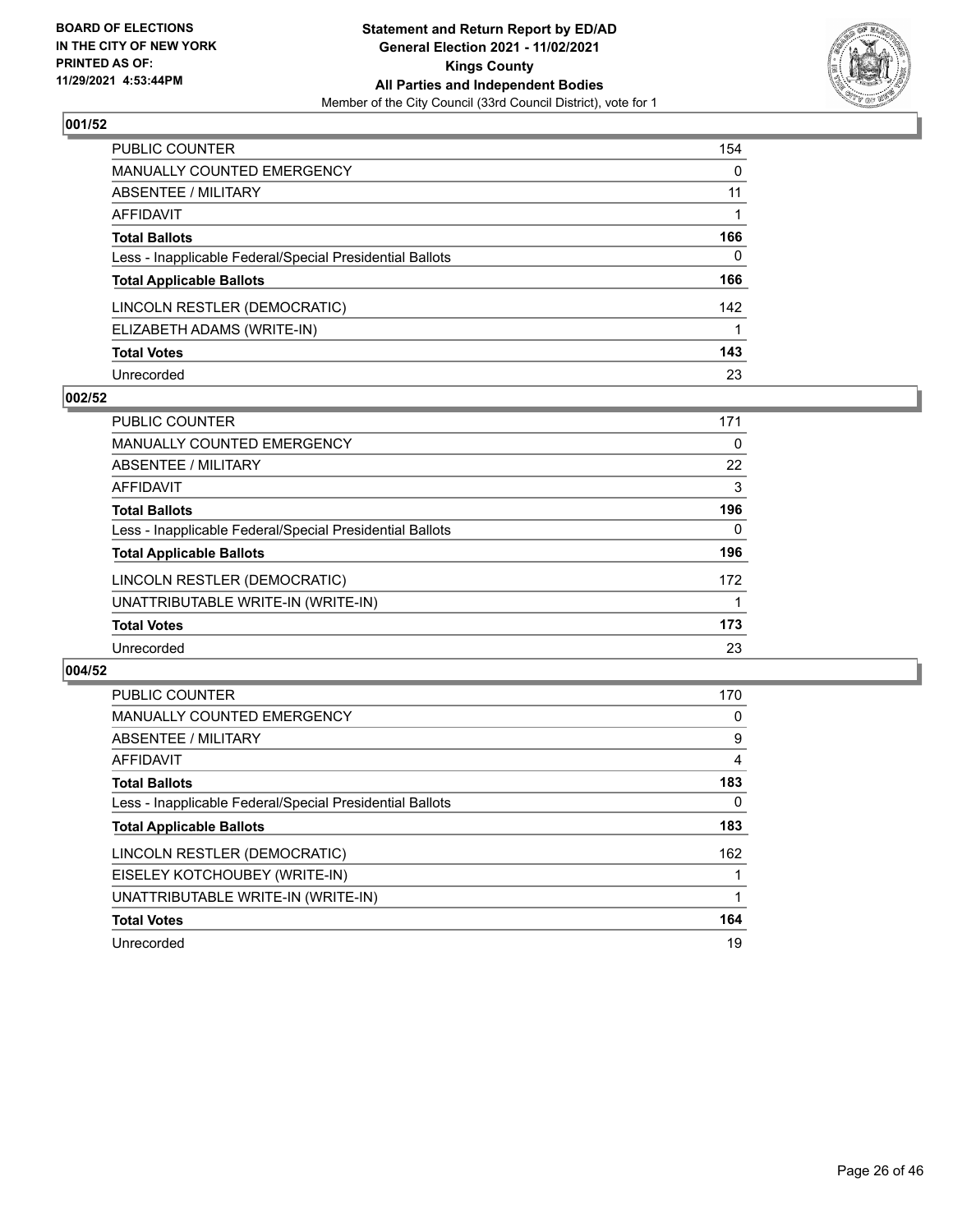

| PUBLIC COUNTER                                           | 148      |
|----------------------------------------------------------|----------|
| <b>MANUALLY COUNTED EMERGENCY</b>                        | $\Omega$ |
| ABSENTEE / MILITARY                                      | 14       |
| AFFIDAVIT                                                |          |
| <b>Total Ballots</b>                                     | 163      |
| Less - Inapplicable Federal/Special Presidential Ballots | 0        |
| <b>Total Applicable Ballots</b>                          | 163      |
| LINCOLN RESTLER (DEMOCRATIC)                             | 145      |
| RICHARD WOLF (WRITE-IN)                                  |          |
| UNATTRIBUTABLE WRITE-IN (WRITE-IN)                       |          |
| <b>Total Votes</b>                                       | 147      |
| Unrecorded                                               | 16       |

## **006/52**

| <b>PUBLIC COUNTER</b>                                    | 239      |
|----------------------------------------------------------|----------|
| <b>MANUALLY COUNTED EMERGENCY</b>                        | 0        |
| ABSENTEE / MILITARY                                      | 25       |
| <b>AFFIDAVIT</b>                                         | 0        |
| <b>Total Ballots</b>                                     | 264      |
| Less - Inapplicable Federal/Special Presidential Ballots | $\Omega$ |
| <b>Total Applicable Ballots</b>                          | 264      |
| LINCOLN RESTLER (DEMOCRATIC)                             | 230      |
| ANNETTE FODERA (WRITE-IN)                                |          |
| APRIL SOMBOUN (WRITE-IN)                                 |          |
| UNATTRIBUTABLE WRITE-IN (WRITE-IN)                       | 2        |
| <b>Total Votes</b>                                       | 234      |
| Unrecorded                                               | 30       |

| <b>PUBLIC COUNTER</b>                                    | 333 |
|----------------------------------------------------------|-----|
| <b>MANUALLY COUNTED EMERGENCY</b>                        | 0   |
| ABSENTEE / MILITARY                                      | 31  |
| AFFIDAVIT                                                | 0   |
| <b>Total Ballots</b>                                     | 364 |
| Less - Inapplicable Federal/Special Presidential Ballots | 0   |
| <b>Total Applicable Ballots</b>                          | 364 |
| LINCOLN RESTLER (DEMOCRATIC)                             | 316 |
| DONALD TRUMP (WRITE-IN)                                  |     |
| UNATTRIBUTABLE WRITE-IN (WRITE-IN)                       |     |
| <b>Total Votes</b>                                       | 318 |
| Unrecorded                                               | 46  |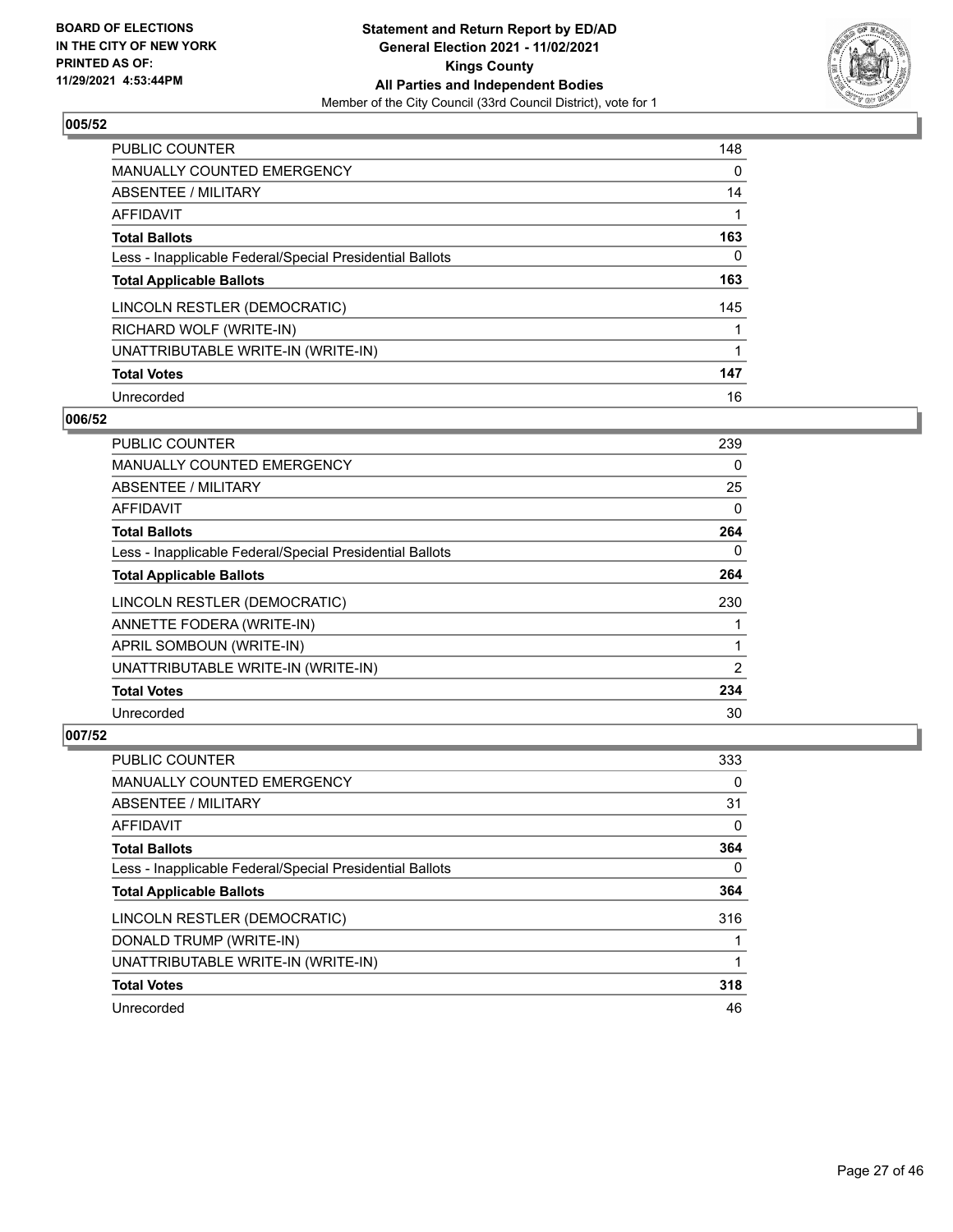

| <b>PUBLIC COUNTER</b>                                    | 418 |
|----------------------------------------------------------|-----|
| <b>MANUALLY COUNTED EMERGENCY</b>                        | 0   |
| ABSENTEE / MILITARY                                      | 48  |
| <b>AFFIDAVIT</b>                                         | 5   |
| <b>Total Ballots</b>                                     | 471 |
| Less - Inapplicable Federal/Special Presidential Ballots | 0   |
| <b>Total Applicable Ballots</b>                          | 471 |
| LINCOLN RESTLER (DEMOCRATIC)                             | 409 |
| ELIZABETH ADAMS (WRITE-IN)                               | 3   |
| MICHAEL MAREL (WRITE-IN)                                 |     |
| TOBA POTOSKY (WRITE-IN)                                  |     |
| UNATTRIBUTABLE WRITE-IN (WRITE-IN)                       |     |
| <b>Total Votes</b>                                       | 415 |
| Unrecorded                                               | 56  |

## **009/52**

| PUBLIC COUNTER                                           | 221 |
|----------------------------------------------------------|-----|
| MANUALLY COUNTED EMERGENCY                               | 0   |
| ABSENTEE / MILITARY                                      | 17  |
| AFFIDAVIT                                                | 2   |
| <b>Total Ballots</b>                                     | 240 |
| Less - Inapplicable Federal/Special Presidential Ballots | 0   |
| <b>Total Applicable Ballots</b>                          | 240 |
| LINCOLN RESTLER (DEMOCRATIC)                             | 199 |
| MICHAEL GIAMMARELLA (WRITE-IN)                           |     |
| UNATTRIBUTABLE WRITE-IN (WRITE-IN)                       |     |
| <b>Total Votes</b>                                       | 201 |
| Unrecorded                                               | 39  |

| PUBLIC COUNTER                                           | 423 |
|----------------------------------------------------------|-----|
| MANUALLY COUNTED EMERGENCY                               | 0   |
| ABSENTEE / MILITARY                                      | 36  |
| AFFIDAVIT                                                | 6   |
| <b>Total Ballots</b>                                     | 465 |
| Less - Inapplicable Federal/Special Presidential Ballots | 0   |
| <b>Total Applicable Ballots</b>                          | 465 |
| LINCOLN RESTLER (DEMOCRATIC)                             | 388 |
| <b>BRETT KENDELL (WRITE-IN)</b>                          |     |
| CAMERON WEBER (WRITE-IN)                                 |     |
| CHRIS SNOW (WRITE-IN)                                    | 1   |
| UNATTRIBUTABLE WRITE-IN (WRITE-IN)                       | 2   |
| <b>Total Votes</b>                                       | 393 |
| Unrecorded                                               | 72  |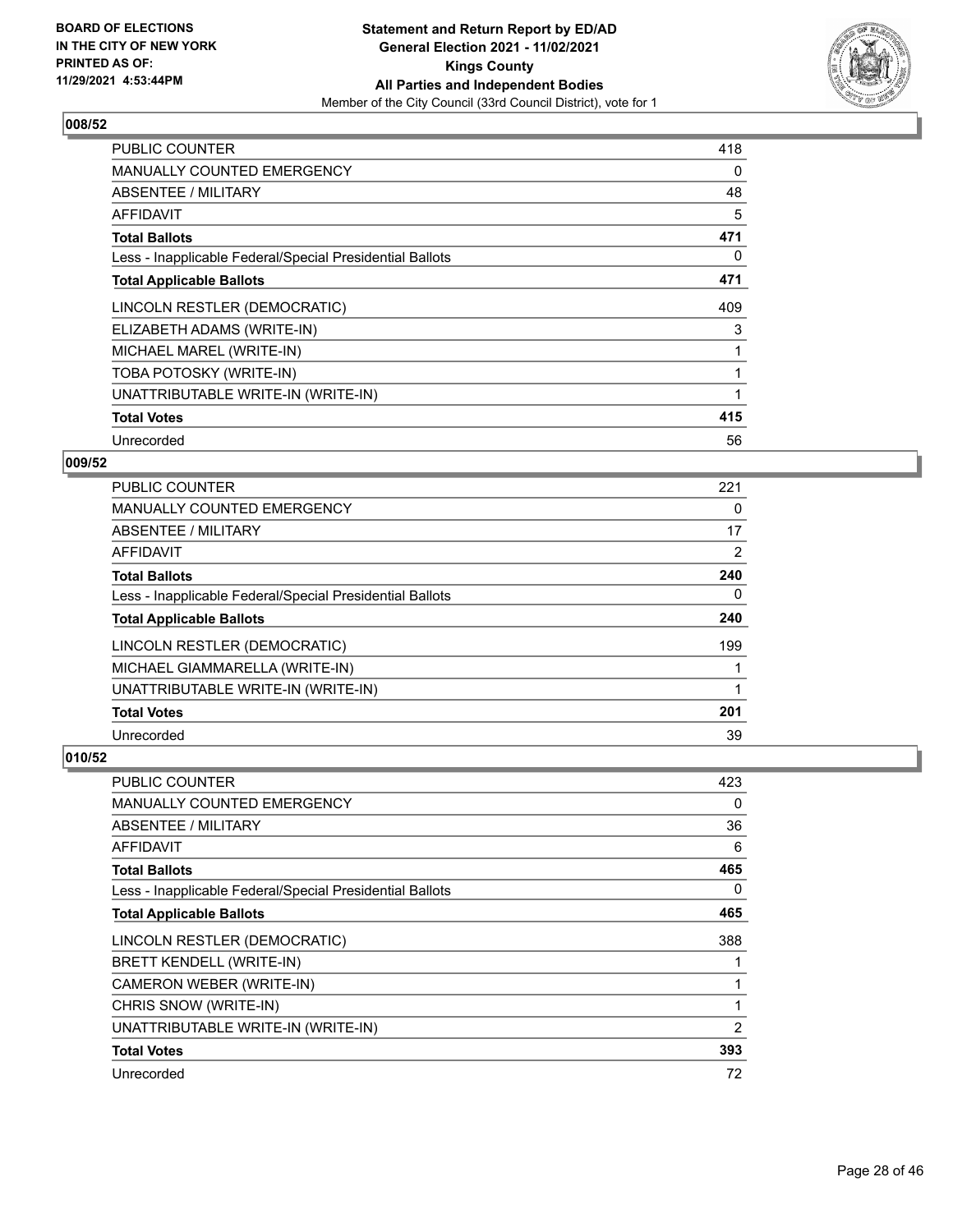

| <b>PUBLIC COUNTER</b>                                    | 294 |
|----------------------------------------------------------|-----|
| <b>MANUALLY COUNTED EMERGENCY</b>                        |     |
| ABSENTEE / MILITARY                                      | 37  |
| <b>AFFIDAVIT</b>                                         | 2   |
| <b>Total Ballots</b>                                     | 334 |
| Less - Inapplicable Federal/Special Presidential Ballots | 0   |
| <b>Total Applicable Ballots</b>                          | 334 |
| LINCOLN RESTLER (DEMOCRATIC)                             | 292 |
| <b>EMILY STEINBERG (WRITE-IN)</b>                        |     |
| <b>JOSEPH LLOHATA (WRITE-IN)</b>                         |     |
| MARK HUBATSEK (WRITE-IN)                                 |     |
| PETER FOX (WRITE-IN)                                     |     |
| UNATTRIBUTABLE WRITE-IN (WRITE-IN)                       | 4   |
| <b>Total Votes</b>                                       | 300 |
| Unrecorded                                               | 34  |

| <b>PUBLIC COUNTER</b>                                    | 310 |
|----------------------------------------------------------|-----|
| <b>MANUALLY COUNTED EMERGENCY</b>                        | 0   |
| ABSENTEE / MILITARY                                      | 38  |
| <b>AFFIDAVIT</b>                                         | 2   |
| <b>Total Ballots</b>                                     | 350 |
| Less - Inapplicable Federal/Special Presidential Ballots | 0   |
| <b>Total Applicable Ballots</b>                          | 350 |
| LINCOLN RESTLER (DEMOCRATIC)                             | 301 |
| ANDREW R GOFFLIEB (WRITE-IN)                             |     |
| BERNARD ROSENTHAL (WRITE-IN)                             |     |
| LAURA M CORGLETON (WRITE-IN)                             |     |
| UNATTRIBUTABLE WRITE-IN (WRITE-IN)                       | 1   |
| VICTORIA CAMBRANES (WRITE-IN)                            | 1   |
| <b>Total Votes</b>                                       | 306 |
| Unrecorded                                               | 44  |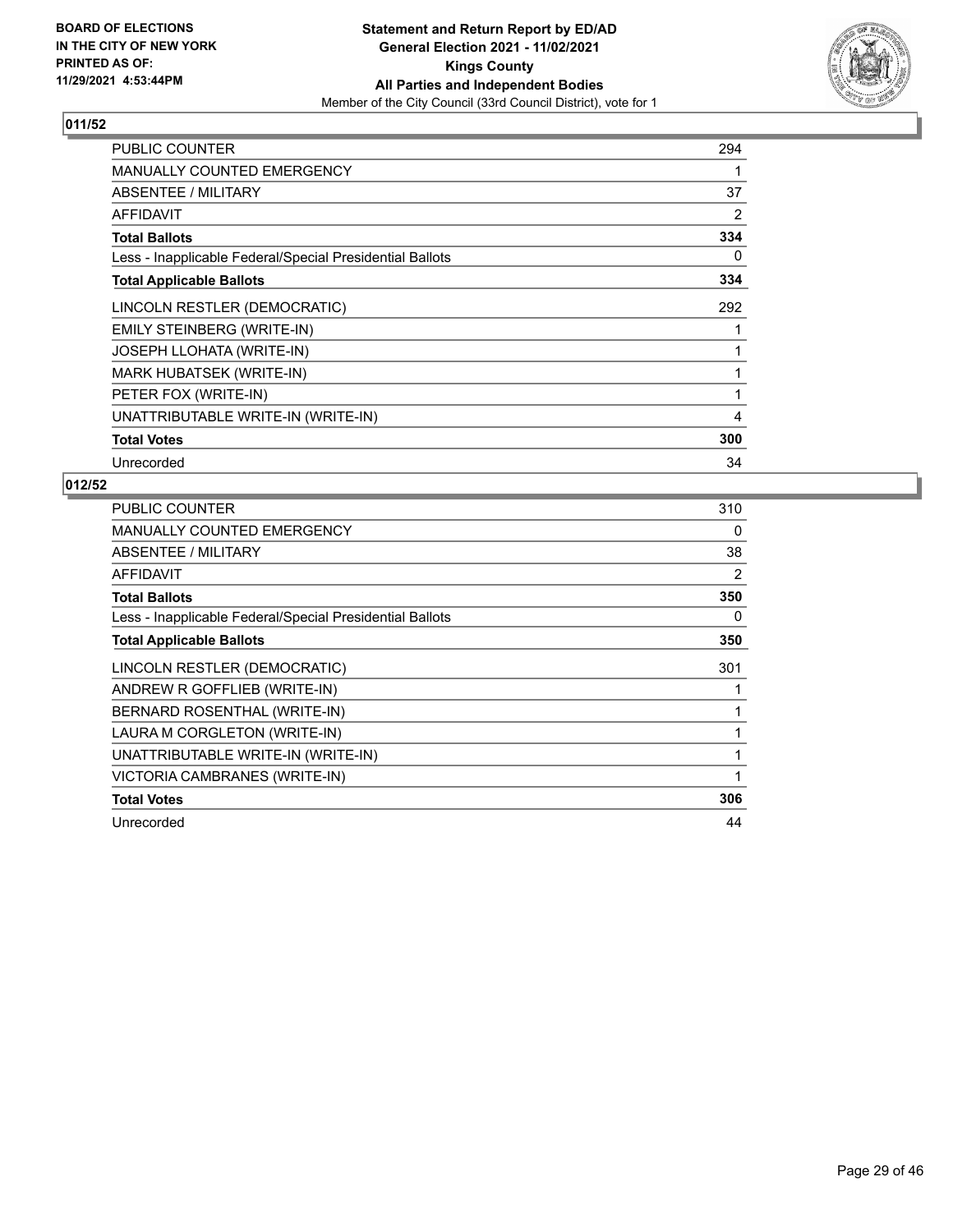

| <b>PUBLIC COUNTER</b>                                    | 302 |
|----------------------------------------------------------|-----|
| <b>MANUALLY COUNTED EMERGENCY</b>                        | 0   |
| <b>ABSENTEE / MILITARY</b>                               | 41  |
| AFFIDAVIT                                                | 3   |
| <b>Total Ballots</b>                                     | 346 |
| Less - Inapplicable Federal/Special Presidential Ballots | 0   |
| <b>Total Applicable Ballots</b>                          | 346 |
| LINCOLN RESTLER (DEMOCRATIC)                             | 302 |
| APRIL SOMBOUN (WRITE-IN)                                 |     |
| <b>GEORGE WASHINGTON (WRITE-IN)</b>                      |     |
| NATHANIEL FONTAS (WRITE-IN)                              | 1   |
| RACHEL BRANCH (WRITE-IN)                                 |     |
| <b>Total Votes</b>                                       | 306 |
| Unrecorded                                               | 40  |

## **014/52**

| PUBLIC COUNTER                                           | 218            |
|----------------------------------------------------------|----------------|
| MANUALLY COUNTED EMERGENCY                               | $\Omega$       |
| ABSENTEE / MILITARY                                      | 20             |
| AFFIDAVIT                                                | $\Omega$       |
| <b>Total Ballots</b>                                     | 238            |
| Less - Inapplicable Federal/Special Presidential Ballots | $\Omega$       |
| <b>Total Applicable Ballots</b>                          | 238            |
| LINCOLN RESTLER (DEMOCRATIC)                             | 207            |
| MARTHA DIETZ (WRITE-IN)                                  |                |
| UNATTRIBUTABLE WRITE-IN (WRITE-IN)                       | $\overline{2}$ |
| <b>Total Votes</b>                                       | 210            |
| Unrecorded                                               | 28             |

| <b>PUBLIC COUNTER</b>                                    | 306 |
|----------------------------------------------------------|-----|
| <b>MANUALLY COUNTED EMERGENCY</b>                        | 0   |
| ABSENTEE / MILITARY                                      | 35  |
| AFFIDAVIT                                                |     |
| <b>Total Ballots</b>                                     | 342 |
| Less - Inapplicable Federal/Special Presidential Ballots | 0   |
| <b>Total Applicable Ballots</b>                          | 342 |
| LINCOLN RESTLER (DEMOCRATIC)                             | 296 |
| VICTORIA CAMBRANES (WRITE-IN)                            | 3   |
| <b>Total Votes</b>                                       | 299 |
| Unrecorded                                               | 43  |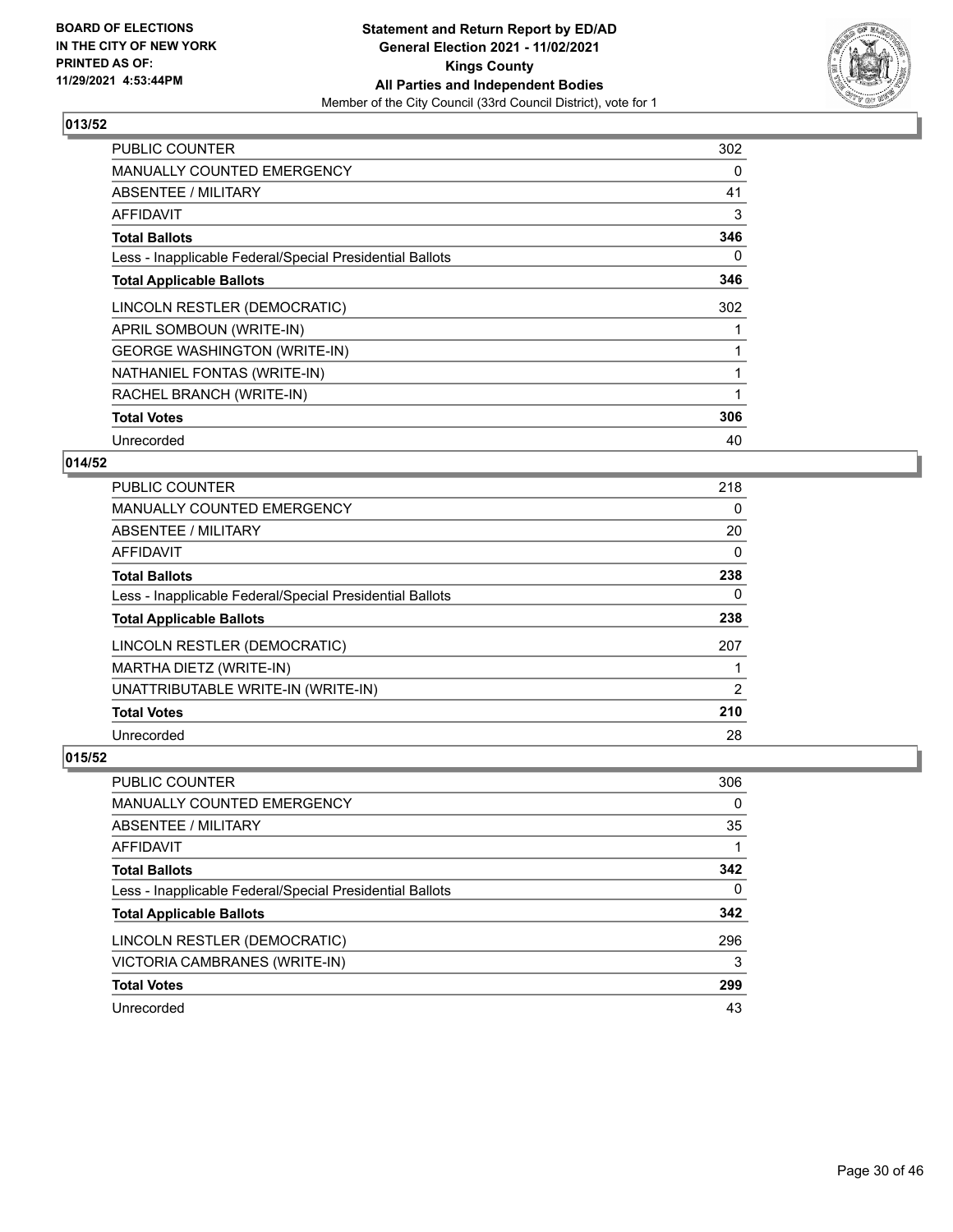

| <b>PUBLIC COUNTER</b>                                    | 282 |
|----------------------------------------------------------|-----|
| <b>MANUALLY COUNTED EMERGENCY</b>                        | 0   |
| ABSENTEE / MILITARY                                      | 29  |
| AFFIDAVIT                                                | 10  |
| <b>Total Ballots</b>                                     | 321 |
| Less - Inapplicable Federal/Special Presidential Ballots | 0   |
| <b>Total Applicable Ballots</b>                          | 321 |
| LINCOLN RESTLER (DEMOCRATIC)                             | 284 |
| FRAN LEBOUITZ (WRITE-IN)                                 |     |
| GABRIELLA GREEN (WRITE-IN)                               |     |
| JOSEPH LHOTA (WRITE-IN)                                  |     |
| LESKO BRANDON (WRITE-IN)                                 |     |
| RAY LHOTA (WRITE-IN)                                     | 1   |
| <b>Total Votes</b>                                       | 289 |
| Unrecorded                                               | 32  |

## **017/52**

| PUBLIC COUNTER                                           | 221 |
|----------------------------------------------------------|-----|
| <b>MANUALLY COUNTED EMERGENCY</b>                        | 0   |
| <b>ABSENTEE / MILITARY</b>                               | 29  |
| <b>AFFIDAVIT</b>                                         | 6   |
| <b>Total Ballots</b>                                     | 256 |
| Less - Inapplicable Federal/Special Presidential Ballots | 0   |
| <b>Total Applicable Ballots</b>                          | 256 |
| LINCOLN RESTLER (DEMOCRATIC)                             | 227 |
| ANDREW YANG (WRITE-IN)                                   |     |
| <b>CURTIS SLIWA (WRITE-IN)</b>                           |     |
| UNATTRIBUTABLE WRITE-IN (WRITE-IN)                       | 2   |
| <b>Total Votes</b>                                       | 231 |
| Unrecorded                                               | 25  |

| 245            |
|----------------|
| $\Omega$       |
| 18             |
| $\overline{2}$ |
| 265            |
| 0              |
| 265            |
| 230            |
|                |
| 231            |
| 34             |
|                |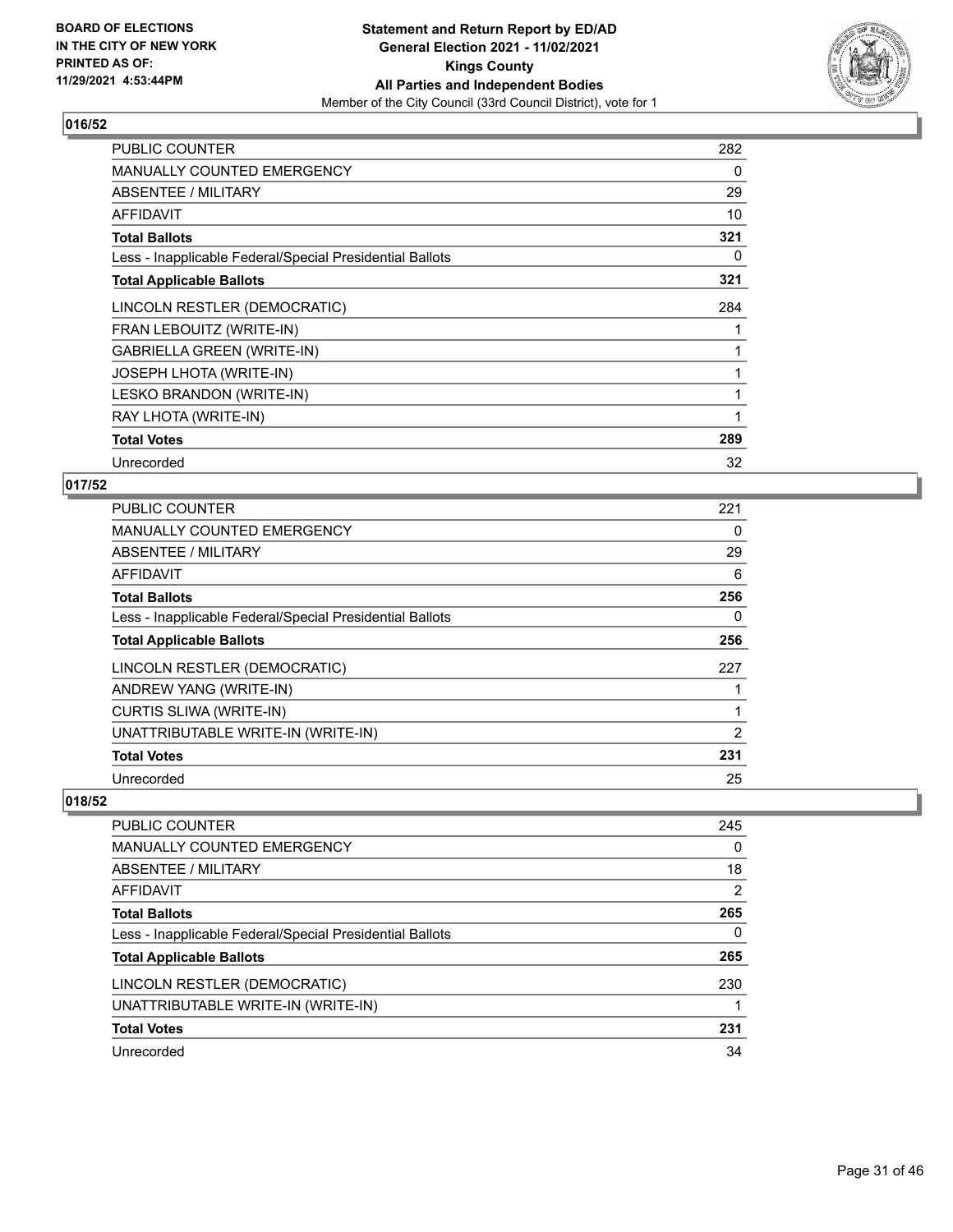

| <b>PUBLIC COUNTER</b>                                    | 280 |
|----------------------------------------------------------|-----|
| <b>MANUALLY COUNTED EMERGENCY</b>                        | 0   |
| ABSENTEE / MILITARY                                      | 31  |
| AFFIDAVIT                                                | 7   |
| <b>Total Ballots</b>                                     | 318 |
| Less - Inapplicable Federal/Special Presidential Ballots | 0   |
| <b>Total Applicable Ballots</b>                          | 318 |
| LINCOLN RESTLER (DEMOCRATIC)                             | 283 |
| <b>GREG MALTZMAN (WRITE-IN)</b>                          |     |
| HUNTER A RYAN (WRITE-IN)                                 |     |
| TOBA PUTOLSKY (WRITE-IN)                                 |     |
| <b>Total Votes</b>                                       | 286 |
| Unrecorded                                               | 32  |

## **020/52**

| <b>PUBLIC COUNTER</b>                                    | 264 |
|----------------------------------------------------------|-----|
| <b>MANUALLY COUNTED EMERGENCY</b>                        | 0   |
| ABSENTEE / MILITARY                                      | 28  |
| AFFIDAVIT                                                | 5   |
| <b>Total Ballots</b>                                     | 297 |
| Less - Inapplicable Federal/Special Presidential Ballots | 0   |
| <b>Total Applicable Ballots</b>                          | 297 |
| LINCOLN RESTLER (DEMOCRATIC)                             | 258 |
| <b>GARRY SWORDS (WRITE-IN)</b>                           |     |
| UNATTRIBUTABLE WRITE-IN (WRITE-IN)                       |     |
| <b>Total Votes</b>                                       | 260 |
| Unrecorded                                               | 37  |

| <b>PUBLIC COUNTER</b>                                    | 200 |
|----------------------------------------------------------|-----|
| MANUALLY COUNTED EMERGENCY                               | 0   |
| ABSENTEE / MILITARY                                      | 15  |
| AFFIDAVIT                                                | 5   |
| <b>Total Ballots</b>                                     | 220 |
| Less - Inapplicable Federal/Special Presidential Ballots | 0   |
| <b>Total Applicable Ballots</b>                          | 220 |
| LINCOLN RESTLER (DEMOCRATIC)                             | 176 |
| <b>JASON SHELLY (WRITE-IN)</b>                           |     |
| <b>Total Votes</b>                                       | 177 |
| Unrecorded                                               | 43  |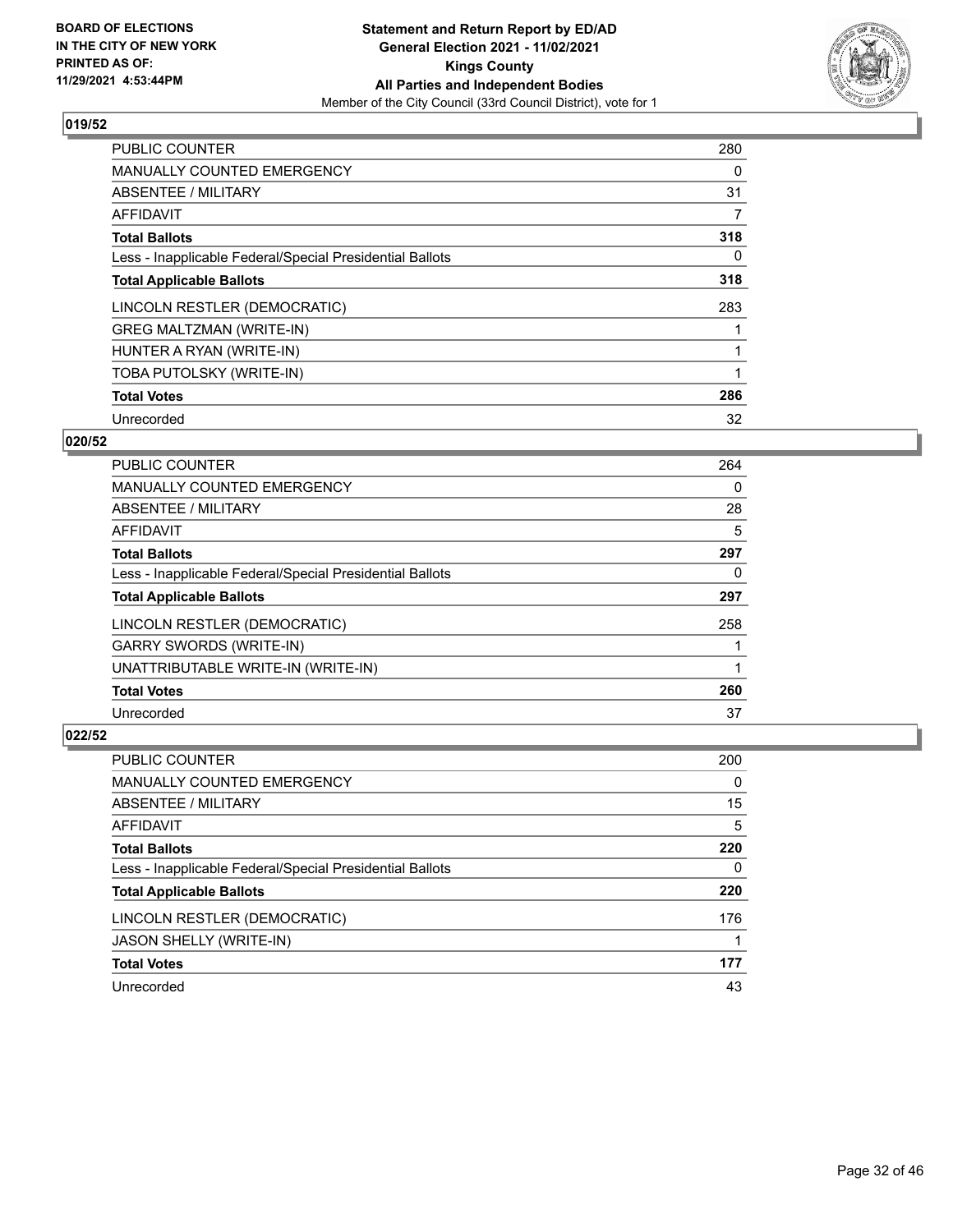

| <b>PUBLIC COUNTER</b>                                    | 344 |
|----------------------------------------------------------|-----|
| MANUALLY COUNTED EMERGENCY                               | 0   |
| ABSENTEE / MILITARY                                      | 35  |
| <b>AFFIDAVIT</b>                                         | 3   |
| <b>Total Ballots</b>                                     | 382 |
| Less - Inapplicable Federal/Special Presidential Ballots | 0   |
| <b>Total Applicable Ballots</b>                          | 382 |
| LINCOLN RESTLER (DEMOCRATIC)                             | 319 |
| NALA VUTRAPANGRARANA (WRITE-IN)                          |     |
| <b>OWEN GLICKSTEIN (WRITE-IN)</b>                        |     |
| ROBERT E. SUTTON (WRITE-IN)                              |     |
| TOBA POTOSKY (WRITE-IN)                                  | 2   |
| UNATTRIBUTABLE WRITE-IN (WRITE-IN)                       | 4   |
| <b>Total Votes</b>                                       | 328 |
| Unrecorded                                               | 54  |

## **024/52**

| <b>PUBLIC COUNTER</b>                                    | 117 |
|----------------------------------------------------------|-----|
| MANUALLY COUNTED EMERGENCY                               | 0   |
| ABSENTEE / MILITARY                                      | 2   |
| AFFIDAVIT                                                | 4   |
| <b>Total Ballots</b>                                     | 123 |
| Less - Inapplicable Federal/Special Presidential Ballots | 0   |
| <b>Total Applicable Ballots</b>                          | 123 |
| LINCOLN RESTLER (DEMOCRATIC)                             | 109 |
| MATT BEVINGTON (WRITE-IN)                                |     |
| SETH SEVERINO (WRITE-IN)                                 | 1   |
| UNATTRIBUTABLE WRITE-IN (WRITE-IN)                       | 1   |
| <b>Total Votes</b>                                       | 112 |
| Unrecorded                                               | 11  |

| PUBLIC COUNTER                                           | 326 |
|----------------------------------------------------------|-----|
| <b>MANUALLY COUNTED EMERGENCY</b>                        | 0   |
| ABSENTEE / MILITARY                                      | 33  |
| AFFIDAVIT                                                | 13  |
| <b>Total Ballots</b>                                     | 372 |
| Less - Inapplicable Federal/Special Presidential Ballots | 0   |
| <b>Total Applicable Ballots</b>                          | 372 |
| LINCOLN RESTLER (DEMOCRATIC)                             | 342 |
| UNATTRIBUTABLE WRITE-IN (WRITE-IN)                       | 3   |
| <b>Total Votes</b>                                       | 345 |
| Unrecorded                                               | 27  |
|                                                          |     |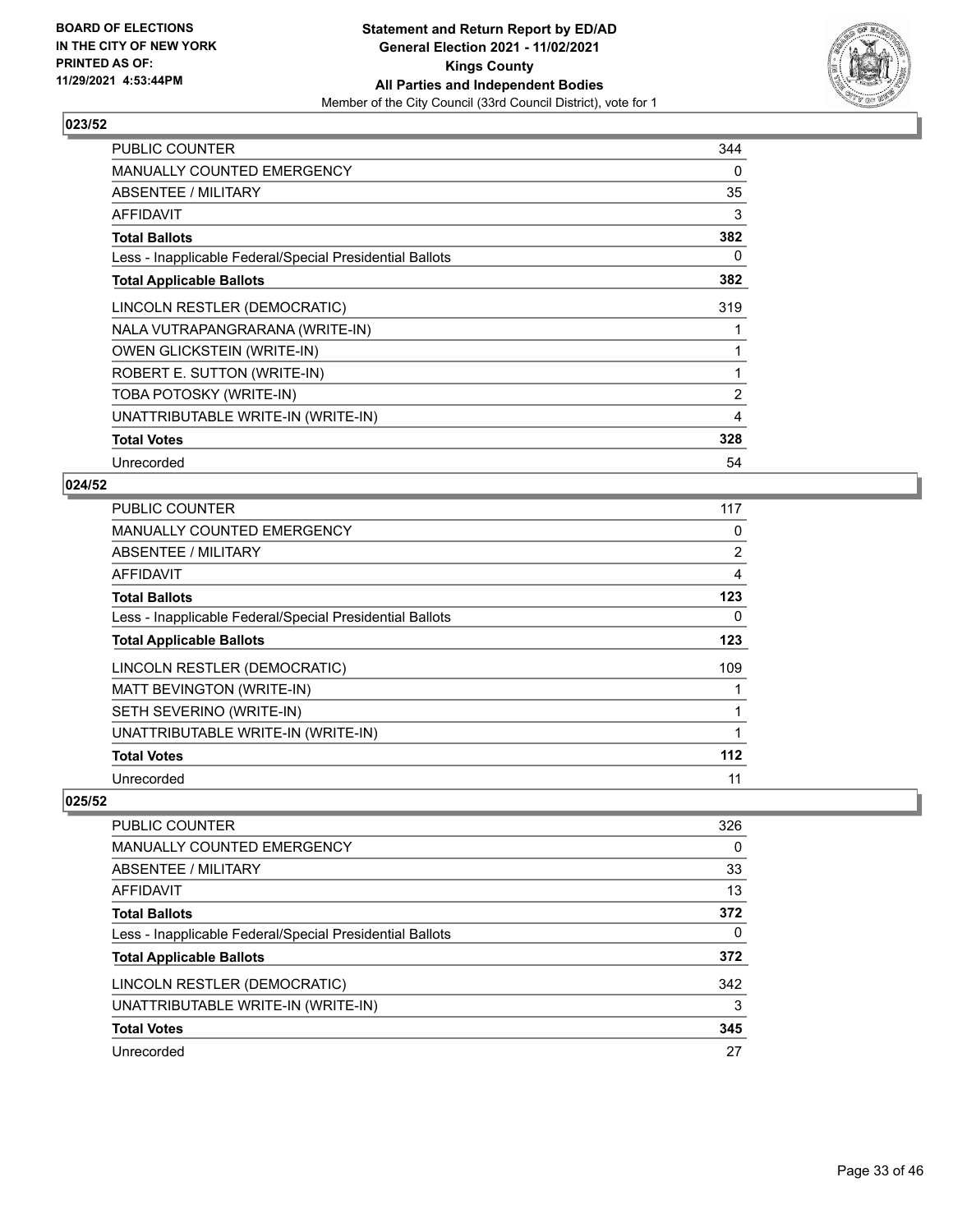

| <b>PUBLIC COUNTER</b>                                    | 702 |
|----------------------------------------------------------|-----|
| MANUALLY COUNTED EMERGENCY                               | 0   |
| ABSENTEE / MILITARY                                      | 62  |
| AFFIDAVIT                                                | 14  |
| <b>Total Ballots</b>                                     | 778 |
| Less - Inapplicable Federal/Special Presidential Ballots | 0   |
| <b>Total Applicable Ballots</b>                          | 778 |
| LINCOLN RESTLER (DEMOCRATIC)                             | 715 |
| APRIL SOMBOUN (WRITE-IN)                                 |     |
| APRIL SOMBUM (WRITE-IN)                                  |     |
| DENISE JOHNSON (WRITE-IN)                                |     |
| ELIZABETH ADAMS (WRITE-IN)                               | 1   |
| INNA VERNIKOR (WRITE-IN)                                 |     |
| UNATTRIBUTABLE WRITE-IN (WRITE-IN)                       |     |
| <b>Total Votes</b>                                       | 721 |
| Unrecorded                                               | 57  |

## **028/52**

| <b>PUBLIC COUNTER</b>                                    | 268      |
|----------------------------------------------------------|----------|
| MANUALLY COUNTED EMERGENCY                               | 0        |
| ABSENTEE / MILITARY                                      | 23       |
| AFFIDAVIT                                                | 22       |
| <b>Total Ballots</b>                                     | 313      |
| Less - Inapplicable Federal/Special Presidential Ballots | $\Omega$ |
| <b>Total Applicable Ballots</b>                          | 313      |
| LINCOLN RESTLER (DEMOCRATIC)                             | 270      |
| ADAM SHPEEN (WRITE-IN)                                   |          |
| BENJAMIN BRANHAM (WRITE-IN)                              |          |
| ELIZABETH ADAMS (WRITE-IN)                               |          |
| <b>Total Votes</b>                                       | 273      |
| Unrecorded                                               | 40       |

| <b>PUBLIC COUNTER</b>                                    | 263 |
|----------------------------------------------------------|-----|
| <b>MANUALLY COUNTED EMERGENCY</b>                        | 0   |
| ABSENTEE / MILITARY                                      | 24  |
| AFFIDAVIT                                                |     |
| <b>Total Ballots</b>                                     | 288 |
| Less - Inapplicable Federal/Special Presidential Ballots | 0   |
| <b>Total Applicable Ballots</b>                          | 288 |
| LINCOLN RESTLER (DEMOCRATIC)                             | 246 |
| UNATTRIBUTABLE WRITE-IN (WRITE-IN)                       | 3   |
| <b>Total Votes</b>                                       | 249 |
| Unrecorded                                               | 39  |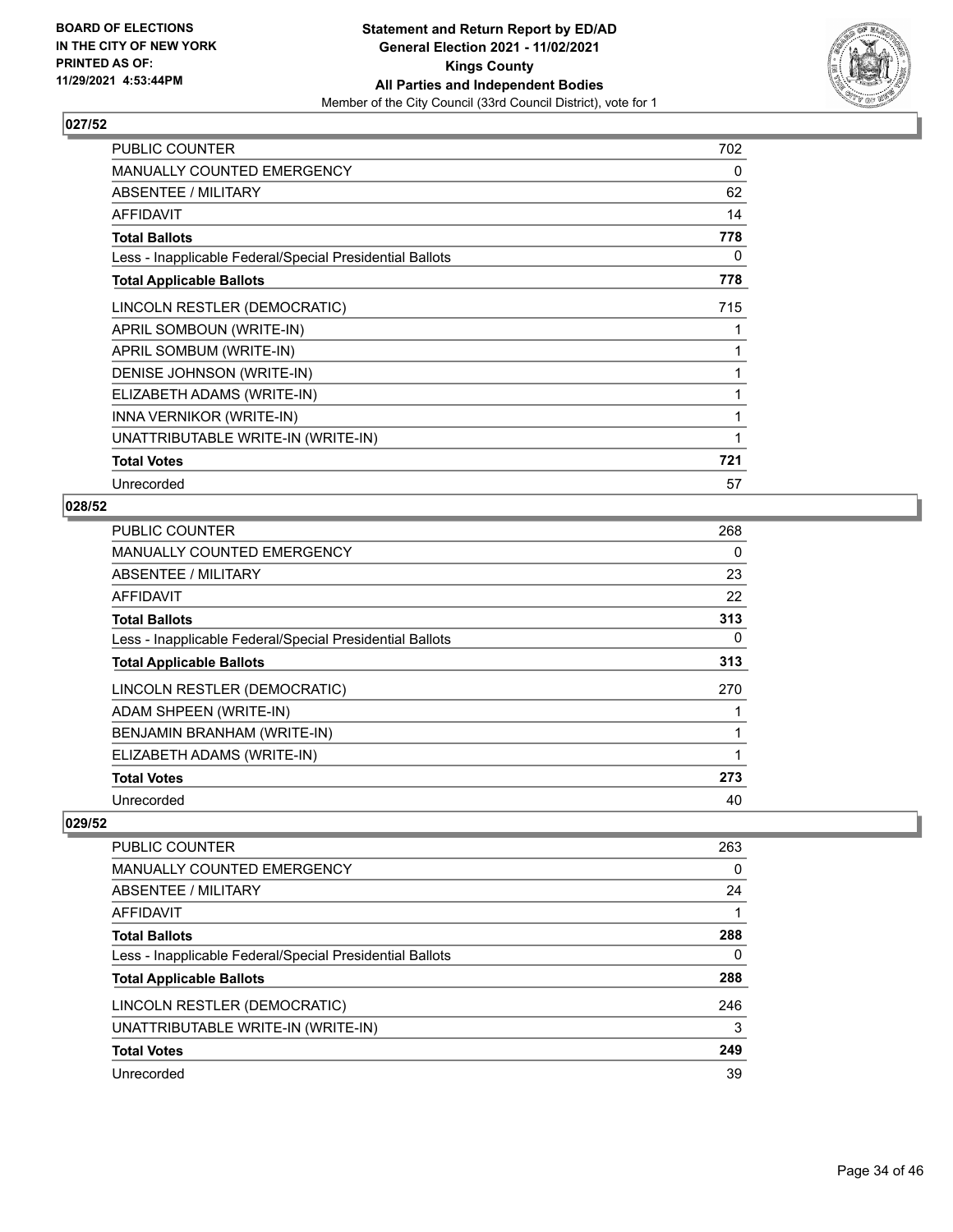

| PUBLIC COUNTER                                           | 302             |
|----------------------------------------------------------|-----------------|
| <b>MANUALLY COUNTED EMERGENCY</b>                        | 0               |
| ABSENTEE / MILITARY                                      | 12 <sup>2</sup> |
| AFFIDAVIT                                                | $\overline{2}$  |
| <b>Total Ballots</b>                                     | 316             |
| Less - Inapplicable Federal/Special Presidential Ballots | 0               |
| <b>Total Applicable Ballots</b>                          | 316             |
| LINCOLN RESTLER (DEMOCRATIC)                             | 290             |
| DAVID NELSEN (WRITE-IN)                                  |                 |
| <b>Total Votes</b>                                       | 291             |
| Unrecorded                                               | 25              |

## **031/52**

| <b>PUBLIC COUNTER</b>                                    | 336            |
|----------------------------------------------------------|----------------|
| <b>MANUALLY COUNTED EMERGENCY</b>                        | 0              |
| ABSENTEE / MILITARY                                      | 19             |
| AFFIDAVIT                                                | 2              |
| <b>Total Ballots</b>                                     | 357            |
| Less - Inapplicable Federal/Special Presidential Ballots | 0              |
| <b>Total Applicable Ballots</b>                          | 357            |
| LINCOLN RESTLER (DEMOCRATIC)                             | 319            |
| ELIZA JOHNSON (WRITE-IN)                                 | $\overline{2}$ |
| ELIZABETH ADAMS (WRITE-IN)                               | 2              |
| MICHAEL CLARKE (WRITE-IN)                                | 2              |
| UNATTRIBUTABLE WRITE-IN (WRITE-IN)                       |                |
| <b>Total Votes</b>                                       | 326            |
| Unrecorded                                               | 31             |

| PUBLIC COUNTER                                           | 267 |
|----------------------------------------------------------|-----|
| MANUALLY COUNTED EMERGENCY                               | 0   |
| ABSENTEE / MILITARY                                      | 14  |
| AFFIDAVIT                                                | 3   |
| <b>Total Ballots</b>                                     | 284 |
| Less - Inapplicable Federal/Special Presidential Ballots | 0   |
| <b>Total Applicable Ballots</b>                          | 284 |
| LINCOLN RESTLER (DEMOCRATIC)                             | 245 |
| AKEC IHARA (WRITE-IN)                                    |     |
| EMILY LIEBOWITZ (WRITE-IN)                               | 1   |
| PAUL DRAKE (WRITE-IN)                                    | 1   |
| UNATTRIBUTABLE WRITE-IN (WRITE-IN)                       |     |
| <b>Total Votes</b>                                       | 249 |
| Unrecorded                                               | 35  |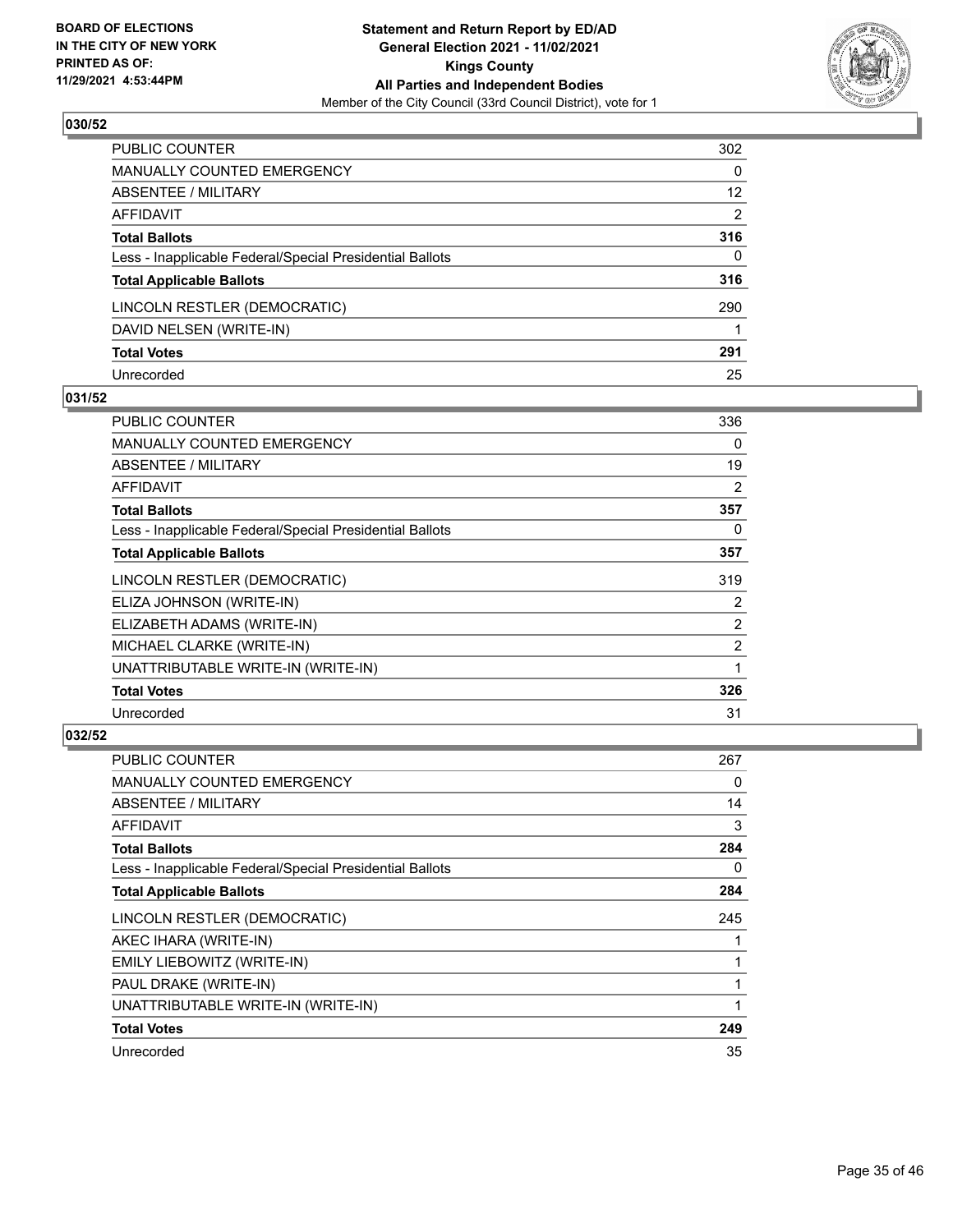

| PUBLIC COUNTER                                           | 214      |
|----------------------------------------------------------|----------|
| MANUALLY COUNTED EMERGENCY                               | $\Omega$ |
| ABSENTEE / MILITARY                                      | 9        |
| AFFIDAVIT                                                | 3        |
| <b>Total Ballots</b>                                     | 226      |
| Less - Inapplicable Federal/Special Presidential Ballots | 0        |
| <b>Total Applicable Ballots</b>                          | 226      |
| LINCOLN RESTLER (DEMOCRATIC)                             | 203      |
| TEDDY KOS (WRITE-IN)                                     |          |
| UNATTRIBUTABLE WRITE-IN (WRITE-IN)                       |          |
| <b>Total Votes</b>                                       | 205      |
| Unrecorded                                               | 21       |

#### **034/52**

| <b>PUBLIC COUNTER</b>                                    | 326 |
|----------------------------------------------------------|-----|
| <b>MANUALLY COUNTED EMERGENCY</b>                        | 0   |
| ABSENTEE / MILITARY                                      | 13  |
| AFFIDAVIT                                                | 4   |
| <b>Total Ballots</b>                                     | 343 |
| Less - Inapplicable Federal/Special Presidential Ballots | 0   |
| <b>Total Applicable Ballots</b>                          | 343 |
| LINCOLN RESTLER (DEMOCRATIC)                             | 299 |
| DANIEL FERNANDEZ (WRITE-IN)                              |     |
| NAFTALI MASTER (WRITE-IN)                                | 1   |
| REBECCA HATHAWAY (WRITE-IN)                              | 1   |
| SUSAN RIFKIN (WRITE-IN)                                  | 1   |
| UNATTRIBUTABLE WRITE-IN (WRITE-IN)                       | 1   |
| <b>Total Votes</b>                                       | 304 |
| Unrecorded                                               | 39  |

| <b>PUBLIC COUNTER</b>                                    | 249 |
|----------------------------------------------------------|-----|
| <b>MANUALLY COUNTED EMERGENCY</b>                        | 0   |
| ABSENTEE / MILITARY                                      | 18  |
| AFFIDAVIT                                                |     |
| <b>Total Ballots</b>                                     | 268 |
| Less - Inapplicable Federal/Special Presidential Ballots | 0   |
| <b>Total Applicable Ballots</b>                          | 268 |
| LINCOLN RESTLER (DEMOCRATIC)                             | 241 |
| SHARI HYMAN WORWITZ (WRITE-IN)                           |     |
| UNATTRIBUTABLE WRITE-IN (WRITE-IN)                       |     |
| <b>Total Votes</b>                                       | 243 |
| Unrecorded                                               | 25  |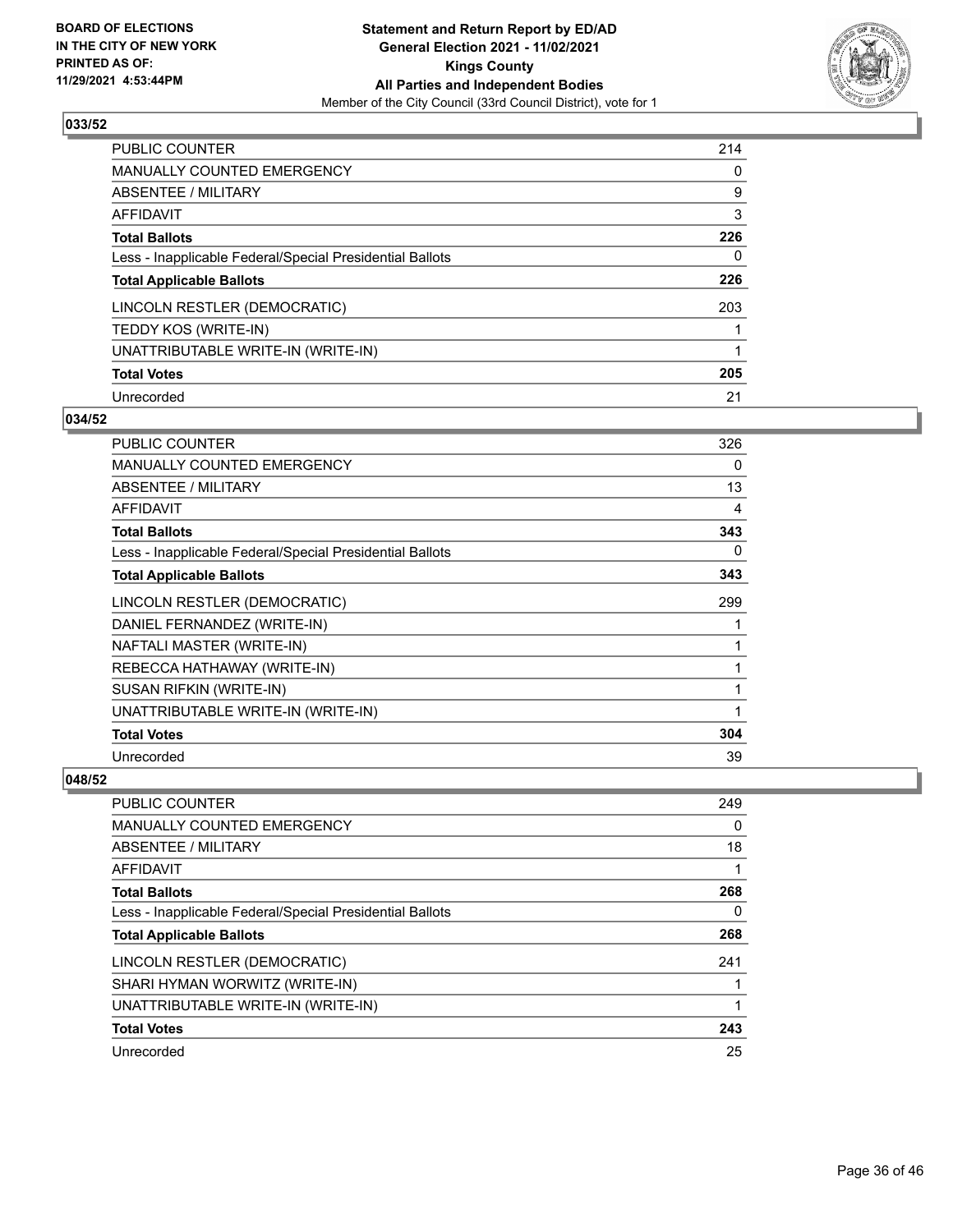

| <b>PUBLIC COUNTER</b>                                    | 251 |
|----------------------------------------------------------|-----|
| <b>MANUALLY COUNTED EMERGENCY</b>                        | 0   |
| ABSENTEE / MILITARY                                      | 11  |
| AFFIDAVIT                                                | 5   |
| <b>Total Ballots</b>                                     | 267 |
| Less - Inapplicable Federal/Special Presidential Ballots | 0   |
| <b>Total Applicable Ballots</b>                          | 267 |
| LINCOLN RESTLER (DEMOCRATIC)                             | 235 |
| CHAROLETTE REICH (WRITE-IN)                              |     |
| JON BUNGE (WRITE-IN)                                     |     |
| JOSIAH MC ELHENY (WRITE-IN)                              |     |
| UNATTRIBUTABLE WRITE-IN (WRITE-IN)                       |     |
| VICTORIA CAMBRANES (WRITE-IN)                            | 1   |
| <b>Total Votes</b>                                       | 240 |
| Unrecorded                                               | 27  |

## **050/52**

| PUBLIC COUNTER                                           | 187      |
|----------------------------------------------------------|----------|
| <b>MANUALLY COUNTED EMERGENCY</b>                        | $\Omega$ |
| <b>ABSENTEE / MILITARY</b>                               | 19       |
| <b>AFFIDAVIT</b>                                         |          |
| <b>Total Ballots</b>                                     | 207      |
| Less - Inapplicable Federal/Special Presidential Ballots | $\Omega$ |
| <b>Total Applicable Ballots</b>                          | 207      |
| LINCOLN RESTLER (DEMOCRATIC)                             | 182      |
| ELIZABETH ADAMS (WRITE-IN)                               |          |
| <b>Total Votes</b>                                       | 183      |
| Unrecorded                                               | 24       |
|                                                          |          |

| PUBLIC COUNTER                                           | 150               |
|----------------------------------------------------------|-------------------|
| <b>MANUALLY COUNTED EMERGENCY</b>                        | 0                 |
| ABSENTEE / MILITARY                                      | $12 \overline{ }$ |
| AFFIDAVIT                                                | 0                 |
| <b>Total Ballots</b>                                     | 162               |
| Less - Inapplicable Federal/Special Presidential Ballots | 0                 |
| <b>Total Applicable Ballots</b>                          | 162               |
| LINCOLN RESTLER (DEMOCRATIC)                             | 128               |
| ANDY YANG (WRITE-IN)                                     |                   |
| <b>KAY BROWN (WRITE-IN)</b>                              |                   |
| <b>Total Votes</b>                                       | 130               |
| Unrecorded                                               | 32                |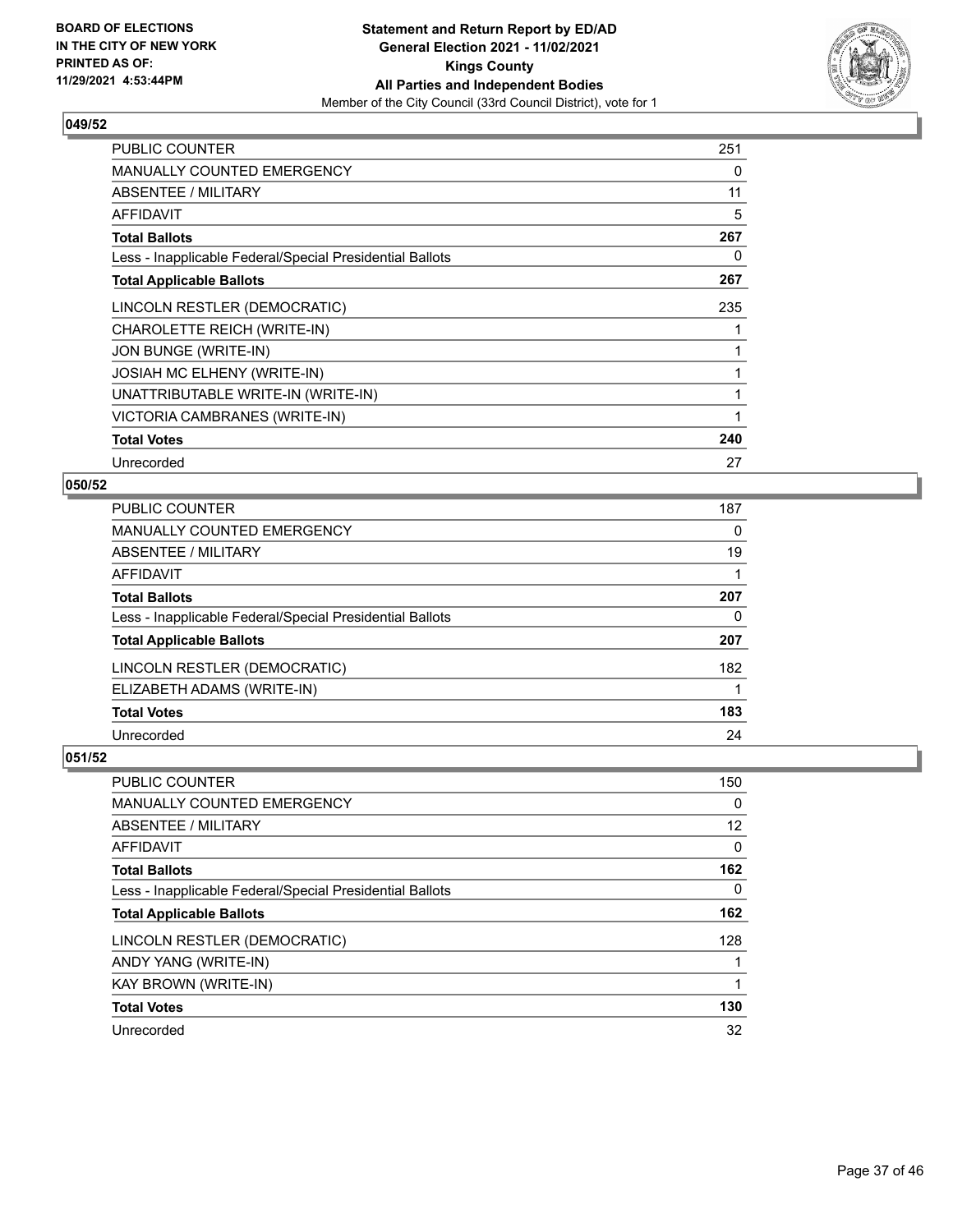

| PUBLIC COUNTER                                           | 149      |
|----------------------------------------------------------|----------|
| MANUALLY COUNTED EMERGENCY                               | $\Omega$ |
| <b>ABSENTEE / MILITARY</b>                               | 7        |
| AFFIDAVIT                                                | 2        |
| <b>Total Ballots</b>                                     | 158      |
| Less - Inapplicable Federal/Special Presidential Ballots | $\Omega$ |
| <b>Total Applicable Ballots</b>                          | 158      |
| LINCOLN RESTLER (DEMOCRATIC)                             | 107      |
| <b>Total Votes</b>                                       | 107      |
| Unrecorded                                               | 51       |

#### **053/52**

| <b>PUBLIC COUNTER</b>                                    | 225            |
|----------------------------------------------------------|----------------|
| <b>MANUALLY COUNTED EMERGENCY</b>                        | 0              |
| ABSENTEE / MILITARY                                      | 4              |
| AFFIDAVIT                                                | $\overline{2}$ |
| <b>Total Ballots</b>                                     | 231            |
| Less - Inapplicable Federal/Special Presidential Ballots | 0              |
| <b>Total Applicable Ballots</b>                          | 231            |
| LINCOLN RESTLER (DEMOCRATIC)                             | 199            |
| UNATTRIBUTABLE WRITE-IN (WRITE-IN)                       |                |
| <b>Total Votes</b>                                       | 200            |
| Unrecorded                                               | 31             |
|                                                          |                |

| PUBLIC COUNTER                                           | 119      |
|----------------------------------------------------------|----------|
| <b>MANUALLY COUNTED EMERGENCY</b>                        | $\Omega$ |
| ABSENTEE / MILITARY                                      | 3        |
| AFFIDAVIT                                                | 0        |
| <b>Total Ballots</b>                                     | 122      |
| Less - Inapplicable Federal/Special Presidential Ballots | 0        |
| <b>Total Applicable Ballots</b>                          | 122      |
| LINCOLN RESTLER (DEMOCRATIC)                             | 91       |
| <b>Total Votes</b>                                       | 91       |
| Unrecorded                                               | 31       |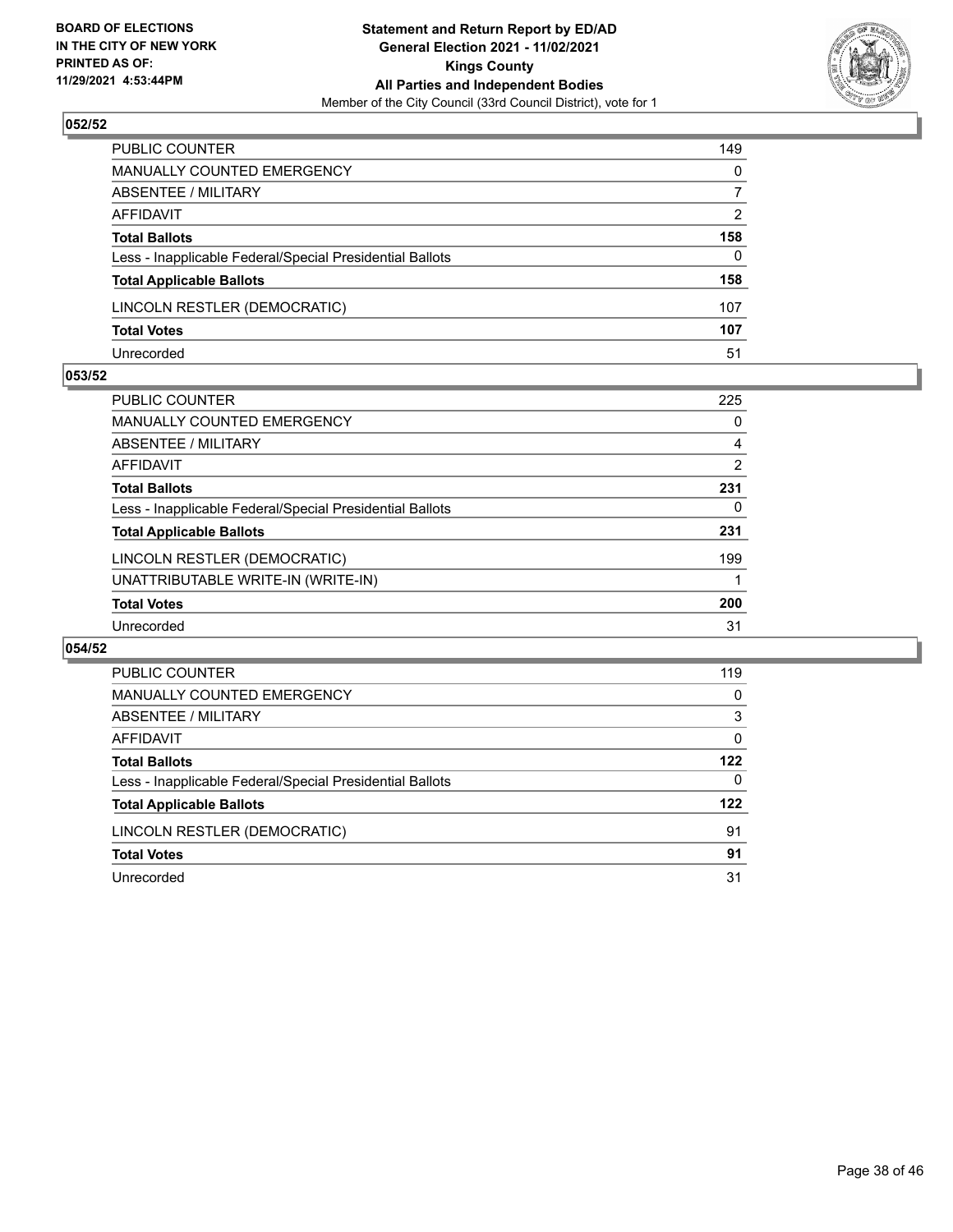

| <b>PUBLIC COUNTER</b>                                    | 192            |
|----------------------------------------------------------|----------------|
| <b>MANUALLY COUNTED EMERGENCY</b>                        | 0              |
| ABSENTEE / MILITARY                                      | 6              |
| AFFIDAVIT                                                | $\overline{2}$ |
| <b>Total Ballots</b>                                     | 200            |
| Less - Inapplicable Federal/Special Presidential Ballots | 0              |
| <b>Total Applicable Ballots</b>                          | 200            |
| LINCOLN RESTLER (DEMOCRATIC)                             | 172            |
| ELIZABETH ADAMS (WRITE-IN)                               |                |
| SARAH MCDONOUGH (WRITE-IN)                               |                |
| UNATTRIBUTABLE WRITE-IN (WRITE-IN)                       | 3              |
| <b>Total Votes</b>                                       | 177            |
| Unrecorded                                               | 23             |

## **056/52**

| <b>PUBLIC COUNTER</b>                                    | 184      |
|----------------------------------------------------------|----------|
| <b>MANUALLY COUNTED EMERGENCY</b>                        | 0        |
| ABSENTEE / MILITARY                                      | 8        |
| AFFIDAVIT                                                | 3        |
| <b>Total Ballots</b>                                     | 195      |
| Less - Inapplicable Federal/Special Presidential Ballots | $\Omega$ |
| <b>Total Applicable Ballots</b>                          | 195      |
| LINCOLN RESTLER (DEMOCRATIC)                             | 165      |
| UNATTRIBUTABLE WRITE-IN (WRITE-IN)                       |          |
| <b>Total Votes</b>                                       | 166      |
| Unrecorded                                               | 29       |
|                                                          |          |

| <b>PUBLIC COUNTER</b>                                    | 351 |
|----------------------------------------------------------|-----|
| <b>MANUALLY COUNTED EMERGENCY</b>                        | 0   |
| ABSENTEE / MILITARY                                      | 28  |
| <b>AFFIDAVIT</b>                                         | 6   |
| <b>Total Ballots</b>                                     | 385 |
| Less - Inapplicable Federal/Special Presidential Ballots | 0   |
| <b>Total Applicable Ballots</b>                          | 385 |
| LINCOLN RESTLER (DEMOCRATIC)                             | 343 |
| UNATTRIBUTABLE WRITE-IN (WRITE-IN)                       |     |
| WINSTER CHANG (WRITE-IN)                                 |     |
| <b>Total Votes</b>                                       | 345 |
| Unrecorded                                               | 40  |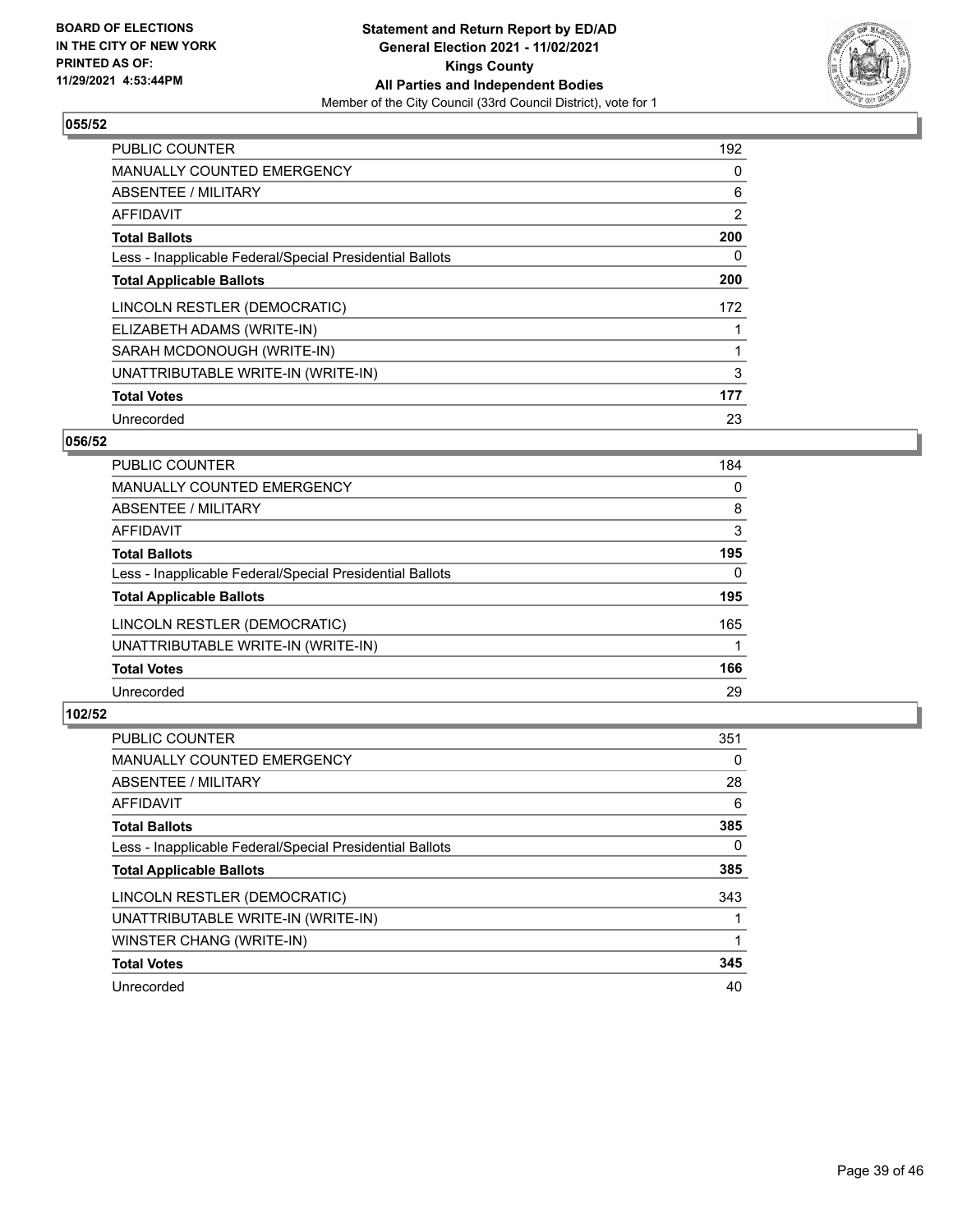

| <b>PUBLIC COUNTER</b>                                    | 256 |
|----------------------------------------------------------|-----|
| <b>MANUALLY COUNTED EMERGENCY</b>                        | 0   |
| ABSENTEE / MILITARY                                      | 23  |
| AFFIDAVIT                                                | 0   |
| <b>Total Ballots</b>                                     | 279 |
| Less - Inapplicable Federal/Special Presidential Ballots | 0   |
| <b>Total Applicable Ballots</b>                          | 279 |
| LINCOLN RESTLER (DEMOCRATIC)                             | 226 |
| RACHELLE HOLTZBERG (WRITE-IN)                            |     |
| TOBA POTOSKY (WRITE-IN)                                  |     |
| UNATTRIBUTABLE WRITE-IN (WRITE-IN)                       |     |
| <b>Total Votes</b>                                       | 229 |
| Unrecorded                                               | 50  |

## **105/52**

| PUBLIC COUNTER                                           | 252      |
|----------------------------------------------------------|----------|
| <b>MANUALLY COUNTED EMERGENCY</b>                        | $\Omega$ |
| ABSENTEE / MILITARY                                      | 15       |
| <b>AFFIDAVIT</b>                                         | 6        |
| <b>Total Ballots</b>                                     | 273      |
| Less - Inapplicable Federal/Special Presidential Ballots | 0        |
| <b>Total Applicable Ballots</b>                          | 273      |
| LINCOLN RESTLER (DEMOCRATIC)                             | 244      |
| UNATTRIBUTABLE WRITE-IN (WRITE-IN)                       |          |
| <b>Total Votes</b>                                       | 245      |
| Unrecorded                                               | 28       |

| <b>PUBLIC COUNTER</b>                                    | 265 |
|----------------------------------------------------------|-----|
| <b>MANUALLY COUNTED EMERGENCY</b>                        | 0   |
| ABSENTEE / MILITARY                                      | 9   |
| AFFIDAVIT                                                | 3   |
| <b>Total Ballots</b>                                     | 277 |
| Less - Inapplicable Federal/Special Presidential Ballots | 0   |
| <b>Total Applicable Ballots</b>                          | 277 |
| LINCOLN RESTLER (DEMOCRATIC)                             | 249 |
| UNATTRIBUTABLE WRITE-IN (WRITE-IN)                       |     |
| <b>Total Votes</b>                                       | 250 |
| Unrecorded                                               | 27  |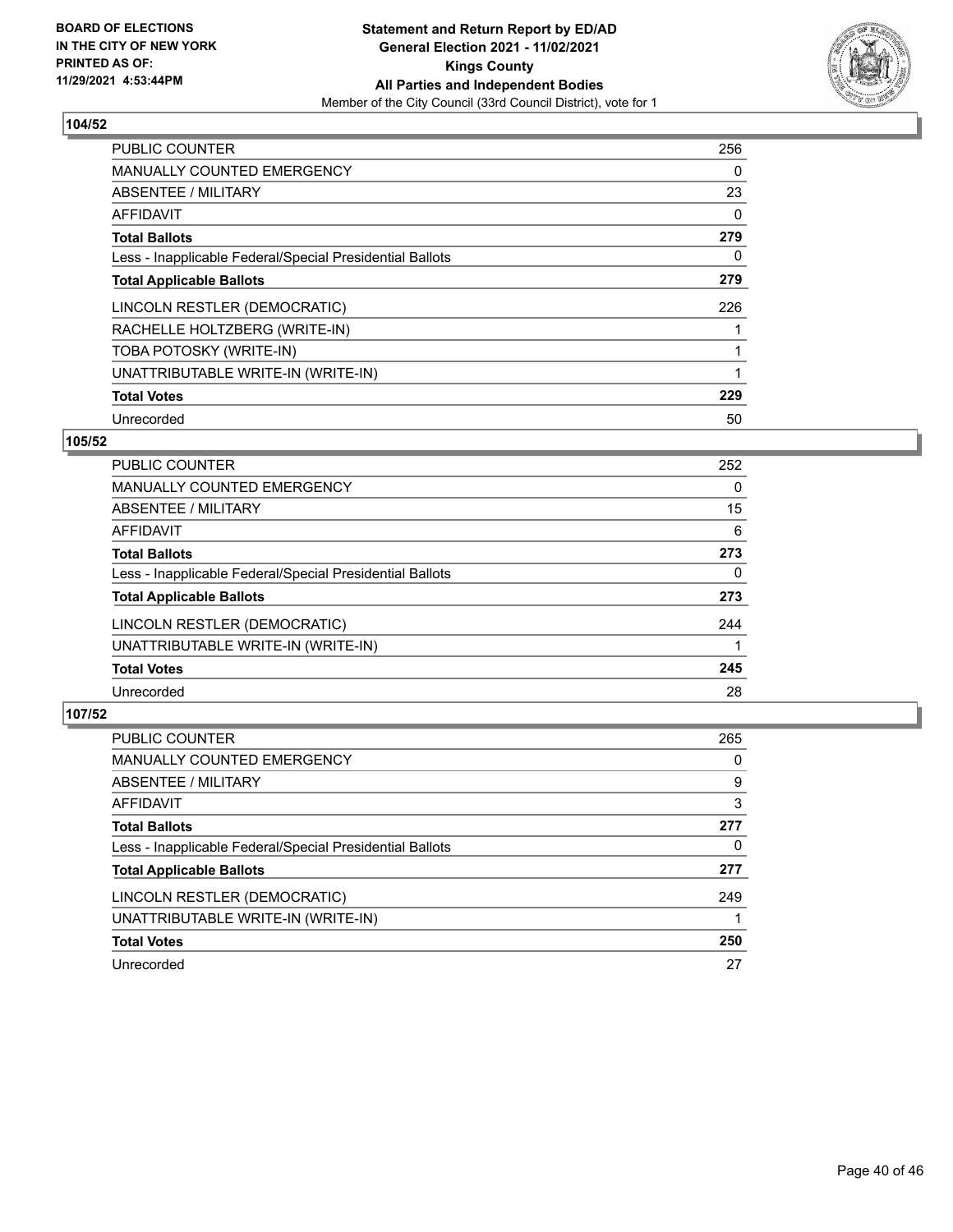

| <b>PUBLIC COUNTER</b>                                    | 277 |
|----------------------------------------------------------|-----|
| <b>MANUALLY COUNTED EMERGENCY</b>                        | 0   |
| ABSENTEE / MILITARY                                      | 18  |
| <b>AFFIDAVIT</b>                                         | 1   |
| <b>Total Ballots</b>                                     | 296 |
| Less - Inapplicable Federal/Special Presidential Ballots | 0   |
| <b>Total Applicable Ballots</b>                          | 296 |
| LINCOLN RESTLER (DEMOCRATIC)                             | 266 |
| DAN TOKAYER (WRITE-IN)                                   |     |
| DONALD TRUMP (WRITE-IN)                                  |     |
| ELIZABERTH ADAMS (WRITE-IN)                              |     |
| ELIZABETH ADAMS (WRITE-IN)                               | 1   |
| UNATTRIBUTABLE WRITE-IN (WRITE-IN)                       |     |
| VICTORIA CAMBRANES (WRITE-IN)                            | 2   |
| <b>Total Votes</b>                                       | 273 |
| Unrecorded                                               | 23  |

## **109/52**

| <b>PUBLIC COUNTER</b>                                    | 164 |
|----------------------------------------------------------|-----|
| <b>MANUALLY COUNTED EMERGENCY</b>                        | 0   |
| ABSENTEE / MILITARY                                      | 10  |
| AFFIDAVIT                                                |     |
| <b>Total Ballots</b>                                     | 175 |
| Less - Inapplicable Federal/Special Presidential Ballots | 0   |
| <b>Total Applicable Ballots</b>                          | 175 |
| LINCOLN RESTLER (DEMOCRATIC)                             | 151 |
| JAY K. RAIBOURNE (WRITE-IN)                              |     |
| JOHN FLUCK (WRITE-IN)                                    |     |
| <b>Total Votes</b>                                       | 153 |
| Unrecorded                                               | 22  |

| PUBLIC COUNTER                                           | 230            |
|----------------------------------------------------------|----------------|
| <b>MANUALLY COUNTED EMERGENCY</b>                        | 0              |
| ABSENTEE / MILITARY                                      | 19             |
| AFFIDAVIT                                                | 0              |
| <b>Total Ballots</b>                                     | 249            |
| Less - Inapplicable Federal/Special Presidential Ballots | $\Omega$       |
| <b>Total Applicable Ballots</b>                          | 249            |
| LINCOLN RESTLER (DEMOCRATIC)                             | 210            |
| CHRIS CODY (WRITE-IN)                                    | 2              |
| ELIZABETH ADAMS (WRITE-IN)                               |                |
| UNATTRIBUTABLE WRITE-IN (WRITE-IN)                       | $\overline{2}$ |
| <b>Total Votes</b>                                       | 215            |
| Unrecorded                                               | 34             |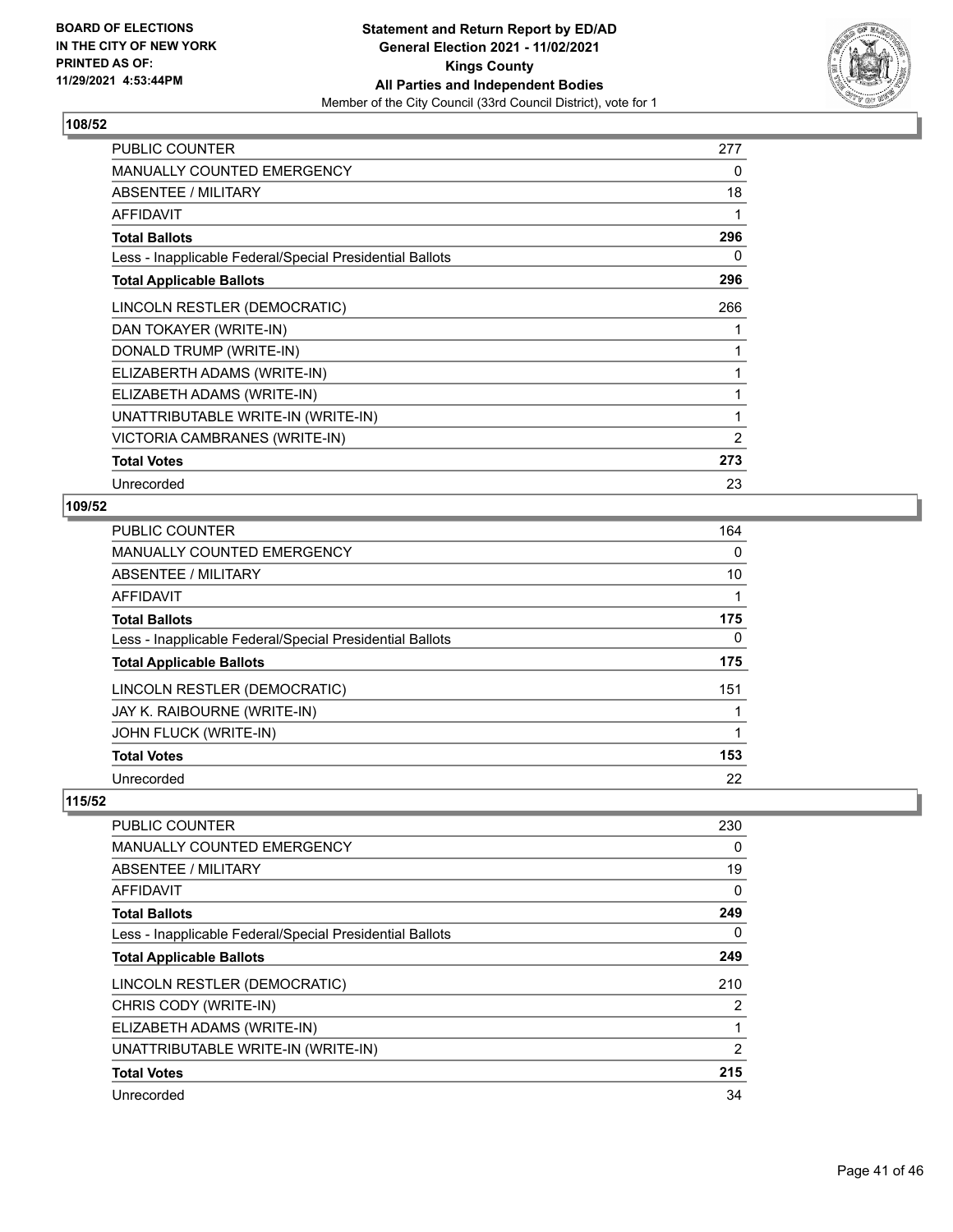

| <b>PUBLIC COUNTER</b>                                    | 267      |
|----------------------------------------------------------|----------|
| <b>MANUALLY COUNTED EMERGENCY</b>                        | $\Omega$ |
| ABSENTEE / MILITARY                                      | 29       |
| AFFIDAVIT                                                | 5        |
| <b>Total Ballots</b>                                     | 301      |
| Less - Inapplicable Federal/Special Presidential Ballots | $\Omega$ |
| <b>Total Applicable Ballots</b>                          | 301      |
| LINCOLN RESTLER (DEMOCRATIC)                             | 265      |
| UNATTRIBUTABLE WRITE-IN (WRITE-IN)                       |          |
| <b>Total Votes</b>                                       | 266      |
| Unrecorded                                               | 35       |
| 120/52 COMBINED into: 022/52                             |          |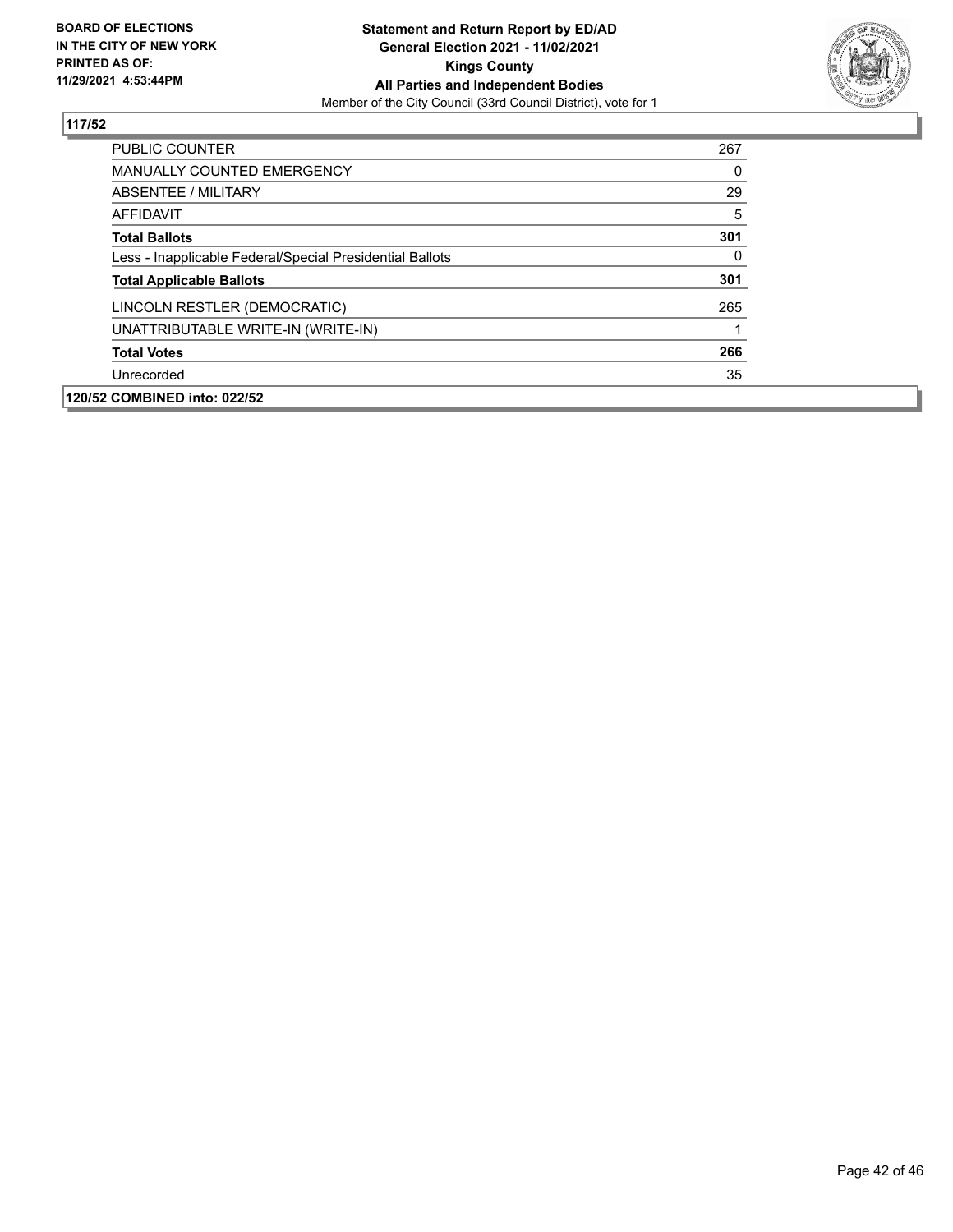

| PUBLIC COUNTER                                           | 97           |
|----------------------------------------------------------|--------------|
| <b>MANUALLY COUNTED EMERGENCY</b>                        | 0            |
| ABSENTEE / MILITARY                                      | 7            |
| AFFIDAVIT                                                | $\mathbf{0}$ |
| <b>Total Ballots</b>                                     | 104          |
| Less - Inapplicable Federal/Special Presidential Ballots | $\Omega$     |
| <b>Total Applicable Ballots</b>                          | 104          |
| LINCOLN RESTLER (DEMOCRATIC)                             | 69           |
| YOSSY MARCOWITZ (WRITE-IN)                               |              |
| <b>Total Votes</b>                                       | 70           |
| Unrecorded                                               | 34           |

#### **079/53**

| <b>PUBLIC COUNTER</b>                                    | 77 |
|----------------------------------------------------------|----|
| MANUALLY COUNTED EMERGENCY                               | 0  |
| ABSENTEE / MILITARY                                      | 3  |
| AFFIDAVIT                                                |    |
| <b>Total Ballots</b>                                     | 81 |
| Less - Inapplicable Federal/Special Presidential Ballots | 0  |
| <b>Total Applicable Ballots</b>                          | 81 |
| LINCOLN RESTLER (DEMOCRATIC)                             | 59 |
| JOSEPH LENTOL (WRITE-IN)                                 |    |
| UNATTRIBUTABLE WRITE-IN (WRITE-IN)                       |    |
| <b>Total Votes</b>                                       | 61 |
| Unrecorded                                               | 20 |

| <b>Total Votes</b>                                       | 0        |
|----------------------------------------------------------|----------|
| LINCOLN RESTLER (DEMOCRATIC)                             | 0        |
| <b>Total Applicable Ballots</b>                          | 0        |
| Less - Inapplicable Federal/Special Presidential Ballots | $\Omega$ |
| <b>Total Ballots</b>                                     | 0        |
| AFFIDAVIT                                                | 0        |
| ABSENTEE / MILITARY                                      | 0        |
| MANUALLY COUNTED EMERGENCY                               | 0        |
| <b>PUBLIC COUNTER</b>                                    | 0        |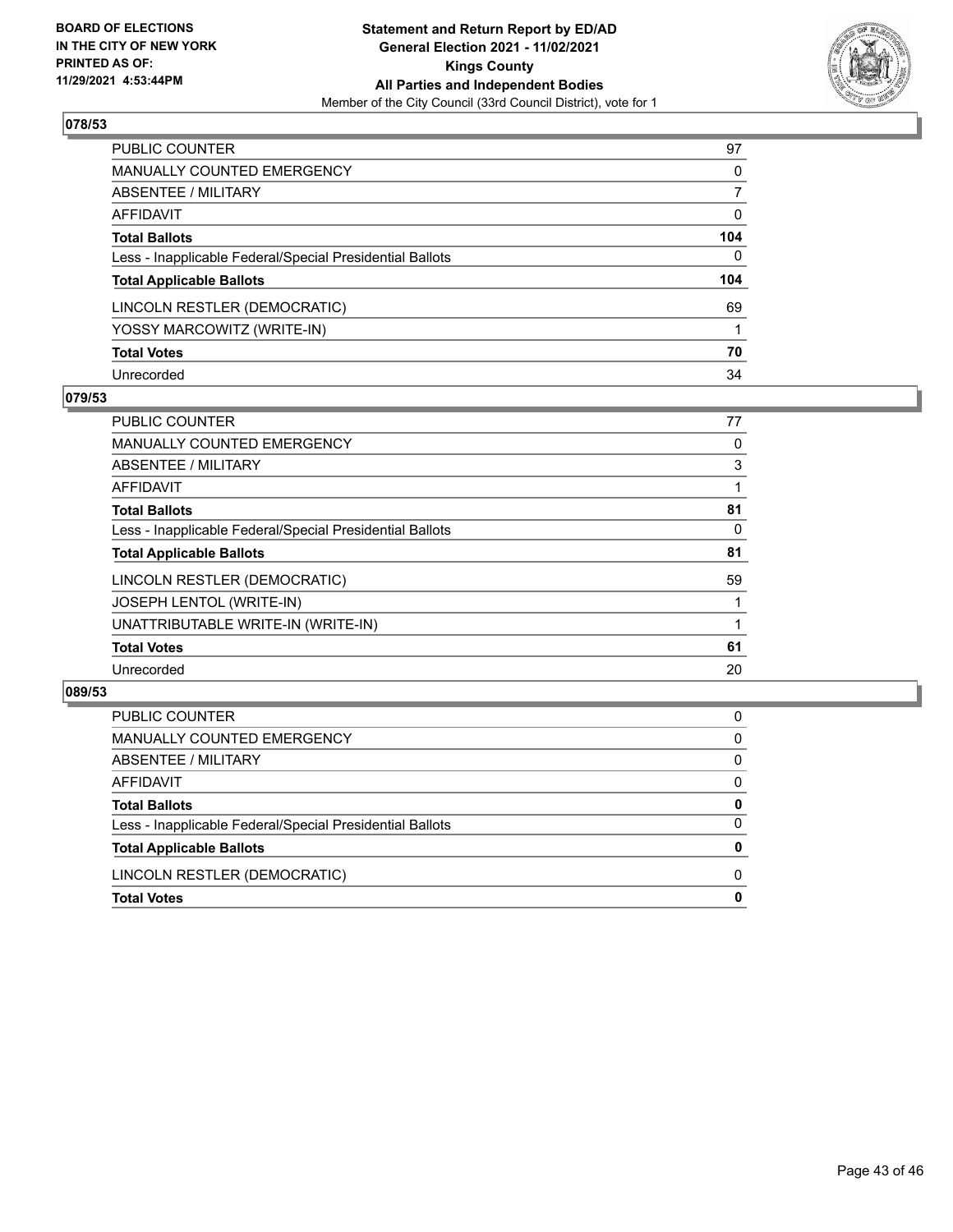

| PUBLIC COUNTER                                           | 76             |
|----------------------------------------------------------|----------------|
| <b>MANUALLY COUNTED EMERGENCY</b>                        | $\Omega$       |
| ABSENTEE / MILITARY                                      | $\overline{2}$ |
| AFFIDAVIT                                                |                |
| <b>Total Ballots</b>                                     | 79             |
| Less - Inapplicable Federal/Special Presidential Ballots | 0              |
| <b>Total Applicable Ballots</b>                          | 79             |
| LINCOLN RESTLER (DEMOCRATIC)                             | 75             |
| STEVEN M. ETTANMANI (WRITE-IN)                           |                |
| UNATTRIBUTABLE WRITE-IN (WRITE-IN)                       |                |
| <b>Total Votes</b>                                       | 77             |
| Unrecorded                                               | $\overline{2}$ |

## **005/57**

| PUBLIC COUNTER                                           | 40       |
|----------------------------------------------------------|----------|
| MANUALLY COUNTED EMERGENCY                               | $\Omega$ |
| ABSENTEE / MILITARY                                      | 5        |
| AFFIDAVIT                                                | 2        |
| <b>Total Ballots</b>                                     | 47       |
| Less - Inapplicable Federal/Special Presidential Ballots | $\Omega$ |
| <b>Total Applicable Ballots</b>                          | 47       |
| LINCOLN RESTLER (DEMOCRATIC)                             | 38       |
| <b>Total Votes</b>                                       | 38       |
| Unrecorded                                               | 9        |

| <b>PUBLIC COUNTER</b>                                    | 42            |
|----------------------------------------------------------|---------------|
| <b>MANUALLY COUNTED EMERGENCY</b>                        | 0             |
| ABSENTEE / MILITARY                                      |               |
| <b>AFFIDAVIT</b>                                         | $\Omega$      |
| <b>Total Ballots</b>                                     | 43            |
| Less - Inapplicable Federal/Special Presidential Ballots | $\Omega$      |
| <b>Total Applicable Ballots</b>                          | 43            |
| LINCOLN RESTLER (DEMOCRATIC)                             | 29            |
| ANDREW BADIFORD (WRITE-IN)                               | $\mathcal{P}$ |
| <b>Total Votes</b>                                       | 31            |
| Unrecorded                                               | 12            |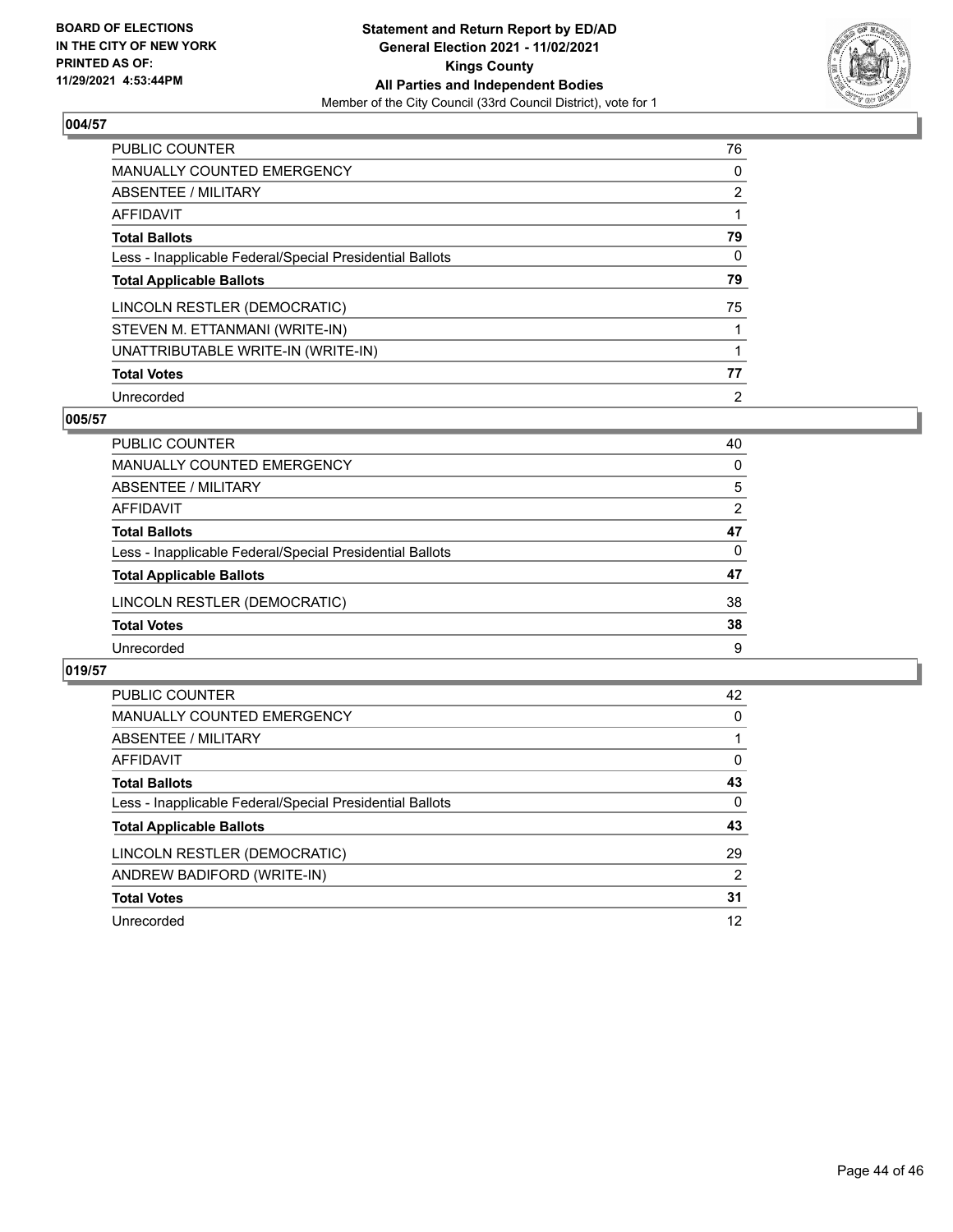

| PUBLIC COUNTER                                           |          |
|----------------------------------------------------------|----------|
| MANUALLY COUNTED EMERGENCY                               | 0        |
| ABSENTEE / MILITARY                                      | 0        |
| AFFIDAVIT                                                | $\Omega$ |
| <b>Total Ballots</b>                                     |          |
| Less - Inapplicable Federal/Special Presidential Ballots | 0        |
| <b>Total Applicable Ballots</b>                          |          |
| LINCOLN RESTLER (DEMOCRATIC)                             | 3        |
| <b>Total Votes</b>                                       | 3        |
| Unrecorded                                               | 4        |

#### **022/57**

| PUBLIC COUNTER                                           | 171            |
|----------------------------------------------------------|----------------|
| MANUALLY COUNTED EMERGENCY                               | 0              |
| ABSENTEE / MILITARY                                      | $\overline{7}$ |
| AFFIDAVIT                                                |                |
| <b>Total Ballots</b>                                     | 179            |
| Less - Inapplicable Federal/Special Presidential Ballots | 0              |
| <b>Total Applicable Ballots</b>                          | 179            |
| LINCOLN RESTLER (DEMOCRATIC)                             | 151            |
| DANIEL KAUFMAN (WRITE-IN)                                |                |
| JONATHAN MEASOR (WRITE-IN)                               |                |
| <b>Total Votes</b>                                       | 153            |
| Unrecorded                                               | 26             |
|                                                          |                |

#### **094/57**

| PUBLIC COUNTER                                           | 80       |
|----------------------------------------------------------|----------|
| MANUALLY COUNTED EMERGENCY                               | 0        |
| ABSENTEE / MILITARY                                      |          |
| AFFIDAVIT                                                |          |
| <b>Total Ballots</b>                                     | 82       |
| Less - Inapplicable Federal/Special Presidential Ballots | $\Omega$ |
| <b>Total Applicable Ballots</b>                          | 82       |
| LINCOLN RESTLER (DEMOCRATIC)                             | 72       |
| <b>Total Votes</b>                                       | 72       |
| Unrecorded                                               | 10       |

| PUBLIC COUNTER                                           | 166      |
|----------------------------------------------------------|----------|
| <b>MANUALLY COUNTED EMERGENCY</b>                        | $\Omega$ |
| ABSENTEE / MILITARY                                      | 11       |
| AFFIDAVIT                                                | $\Omega$ |
| <b>Total Ballots</b>                                     | 177      |
| Less - Inapplicable Federal/Special Presidential Ballots | $\Omega$ |
| <b>Total Applicable Ballots</b>                          | 177      |
| LINCOLN RESTLER (DEMOCRATIC)                             | 165      |
| <b>Total Votes</b>                                       | 165      |
| Unrecorded                                               | 12       |